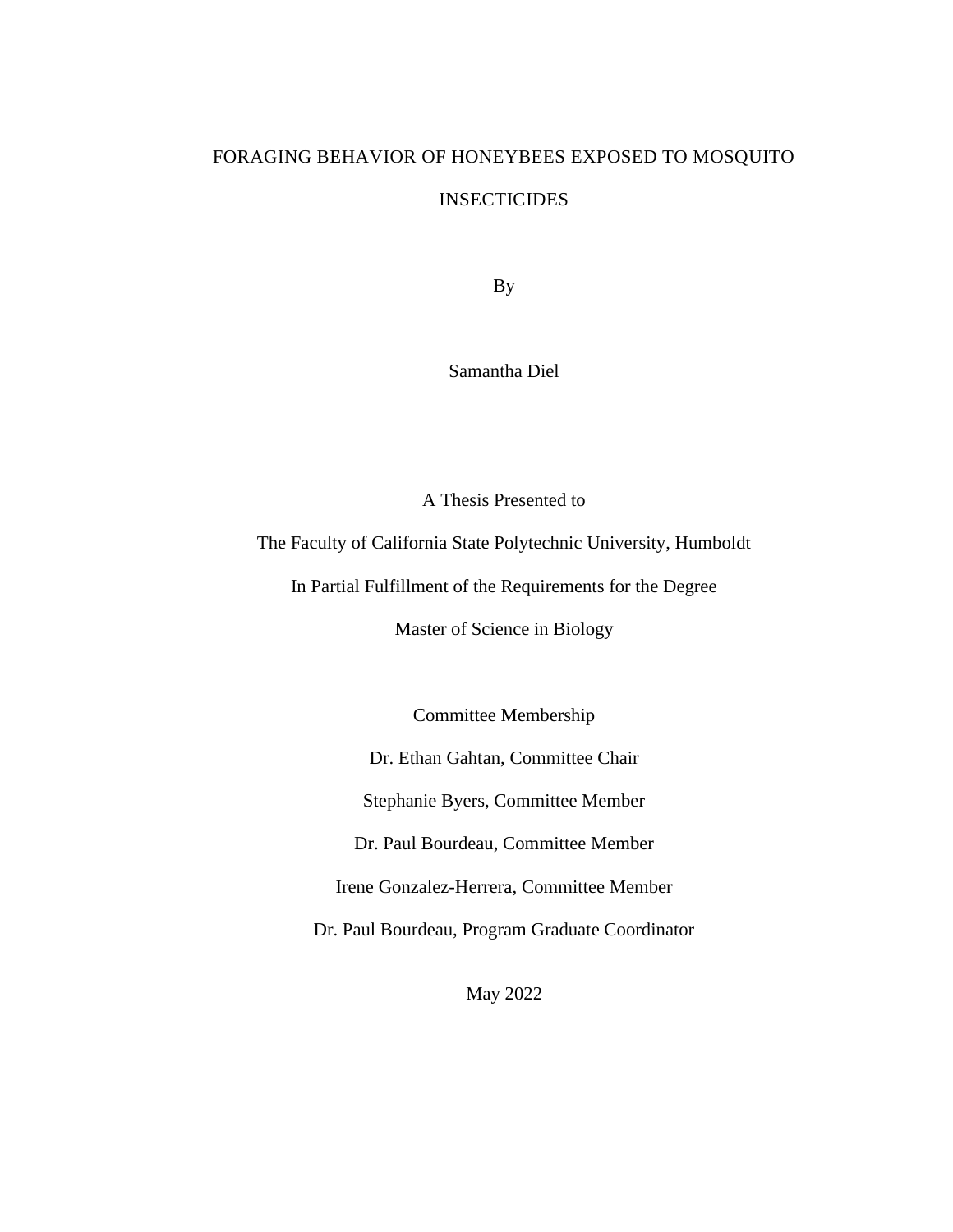### ABSTRACT

# <span id="page-1-0"></span>ANALYSIS OF CHANGES IN FORAGING BEHAVIOR OF HONEYBEES EXPOSED TO MOSQUITO INSECTICIDES

#### Samantha Diel

The main aim of this study was to quantify the effects of mosquito insecticides on honey bee (*Apis mellifera),* foraging behavior, explicitly assessing the impacts of adult mosquito control practices on honey bee health. The extent to which honey bees are exposed to pyrethrum, pyrethrins, permethrin, and pyrethroids is unknown, as are their effects on honey bee health and vitality. This study sought to answer this question by exposing honey bees to D-Phenothrin with the addition of Piperonyl butoxide (PBO), one of many synthetic pyrethroids widely used against adult mosquitoes to control mosquito-borne diseases. Honey bees were exposed to nonlethal concentrations of D-Phenothrin, and D-Phenothrin with the addition of piperonyl butoxide (PBO), and the effects on hive trips (foraging and short trips) were analyzed using a field study where foraging bees were tracked using Radio-frequency identification (RFID) tags attached to the thorax. These performance measures were selected for their relevance to bees' ability to survive in nature. Although D-Phenothrin is an axonic excitotoxin that prevents the closure of voltage-gated sodium channels of axonal membranes, foragers exposed to nonlethal doses did not show any significance in foraging behavior. With the inclusion of PBO (Primary Hypothesis), D-Phenothrin showed no significant changes in the number of hive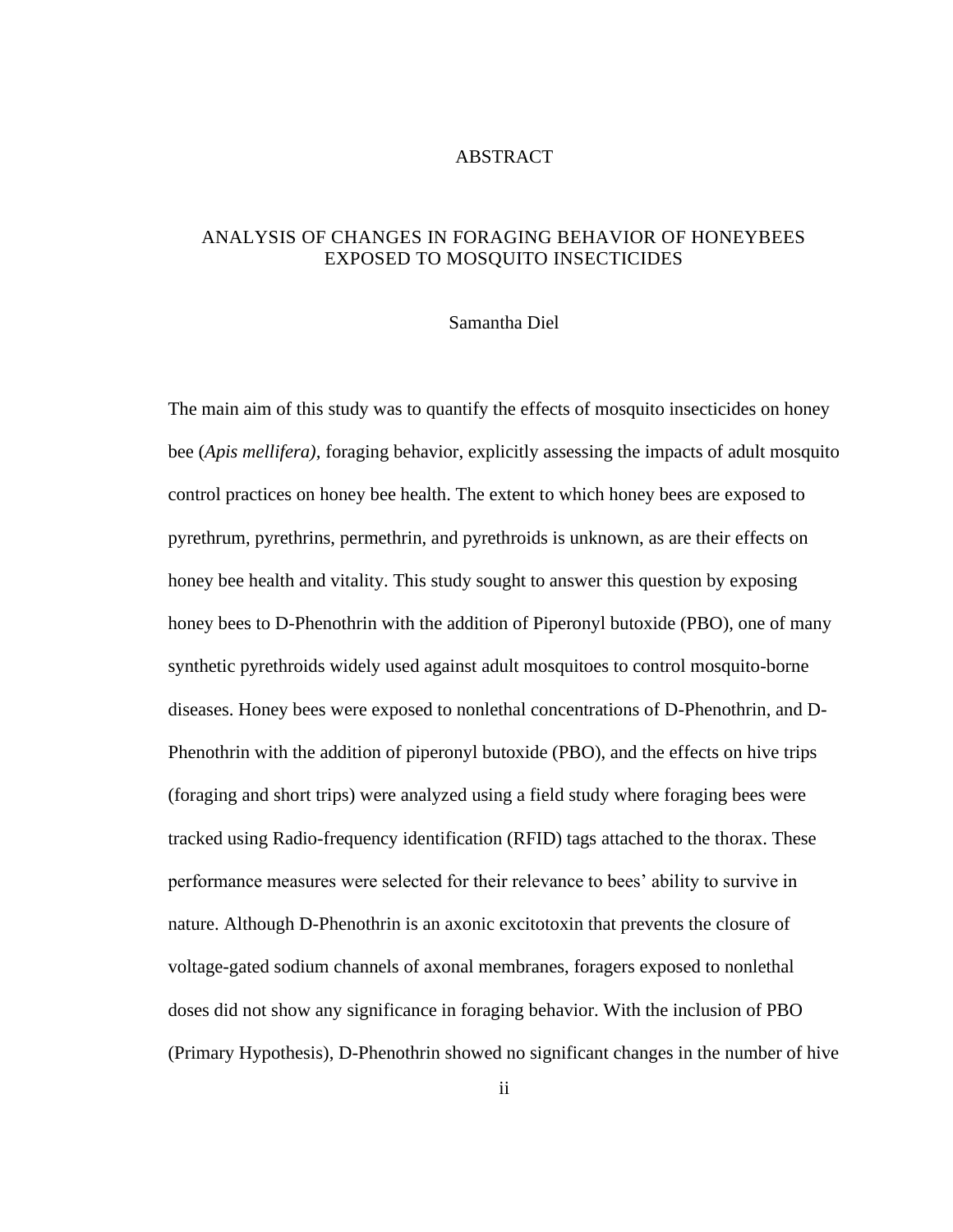trips (foraging or short trips) relative to the control group. Additionally, D-Phenothrin alone (Secondary Hypotheses 1) showed no significant changes in the number of hive trips (foraging or short trips), while the solvent control acetone (Secondary Hypotheses 2) did result in a significant decrease in the number of short/bathroom trips. Honeybees are vital for crop production across the globe. This study is intended to contribute to the scientific understanding of honeybee population declines and ultimately point scientific and agricultural communities toward increasing colony health and vitality and reversing the trend of increasing death rates.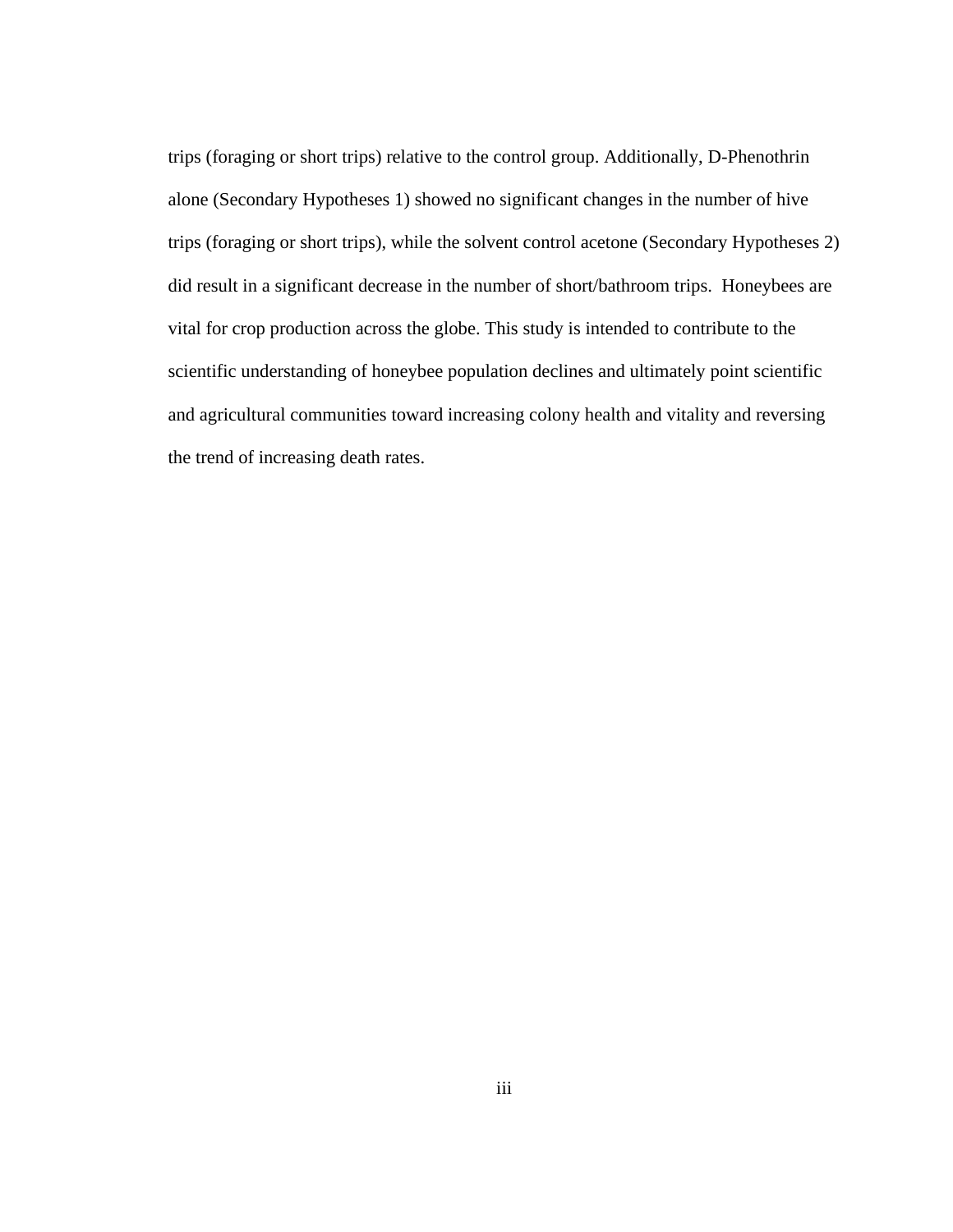### ACKNOWLEDGEMENTS

<span id="page-3-0"></span>I would like to recognize and thank Kim and Kelly Diel from Diel's Farm Beekeeping for their assistance in maintaining the study hives, data collection, and giving their valuable time throughout the duration of this study; Irene Gonzalez-Herrera, Assistant Director of Student Equity, of College of the Redwoods for helping with my statistical analysis; and Dr. Ethan Gahtan of Humboldt State University for assistance in understanding behavioral neuroscience.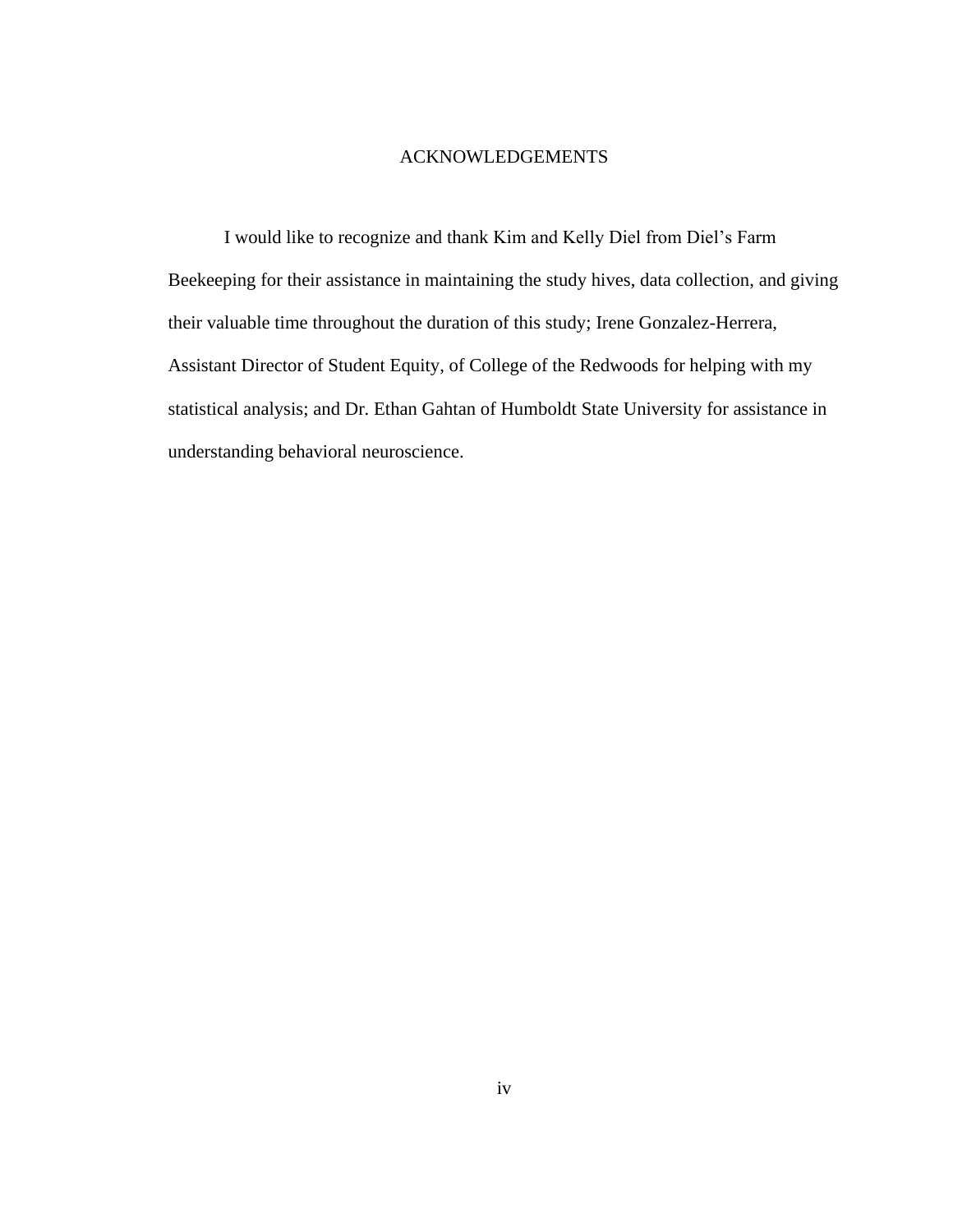# TABLE OF CONTENTS

| C) Motor, sensory, and cognitive impacts of D-Phenothrin on honey bees  9  |
|----------------------------------------------------------------------------|
|                                                                            |
| A) Ultra Low Volume (ULV) application pyrethroids for mosquito control  10 |
| B) Pesticide exposure and the use of pyrethroid for mosquito abatement 10  |
|                                                                            |
|                                                                            |
|                                                                            |
| 2.2 Establishing Pesticide Dosage Concentration for Behavioral Studies 13  |
|                                                                            |
|                                                                            |
| 2.3 Measuring D-Phenothrin Effects on Honey Bee Foraging Behavior  16      |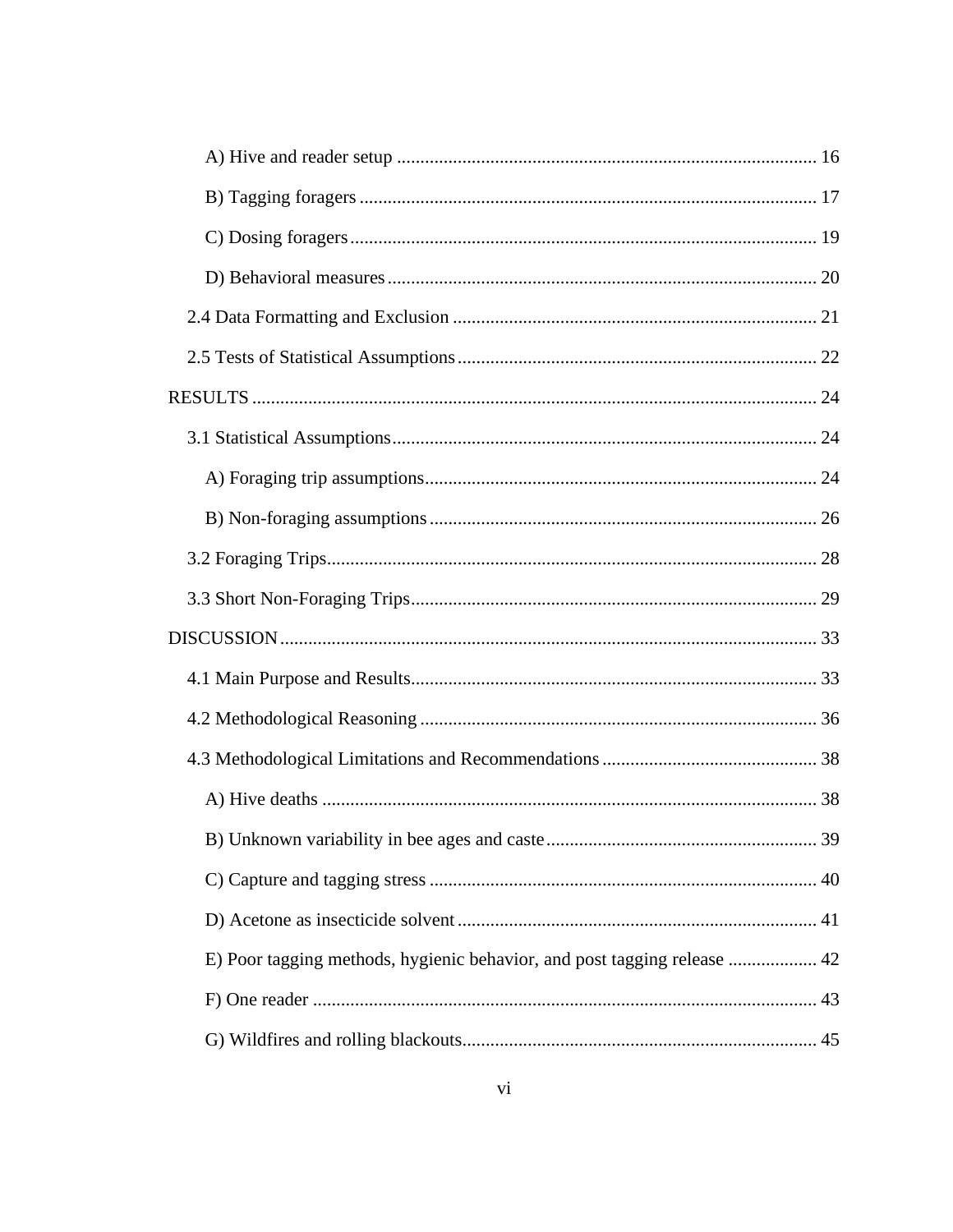| Appendix A. Synthetic Insecticide Classes and Negatively Associated Changes in |  |
|--------------------------------------------------------------------------------|--|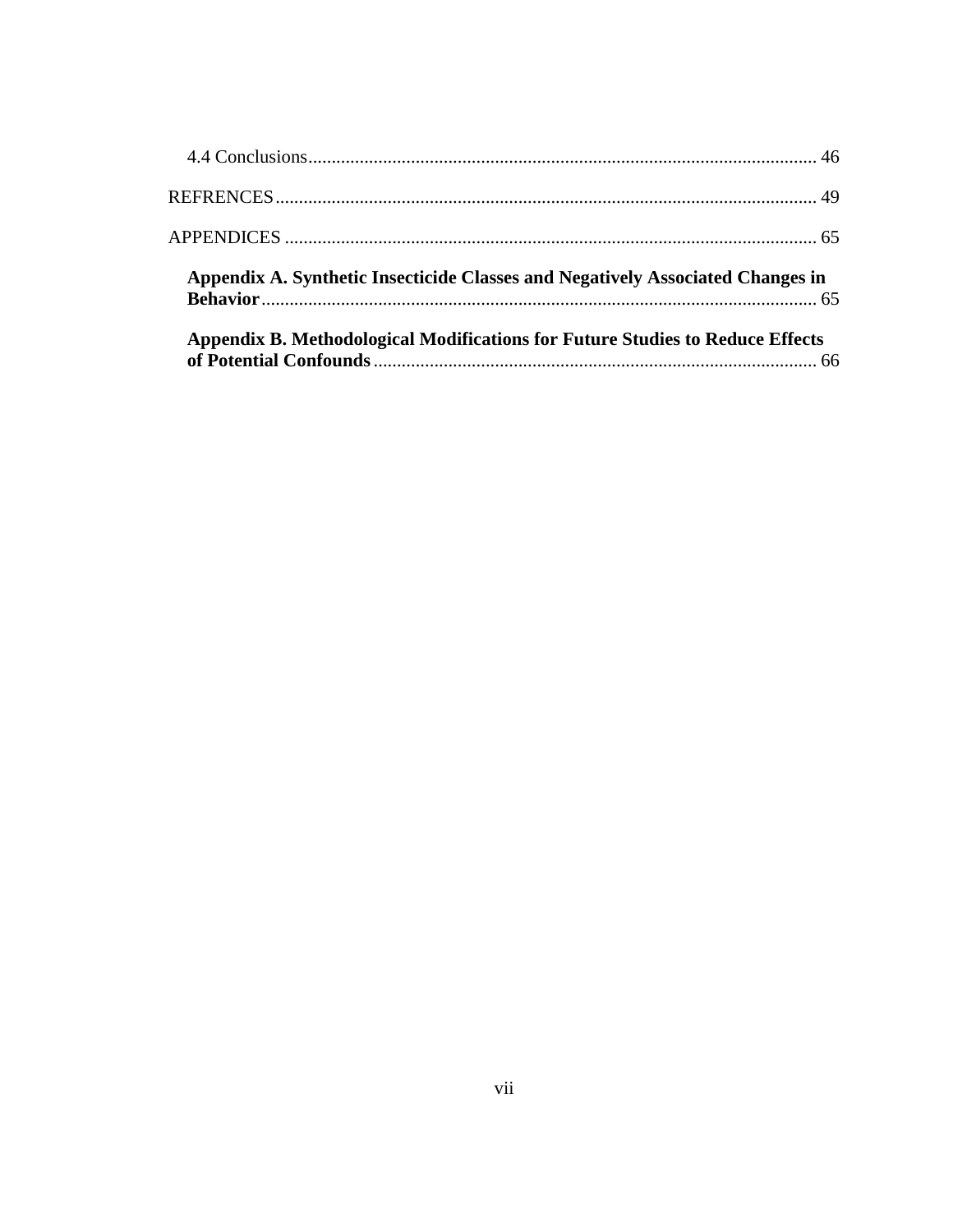# LIST OF TABLES

<span id="page-7-0"></span>

| Table 4. Independent-Samples Kruskal-Wallis Test summary foraging trips  29     |  |
|---------------------------------------------------------------------------------|--|
|                                                                                 |  |
|                                                                                 |  |
| Table 7. Independent-Samples Kruskal-Wallis Test summary non-foraging trips 30  |  |
| Table 8. Pairwise comparisons among all treatments examining mean ranks of non- |  |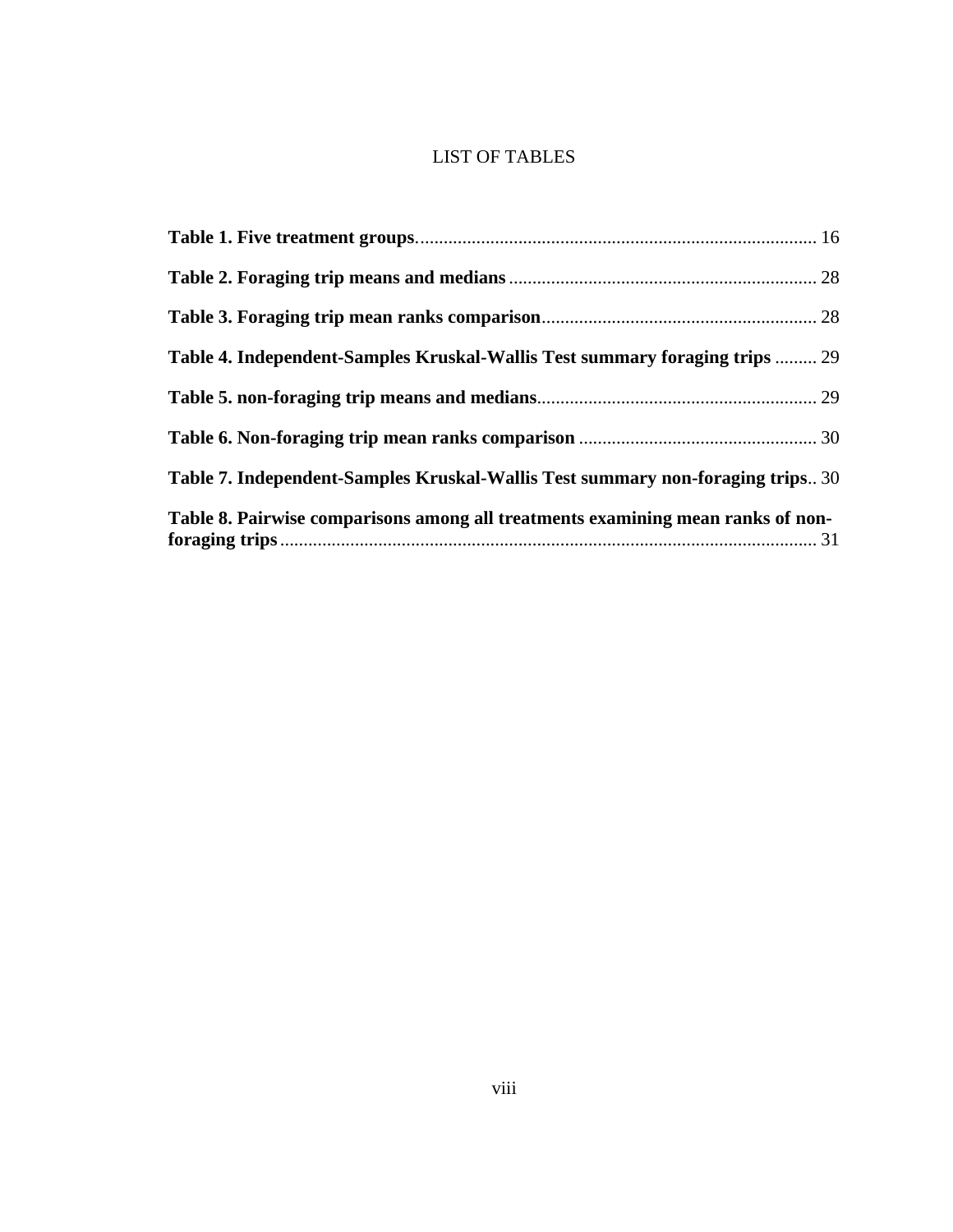# LIST OF FIGURES

<span id="page-8-0"></span>

| Figure 1. Mechanism of action of pyrethroids used in adult mosquito control.  6 |  |
|---------------------------------------------------------------------------------|--|
| Figure 2. Pyrethroid effectiveness on voltage-gated sodium channels. Top:  8    |  |
|                                                                                 |  |
|                                                                                 |  |
|                                                                                 |  |
|                                                                                 |  |
|                                                                                 |  |
|                                                                                 |  |
|                                                                                 |  |
| Figure 10. Pairwise Comparison Plot showing comparisons among all treatments on |  |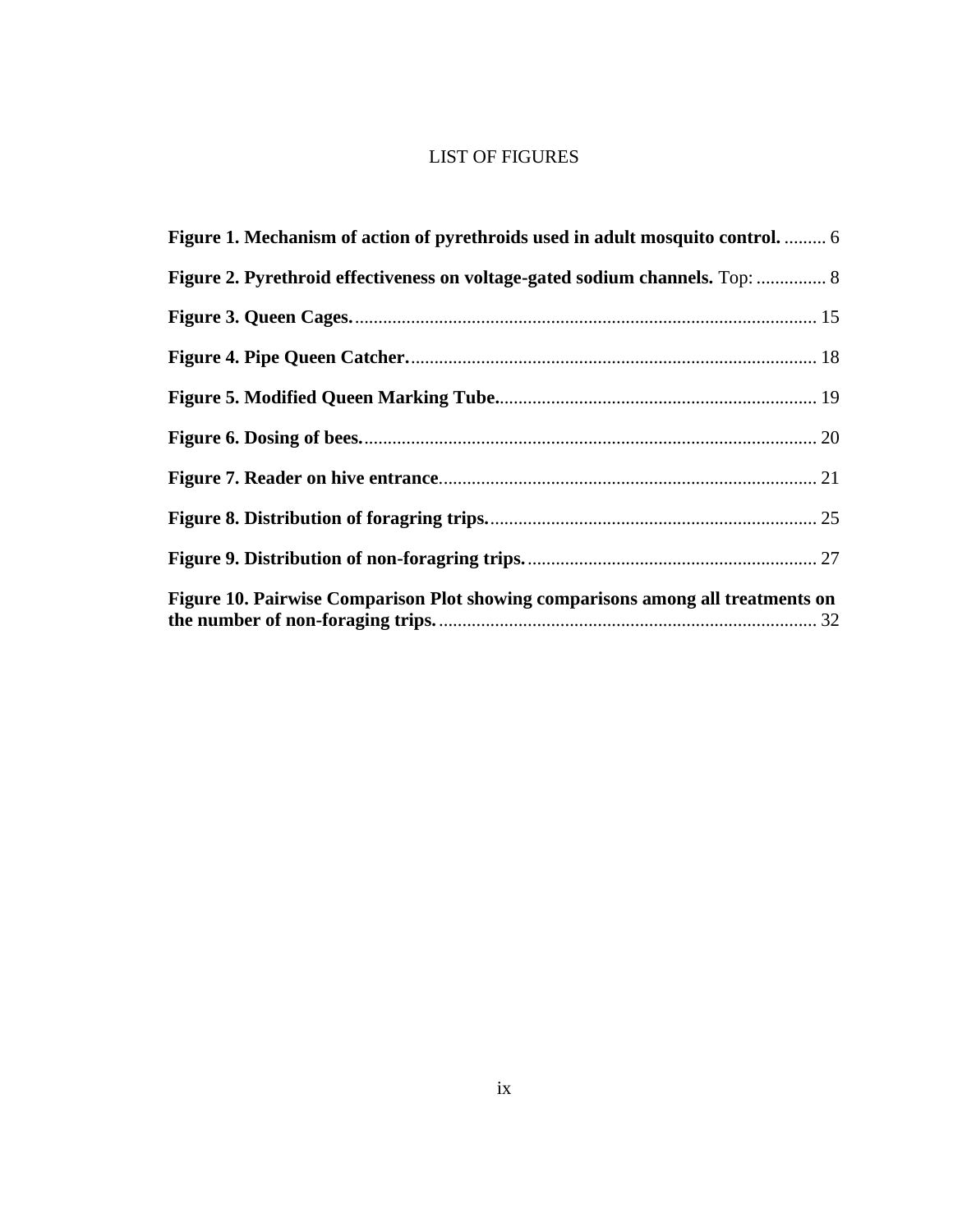# LIST OF APPENDICES

| Appendix A. Synthetic Insecticide Classes and Negatively Associated Changes in   |  |
|----------------------------------------------------------------------------------|--|
|                                                                                  |  |
| Appendix B. Methodological Modifications for Future Studies to Reduce Effects of |  |
|                                                                                  |  |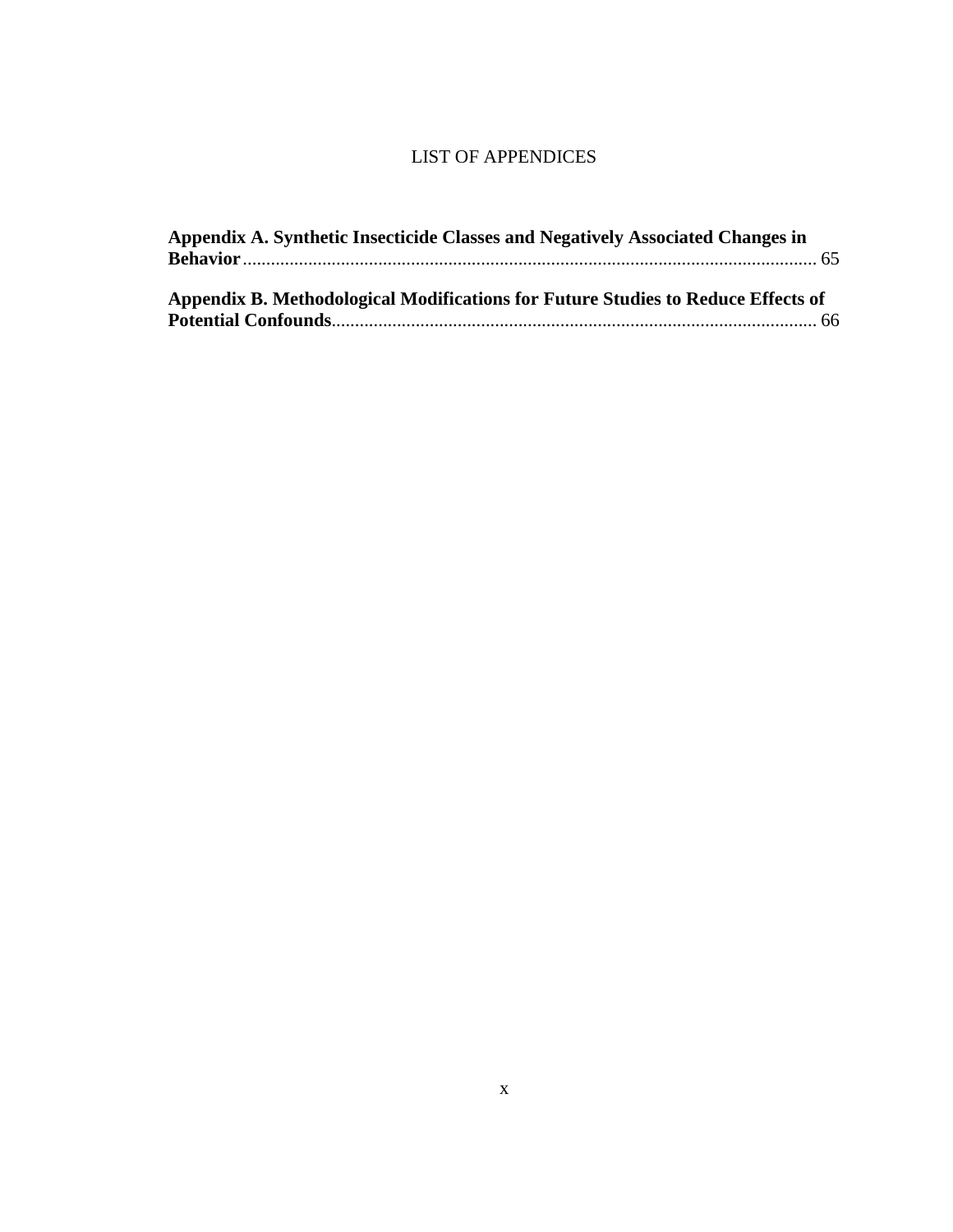#### INTRODUCTION

### 1.1 Economic Importance and Decline of Honey Bees

<span id="page-10-1"></span><span id="page-10-0"></span>The honeybee (*Apis mellifera*) is essential to agriculture worldwide, and apiculturists struggle to maintain the health and vitality of hives for crop production It is estimated that annually, honey bees add \$15 billion in added crop value in the United States, and \$235-\$577 billion worth of annual global food production depends on pollination from honey bees, native bees, and flies alone (Bayer, 2019; Medicine, 2020). Preliminary results for the year of April 1st, 2020 – April 1st, 2021, estimated that 45.5% of managed honeybee colonies in the United States perished, the second-highest annual loss recorded to date. This loss rate is 1.8% higher than last year's loss rate of 43.7% and 6.1% higher than the average (39.4%) over the last ten years (Steinhauer et al., 2021). The decrease in colony health and vitality is not a result of a single influence. Various afflictions, including pathogens, parasites, management practices, nutrition inadequacies, and pesticide exposure, are plaguing colony survival rates. Beekeepers have experienced an increase in insecticide-related die-offs, and while it is understood that many insecticides are toxic to honeybees, the issue is complex. Researchers and the agricultural community have been actively making strides toward protecting pollinators and reducing the risks of exposure to honeybees by working together to understand insecticide, herbicide, and fungicide effects on pollinators and change application processes (Sanchez-Bayo &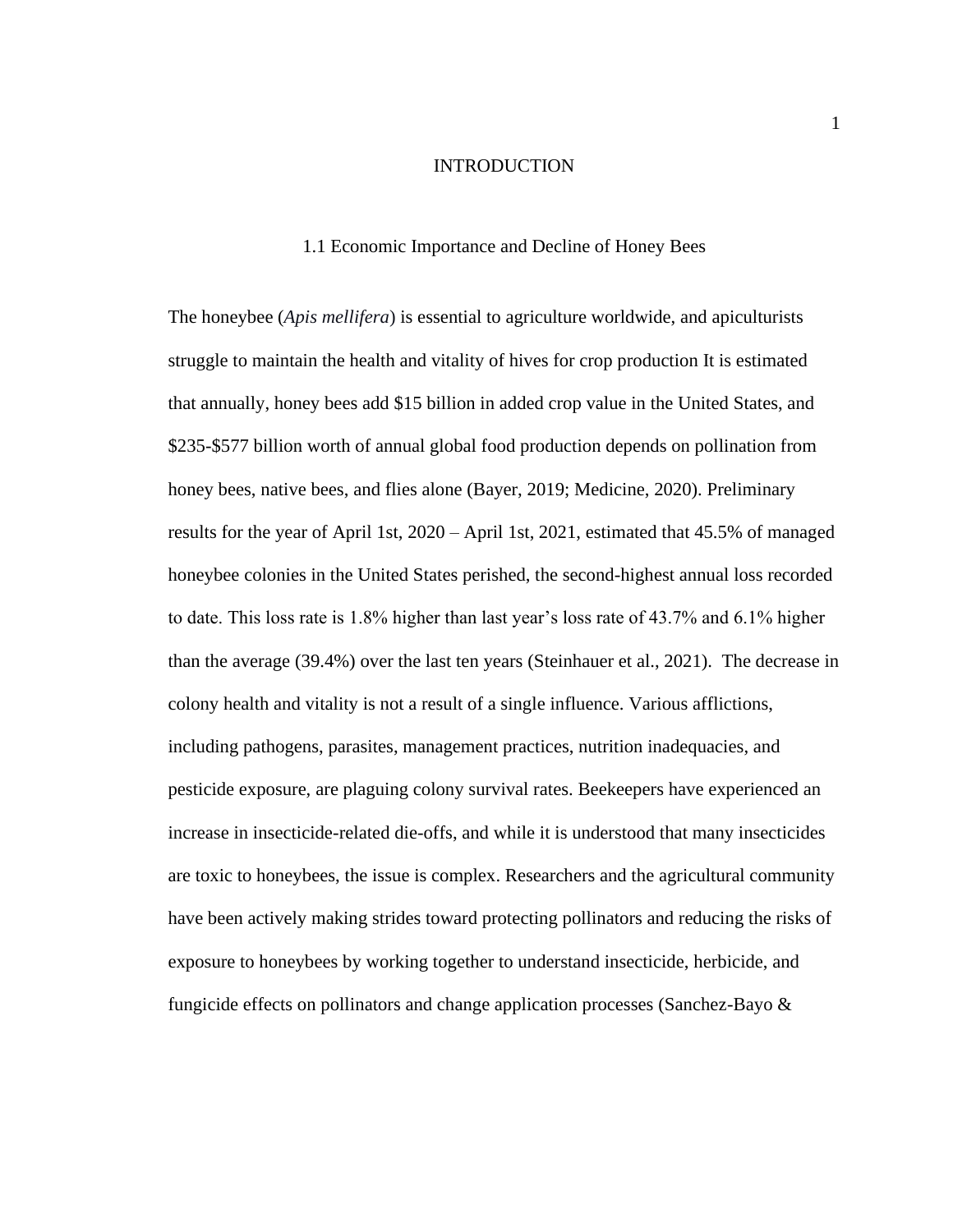Goka, 2014). However, despite the strides made in improving agricultural practices, insecticide exposure is still a critical issue for honeybees.

1.2 Pesticide Contamination of Honey Bees' Hives

<span id="page-11-0"></span>On average, hives contain six different pesticides, and in recent studies, as many as 121 insecticides have been discovered in hives. Several of these insecticides, organophosphates, pyrethrins, and pyrethroids, are commonly used in misting systems for the control of adult mosquitoes from the genera *Anopheles, Aedes, Culex, Culiseta, Mansonia, Coquillettidia, and Psorophora* (Long & Krupke, 2016; Koenraadt, 2015; Mullin *et al.*, 2010). The highest levels of contamination in various areas of hives come from pyrethrins and pyrethroids. Pyrethroids are similar to natural pyrethrins produced by the flowers *Chrysanthemum cinerariaefolium* and *C. coccineum*. Pyrethrins are a broadspectrum insecticide that and kill a wide variety of insects. Approximately 30% of the world's market for insecticides is pyrethroids, with over 1,000 pyrethroids being synthesized. Pyrethroids are registered for commercial and residential use for insect pest control and are found being used in ships, aircraft, homes, crops, vector control, and more (Bao et al., 2020; Pfeil, 2014; United States Environmental Protection Agency (US EPA), 2013, 2013, 2015, 2017, 2020). Due to the diversity of use, the United States has about 23 synthetic pyrethroids approved and over 3,500 pyrethrin and pyrethroid insecticide products registered by the Environmental Protection Agency (California Department of Pesticide Regulation, 2021; US EPA, 2015, 2017) Of the pyrethroid insecticide residues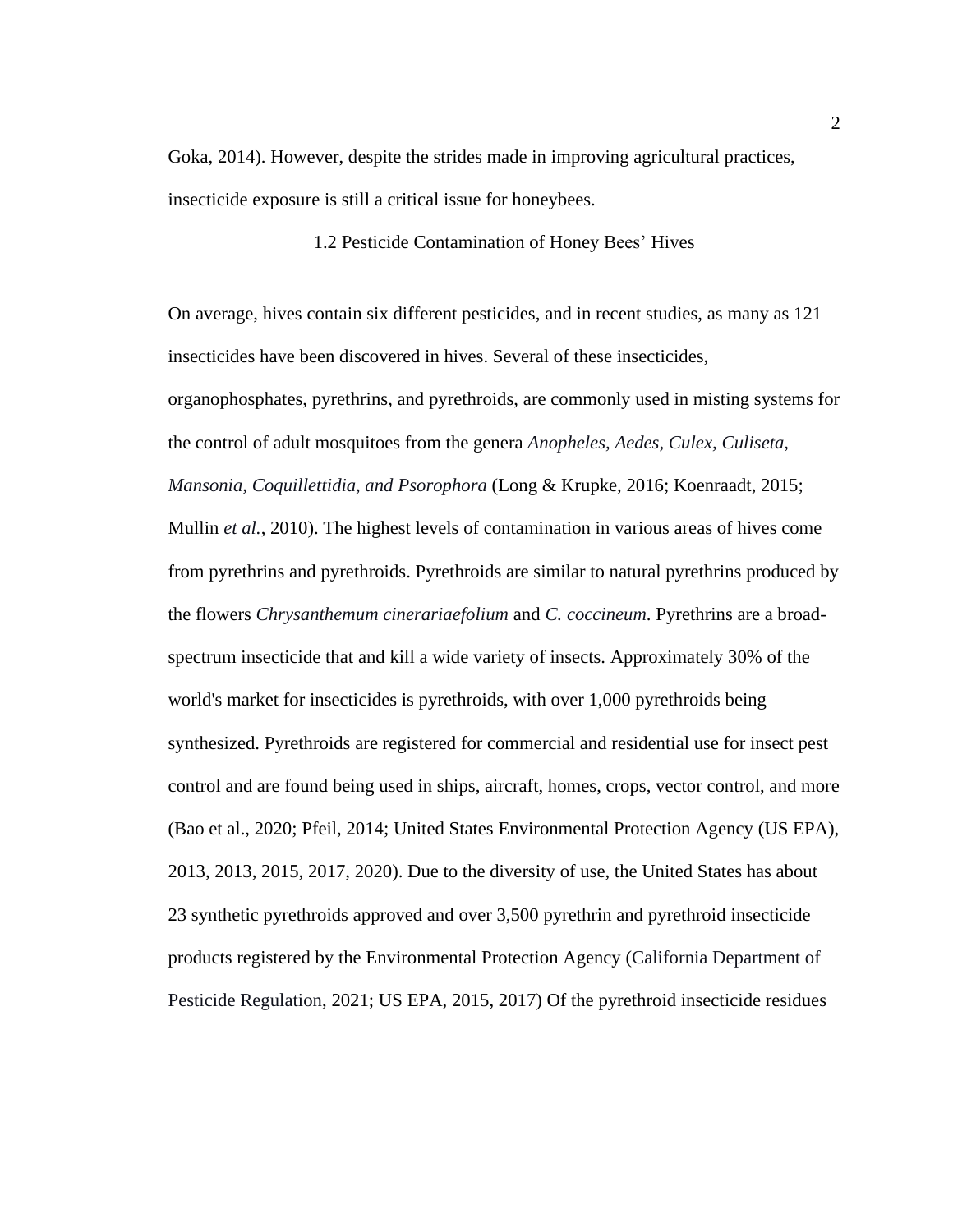found within hives, D-Phenothrin is known for its use as mosquito adulticides; therefore, D-Phenothrin was the focus compound of this experiment.

### 1.3 Pyrethroids as Vector Control.

<span id="page-12-0"></span>While insecticides have numerous uses in agriculture, including but not limited to crop protection and preservation of food, insecticides are also widely used in the prevention of vector-borne diseases. Pyrethroids and organophosphates are commonly used vector control for fleas, ticks, lice, and mosquitos, with mosquitos being a major vector for many diseases worldwide (Chaskopoulou et al., 2014). These management practices include source reduction, larval control, and adult mosquito control. (Fouet  $\&$  Kamdem, 2019; Howard et al., 2007; US EPA, 2013, 2013). Despite the significant advances in research and treatment as of 2018, mosquito-borne diseases such as dengue fever, yellow fever, malaria, chikungunya, West Nile, and Zika fever still account for an estimated 17% of all infectious disease deaths globally (Audain et al., 2017; Chandrasegaran et al., 2020; Gao et al., 2020). Although management programs need to be designed according to regional needs, insecticides such as pyrethroids are considered a fundamental tool for controlling mosquito populations (Fouet & Kamdem, 2019; Howard et al., 2007; US EPA, 2013, 2013). Some places, such as the United States, use bacterial insecticides, synthetic pyrethroids, insect growth inhibitors, organophosphate insecticides, and mineral oils or monomolecular films to control larval mosquitos (US EPA, 2013, 2013). Another practice is the use of ultra-low volume (ULV) application of insecticides for adult mosquitos. In the United States, synthetic pyrethroids and organophosphates are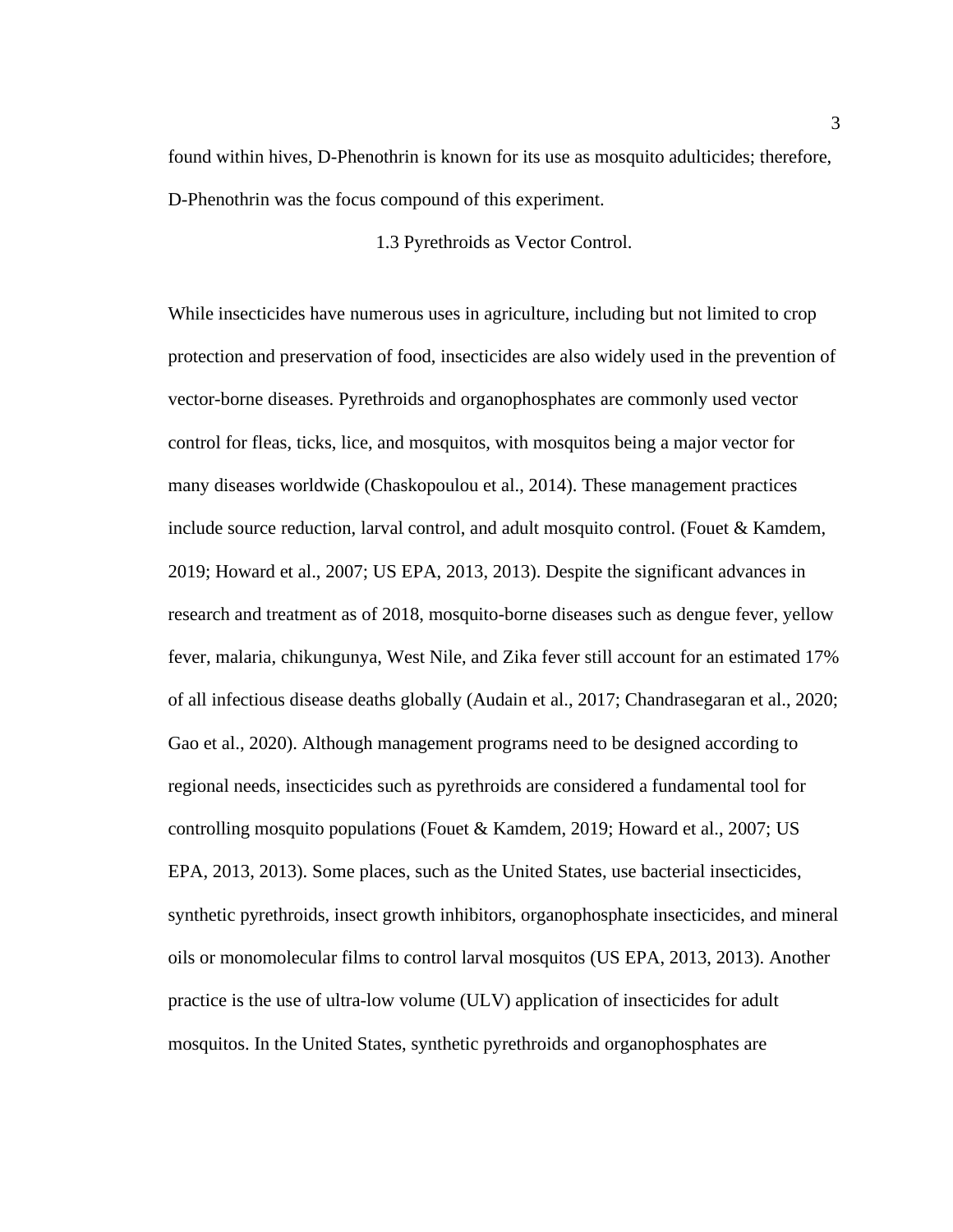registered for application by truck-mounted and aircraft misting systems. D-Phenothrin is one pyrethroid commonly used in these misting systems in the United States and Greece (Chaskopoulou et al., 2014; Luo et al., 2016; US EPA, 2013, 2013).

1.4 Impact of D-Phenothrin on Honey Bees

### <span id="page-13-1"></span><span id="page-13-0"></span>A) D-Phenothrin mechanism of action in insects

In the United States, a majority of insecticides are neurotoxic that inhibit neurotransmitters or affect voltage-gated sodium channels (Hénault-Ethier, 2016). Pyrethroids are organic compounds that are axonic excitotoxins that interfere with the voltage-gated sodium channels in the axon of neurons (Figure 1) (Hénault-Ethier, 2016). As a synthetic version of pyrethrins, pyrethroids mimic the effects of the pyrethrin esters while having longer residual effects and increased stability in storage and are considered extremely toxic to fish and non-target invertebrates (Devine & Denholm, 1998; Krejci, 2020; Li et al., 2017; Long & Krupke, 2016; Reregistration Eligibility Decision (RED) D-Phenothrin, 2008; Soderlund et al., 2002). Pyrethroids are divided into two classes, Type I and Type II. Type I pyrethroids lack the  $\alpha$ -cyano group, which enhances toxicity in Type II pyrethroids (Hénault-Ethier, 2016). D-Phenothrin is a synthetic Type I pyrethroid affecting the central and peripheral nervous system (Devine & Denholm, 1998; Soderlund et al., 2002; US EPA, 2008). In a typical neuron, voltage-gated sodium channels of the axonal membrane open, allowing sodium to pass and close after the action potential. The singular action potential propagates through the axon of the nerve and triggers muscle contraction. When exposed to pyrethroids, the sodium channels begin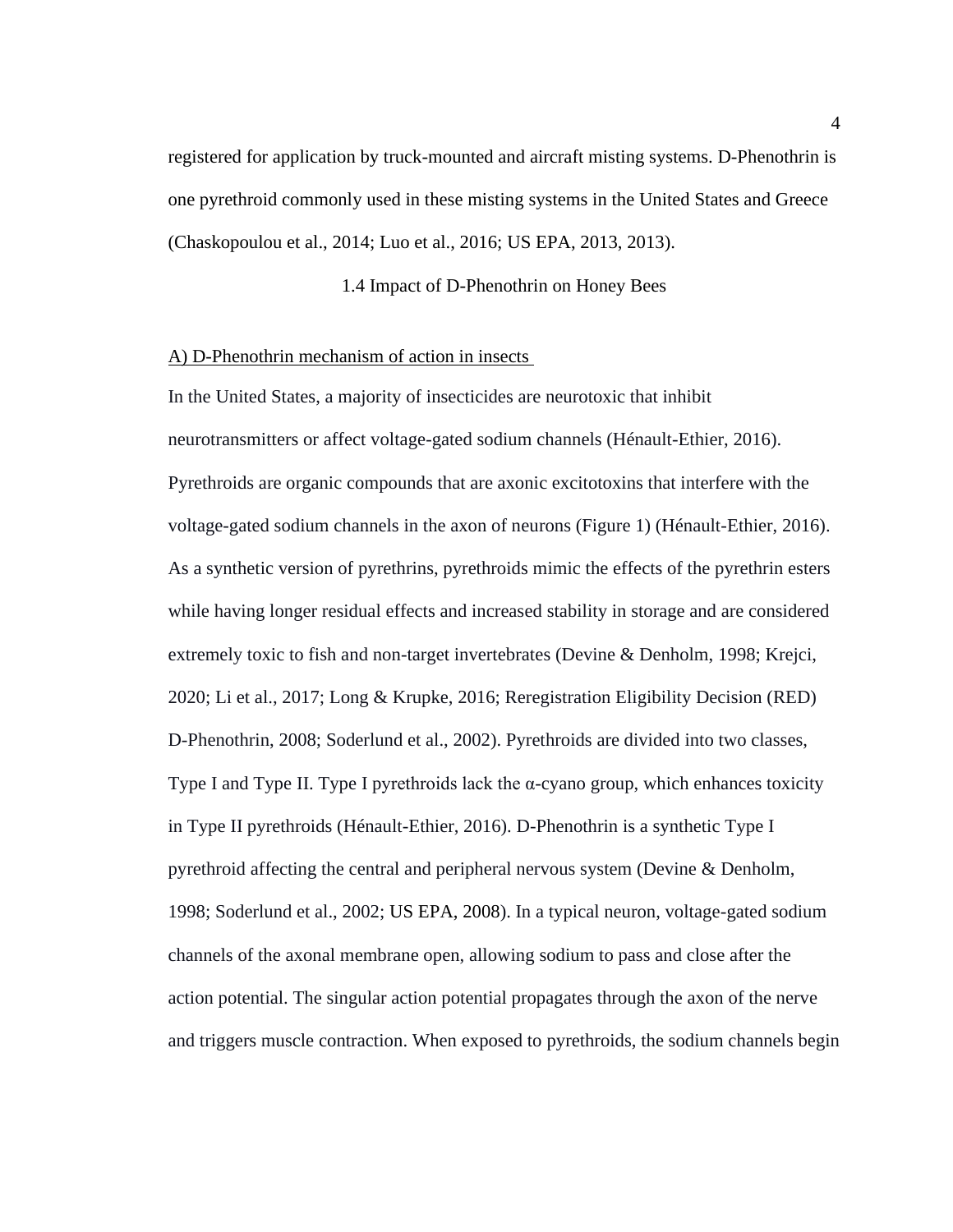to malfunction. The voltage-gated sodium channels of the axonal membrane are prevented from closure for extended periods causing repetitive nerve discharge and increased excitation (Type I) or leaving the axonal membrane depolarized permanently (Type II) (Figure 1). The repetitive firing (in Type I pyrethroids) or depolarization (in Type II pyrethroids) leads to tremors or involuntary movements, salivation, paralysis, and death of the insect (Costa, 2008; Devine & Denholm, 1998; Hénault-Ethier, 2016; Lushchak et al., 2018; Soderlund et al., 2002; Song & Narahashi, 1996; US EPA, 2013, 2013, 2015, 2017, 2020). While most literature indicates Type I and II pyrethroids are associated with specific symptoms, this has been found not to be the case, and therefore insects can exhibit any of the above symptoms when exposed to pyrethroids of any class (Hénault-Ethier, 2016).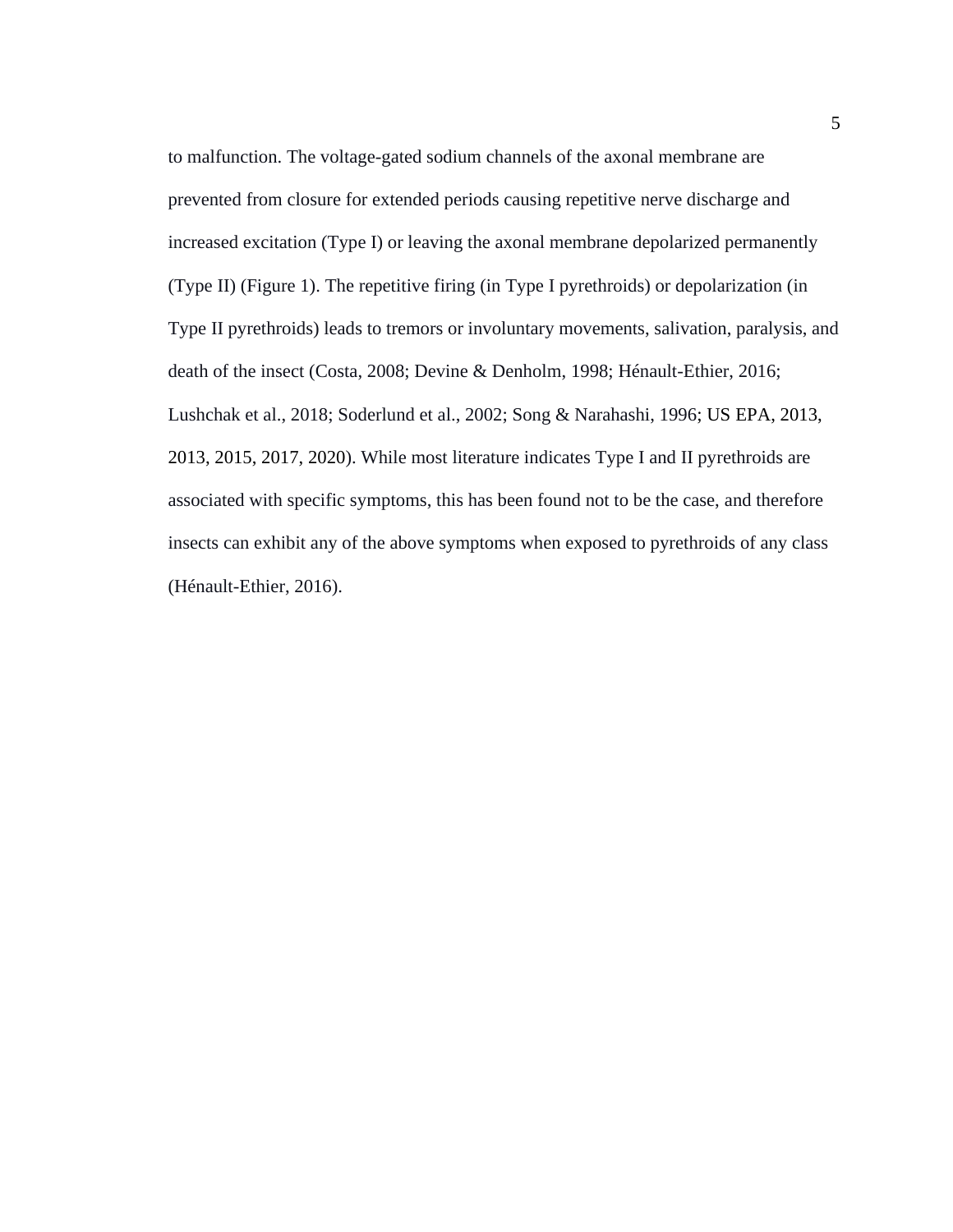

<span id="page-15-0"></span>**Figure 1. Mechanism of action of pyrethroids used in adult mosquito control.**

Normal functioning voltage-gated sodium channels open allowing sodium ions to pass through the neuron cellular membrane and close after the action potential (top). The singular action potential propagates through the axon of the nerve creating muscle contraction. Pyrethroids bind to the voltage-gated sodium channels (bottom). After initiation of the action potential, sodium channels malfunction leaving them open resulting in repetitive firing (Type I) or depolarization (Type II). Repetitive firing and depolarization lead to convolutions, tremors, salivation, and loss of coordination.

Pyrethroids such a D-Phenothrin have enhanced effectiveness by mixing them with common synergistic compounds such as piperonyl butoxide (PBO) and MGK-264

6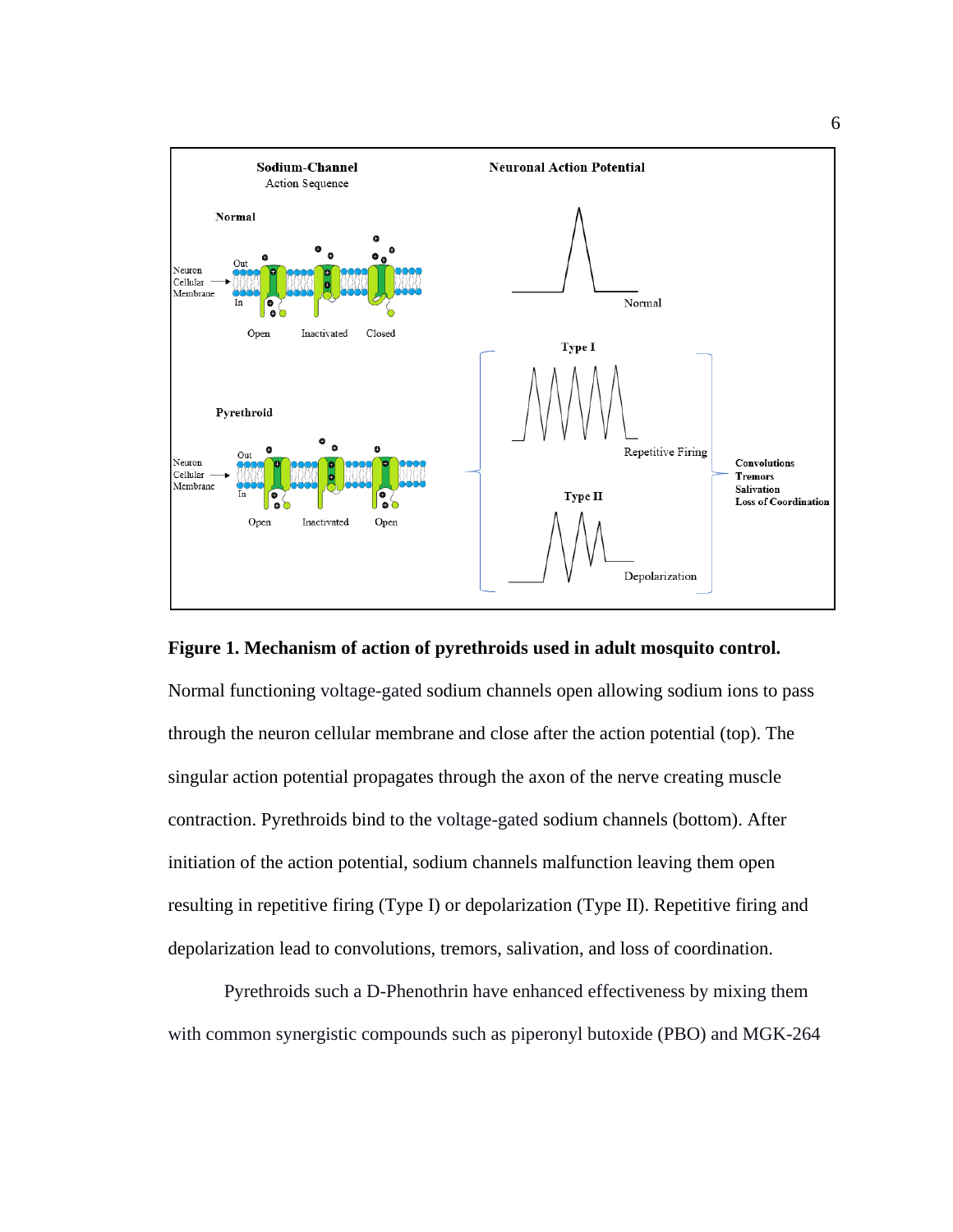(Hénault-Ethier, 2016). The main route for detoxification in insects is through the mixedfunction oxidase system. In insects, P450 enzymes are found in virtually all tissues and perform a multitude of important tasks, one of which is the metabolism of foreign chemicals of natural or synthetic origin (Peng et al., 2017). In an insect, PBO inhibits the mixed-function oxidase (MFO) system; specifically, it inhibits natural detoxification by the enzyme Cyt P450 (Figure 2) (Hénault-Ethier, 2016). Therefore, when PBO is included in an insecticide, the levels of the insecticide within the insect remain elevated, increasing their lethality (Casida, 1970; Jones, 1998; Moores et al., 2009).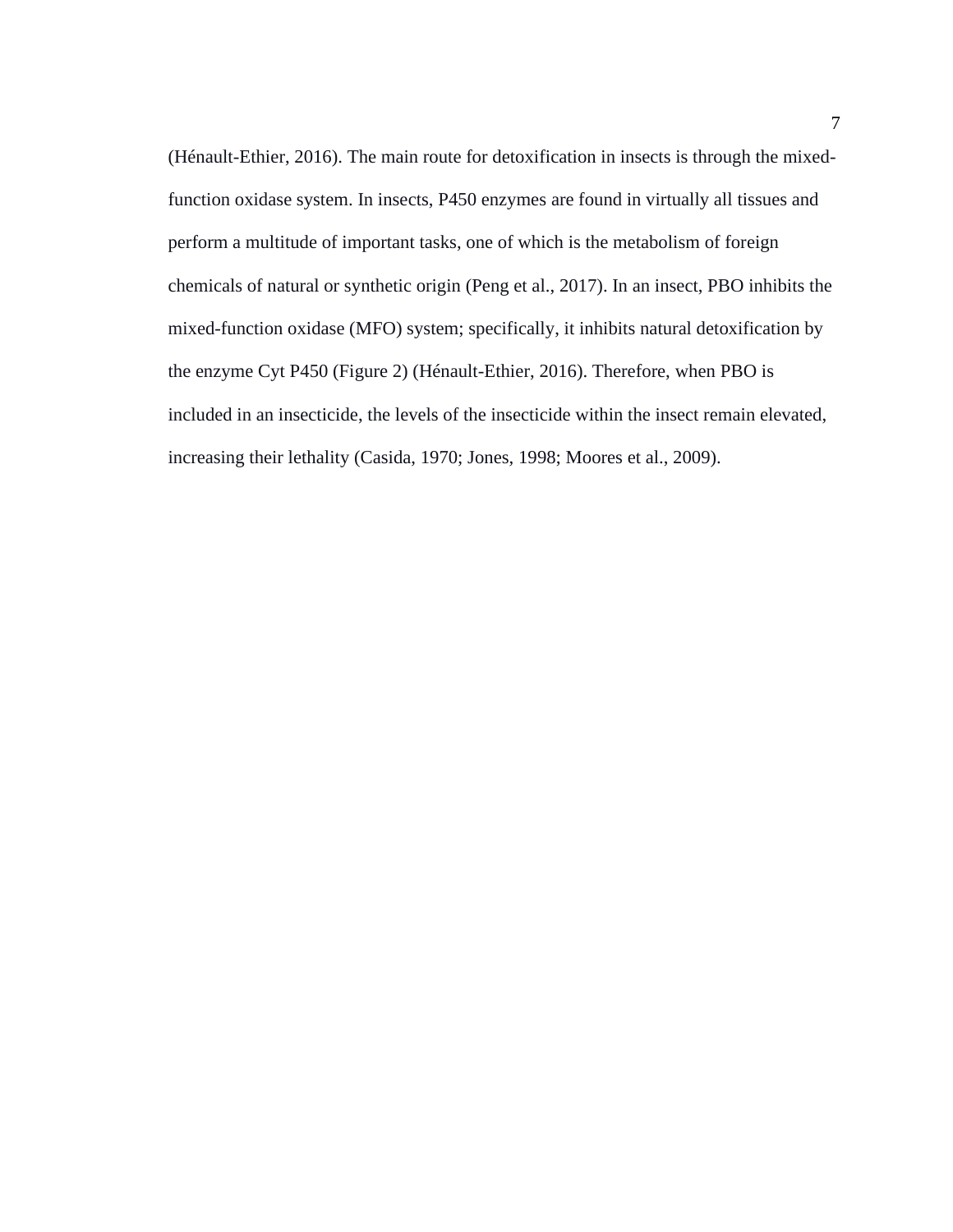

<span id="page-17-1"></span>**Figure 2. Pyrethroid effectiveness on voltage-gated sodium channels.** Top: A normal voltage-gated sodium channel with an intact mixed-function oxidase (MFO) system. The detoxification enzymes (purple U) cause the pyrethroid molecules (orange circles) to become inactive, preventing binding to the sodium channels. Bottom: In the presence of PBO (blue circles), detoxification enzymes are blocked, and the active pyrethroid molecules are not bound and detoxified, resulting in higher concentrations of the pyrethroid molecules reaching the sodium channel binding sites.

<span id="page-17-0"></span>B) Honey bees mixed-function oxidase system

The honey bee's mixed-function oxidase (MFO) system has significantly fewer P450 enzymes for detoxification than some other insects. Compared to mosquitos, honey bees have less than a quarter of those found in mosquitos. This lack of detoxification enzymes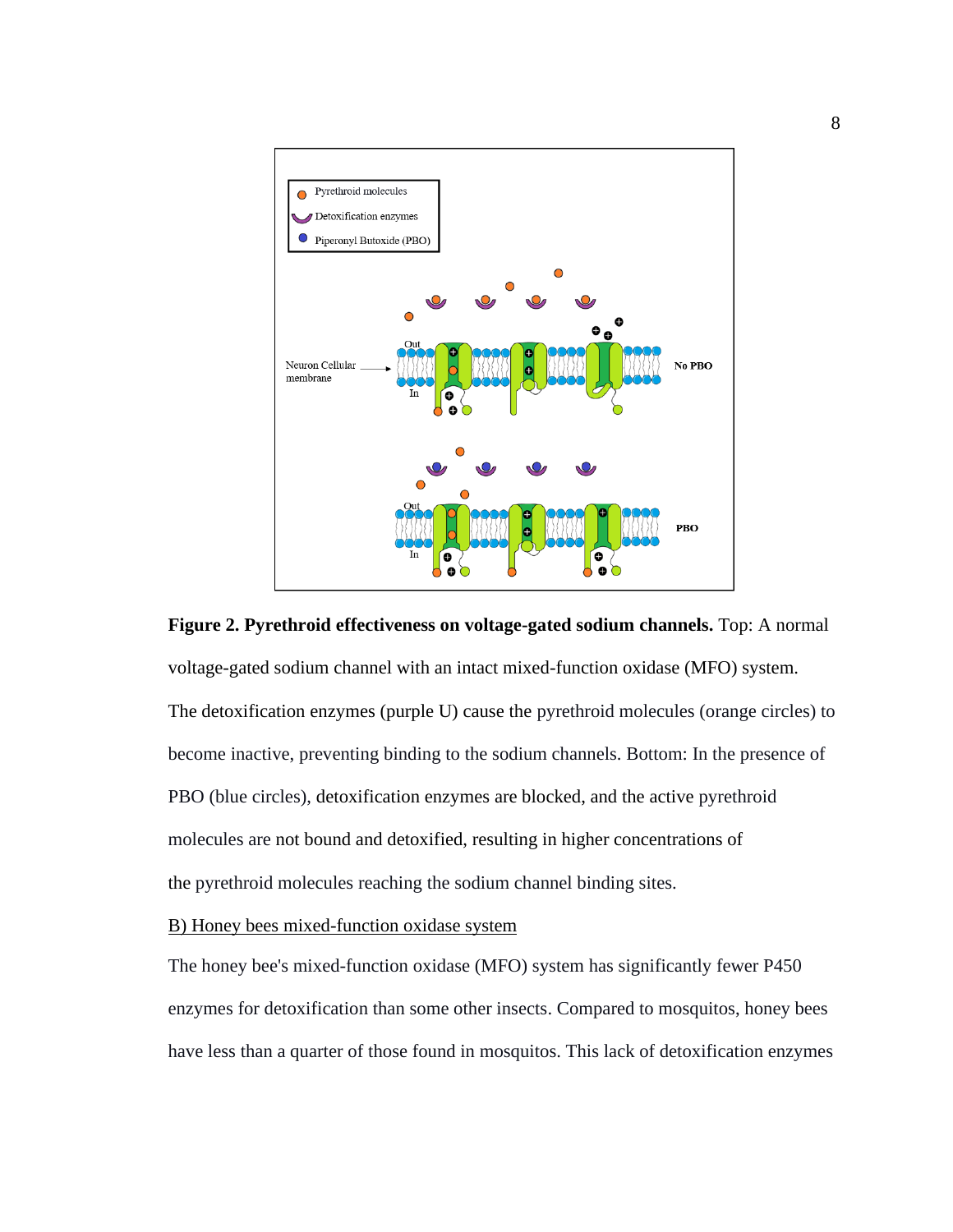could put honey bees at a higher risk for adverse effects from pyrethroids, especially when combined with piperonyl butoxide to inhibit the mixed-function oxidase system (Claudianos et al., 2006; Feyereisen, 2011, 2018; Hénault-Ethier, 2016; Jones, 1998; Moores et al., 2009).

#### <span id="page-18-0"></span>C) Motor, sensory, and cognitive impacts of D-Phenothrin on honey bees

In previous pyrethroid honeybee toxicity research, Type I and II pyrethroids have been shown to have a negative effect on motor functions (Gupta & Milatovic, 2014; Oliver et al., 2015). Similar to D-Phenothrin, permethrin has been associated with alterations in feeding, communication, and maintenance at low rates of exposure. Honey bees exposed to permethrin topically at 0.001 μg demonstrated an increase in trembling dances, abdomen tucking and rotation, self-cleaning, and leg-rubbing; and spent less time giving food, antennae touching, and walking (Palmquist et al., 2012). When exposed to sublethal amounts of deltamethrin, a synthetic pyrethroid, honeybees exhibited less time grooming and impaired memory and learning, resulting in cognitive disorder (Oliver et al., 2015; Palmquist et al., 2012). Exposure to deltamethrin has been shown to cause honeybees to have less precise waggle dances, altered homing abilities and flight patterns, and reduced learned orientation toward odor stimulus (Palmquist et al.,2012; Zhang et al., 2020). While lacking information on piperonyl butoxide, these findings on pyrethroids lead to the possibility of D-Phenothrin, another pyrethroid and voltage-gated sodium channeltargeting insecticide, as having a negative impact on motor functions resulting in the inability for foragers to leave the hive to bring back essential resources.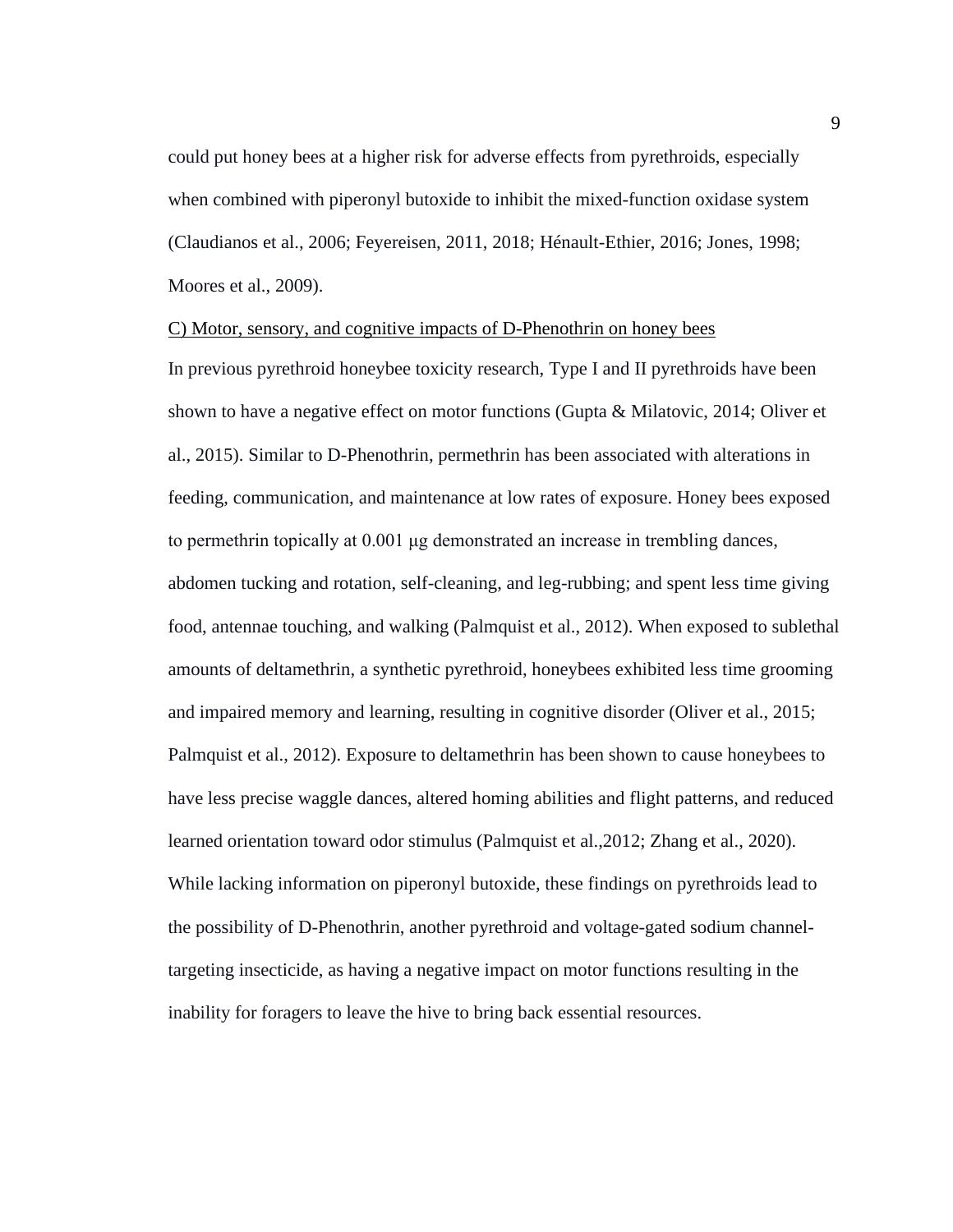#### 1.5 Honey Bee Exposure to Adult Mosquito Insecticides.

<span id="page-19-1"></span><span id="page-19-0"></span>A) Ultra Low Volume (ULV) application pyrethroids for mosquito control Research has found varying degrees of safe ULV application of pyrethroids and organophosphates for adult mosquitos near honeybee colonies (Rinkevich et al., 2017). In some instances, D-Phenothrin has no significant effect on honeybees when used during periods of pollinator inactivity, low doses, and at great distances from hives (Caron, 2019; Pankiw & Jay, 1992; Pokhrel et al., 2018). One study found, using the recommendation of the World Health Organization for ULV applications of 7.5 g/ha D-Phenothrin (Pesguard S102) and 1.0 g/ha deltamethrin (Aqua K-Othrine) for mosquito management had no significant nontarget mortalities over a 2-year study with five spray trials. Nor did honeybees exhibit any effects from sublethal exposure, performing as well as control hives (Chaskopoulou et al., 2014). While these studies and others show no significant issues for honey bees exposed to ULV application of pyrethroids, these studies and others do not consider particular factors such as label recommendations for long term spraying, recommended length mortality studies for honey bees, synergistic effects from other pesticides, including other pyrethroids, nor the inclusion of synergistic compounds such as piperonyl butoxide (California Department of Pesticide Regulation, 2021; US EPA, 2013)

# <span id="page-19-2"></span>B) Pesticide exposure and the use of pyrethroid for mosquito abatement

Understanding and tracking the rates of pesticide exposure for honey bees is complex. Detailed data on pyrethroid use and pesticides, in general, are lacking or nonexistent for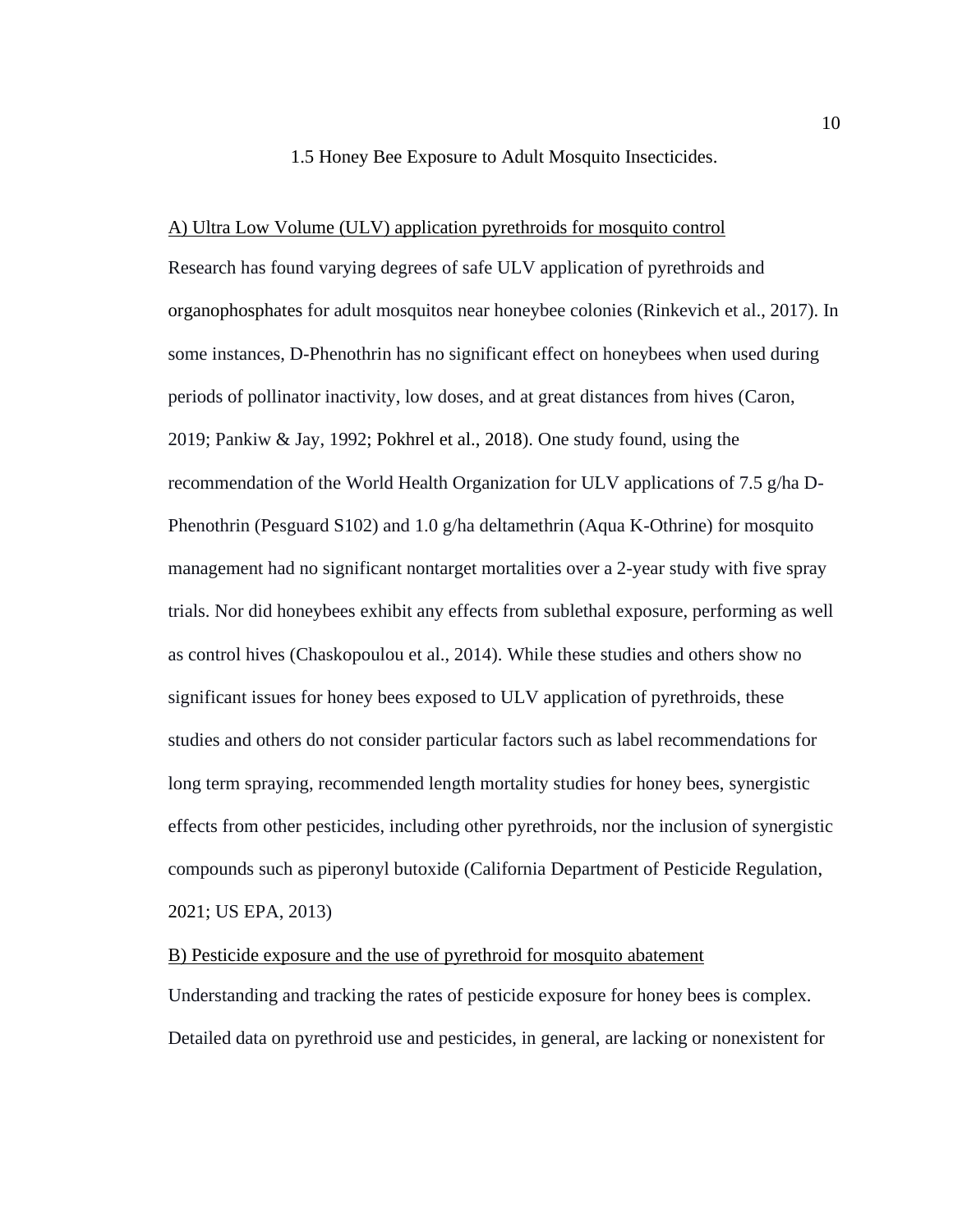most countries (Li et al., 2017). Currently, the complete pesticide database is from the California Department of Pesticide Regulation. However, in this author's experience, the database lacks sufficient searching tools to find specific data on specific pesticides (Li et al., 2017). Even with the amount and number of pesticides used being tracked in California, there is no set regulation to cap the overall amount and number of pesticides used in the United States. The only law that governs the application of pesticides in the United States is the requirement to follow the individual pesticide label. In 2018, California's Department of Pesticide Regulation (DPR) documented pesticide use was 20,900,664 pounds of active ingredients. Of those active pesticide ingredients, 792,549 pounds were pyrethroids, and 59949 pounds was piperonyl butoxide (PBO) (California Pesticide Information Portal: *Summary of Pesticide Use Report Data 2018*, 2021). In many countries, there are no regulations for mosquito abatement as well. In the United States, the responsibility falls on the state and county to spray for mosquitos, with spray rates being determined by local governments using only insecticide label recommendations and no set guidelines for abatement in or around apiaries. The Environmental Protection Agency (EPA) has label requirements for pyrethrin and pyrethroids stating not to use products near or on crops and weeds that are in bloom where bees are visiting. These labels statements, however, are only required for liquid pesticide products designed for outdoor agricultural use and exclude any pesticide products used for residential use and/or Ultra Low Volume (ULV) wide area mosquito control applications (US EPA, 2013, 2013, 2015, 2017, 2020). While it is possible to contact local abatement programs state and county-wide to request no spraying near hive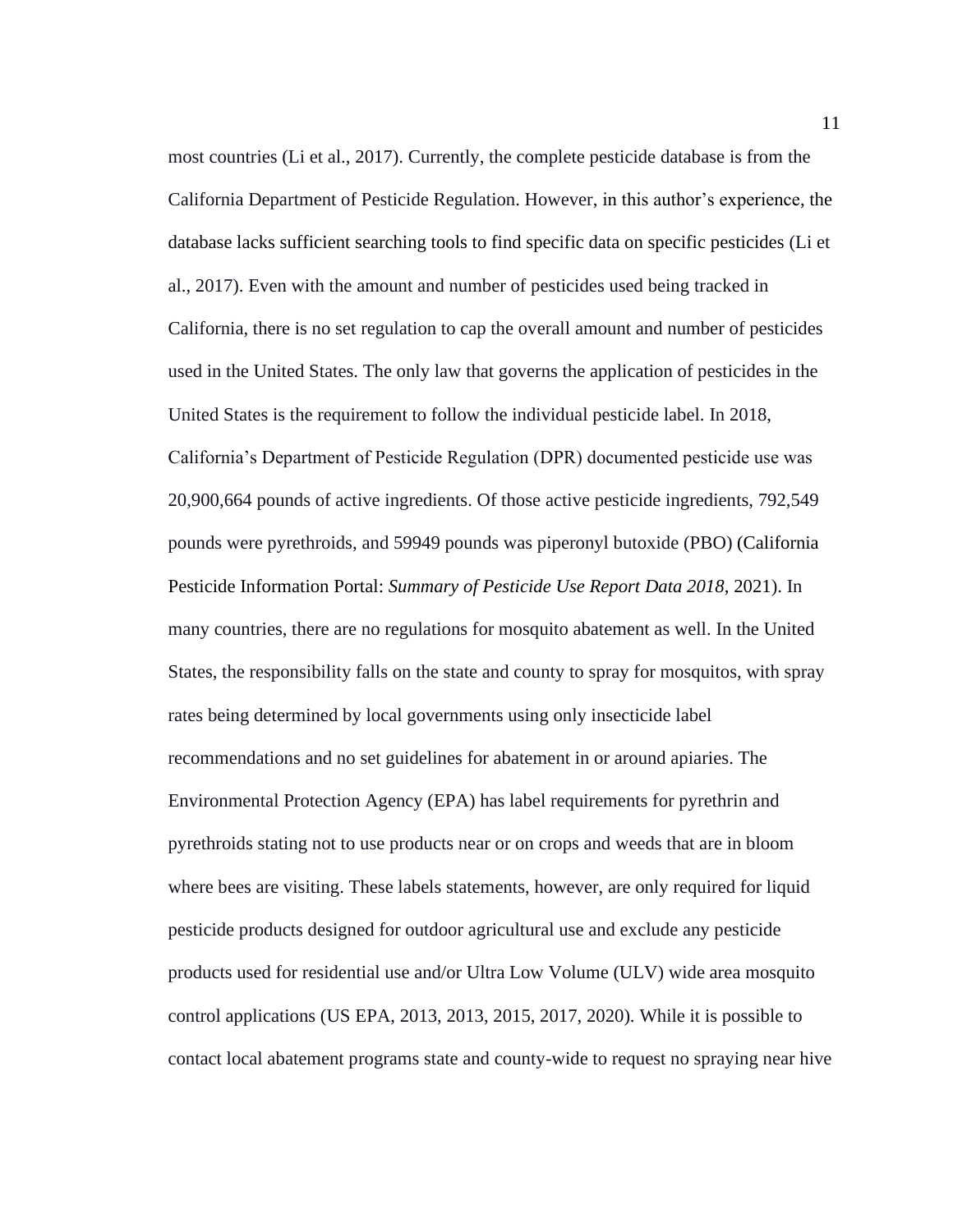locations, programs are not required to skip areas, nor are they required to maintain a safe distance from hives and any deaths as a result of mosquito abatement practices are also excluded from the ability to report a pesticide-related hive death to the EPA for tracking active ingredient lethality (Tehama County Mosquito and Vector Control District, personal communication, May 03, 2021; US EPA, 2013, 2013, 2015, 2017, 2020)

# 1.6 Purpose of Study and Hypothesis

<span id="page-21-0"></span>D-Phenothrin, a mosquito insecticide, is known to impair motor function in honeybees. In addition, the finding that honeybees naturally have weaker enzymatic defenses to break down D-Phenothrin suggests that the common practice of the adding enzyme inhibitor, PBO, to D-Phenothrin sprays, can be especially harmful to honeybees. The current study was therefore designed to test the effects of D-Phenothrin alone and in combination with PBO, on honeybee behavior. Specifically, bees were individually fed sucrose solutions containing insecticide or control compounds, then fitted with microchip trackers and freed. The trackers allowed automated measurement of the number and timing of trips to or from the home hive. I hypothesized that D-Phenothrin with the addition of PBO (Primary Hypothesis) would have the most significant magnitude of disruption to hive trips, and D-Phenothrin alone (Secondary Hypotheses 1) would have the second most significant disruption to hive trips compared to the sugar control. Additionally, I hypothesized that the solvent control acetone (Secondary Hypotheses 2) would result in no significant disruption to hive trips.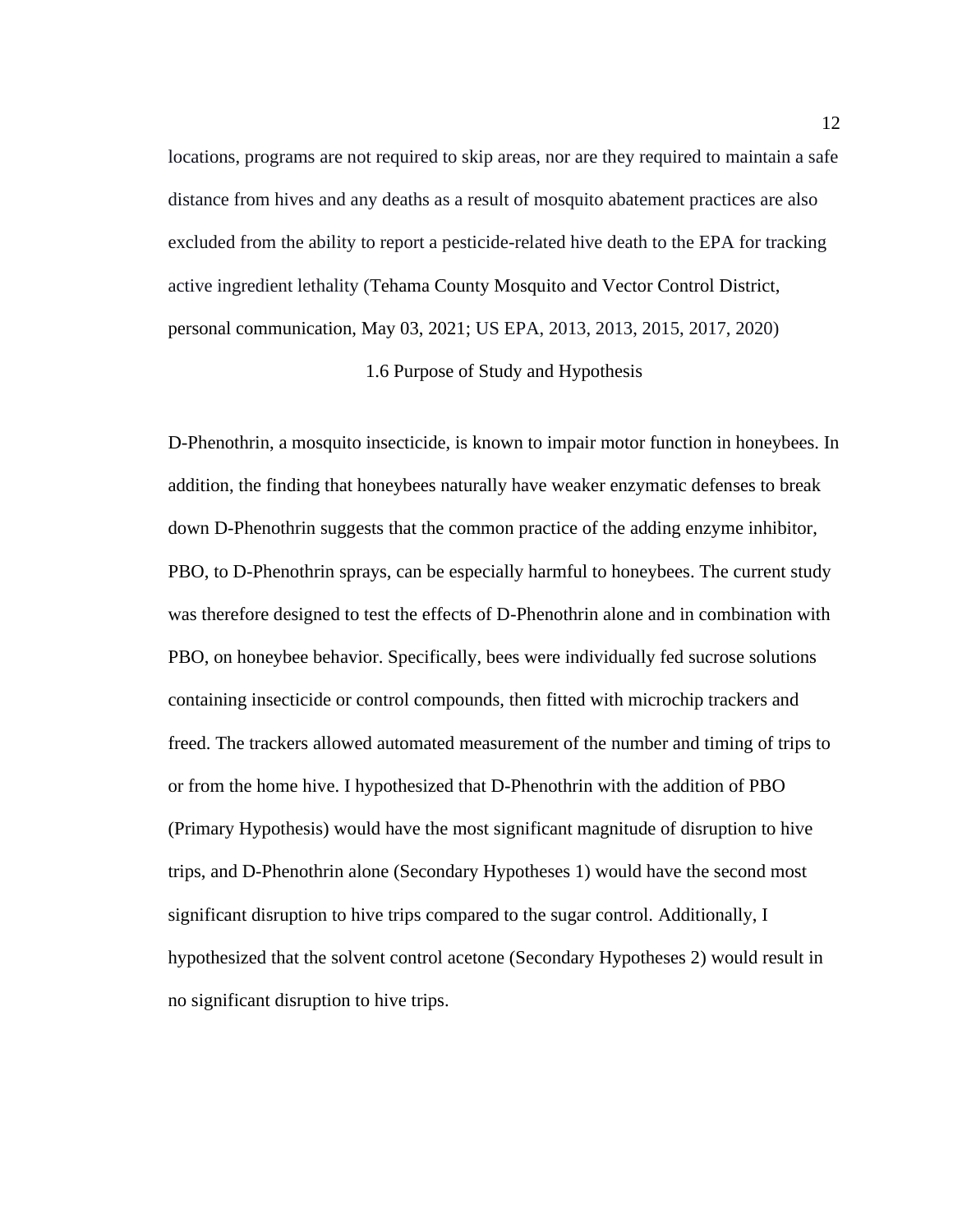#### **METHODS**

#### 2.1 Colony Establishment and Study Site

<span id="page-22-1"></span><span id="page-22-0"></span>Hives started with 15 five-frame nucleus colonies with approximately 8,000 bees and a mated Italian queen in an apiary located in Platina, CA, USA. Sixteen new colonies were established, in March 2021, following typical beekeeping protocols and compensating for current die-off rates in the United States. Hives where the queen left or died had Italian replacement queens installed from Olivarez Honey Bees, Inc. Colonies, were fed 1:1 sucrose syrup and pollen for 90 days and transferred to 10-frame hives when required, based on growth (Bruckner *et al*., 2019; Medrzycki et al., 2013). In August 2021, colonies were transported to a new location near Corning, CA, USA.

<span id="page-22-2"></span>2.2 Establishing Pesticide Dosage Concentration for Behavioral Studies

#### <span id="page-22-3"></span>A) Dosage establishment

To assess the sublethal effects of D-Phenothrin, the development of a nonlethal dose to administer to experimental bees was necessary. Dosage establishment began with a published  $LD_{50}$  and included piperonyl butoxide (PBO) due to its use with D-Phenothrin to enhance the effectiveness against mosquitos (Casida, 1970; Jones, 1998; Moores et al., 2009). Many of the adult mosquito insecticides registered for use in the United States contain equal parts of pyrethroids and piperonyl butoxide (California Department of Pesticide Regulation, 2021). Therefore, the dosages in this experiment did as well. The United States Environmental Protection Agency Pesticide Ecotoxicity Database's oral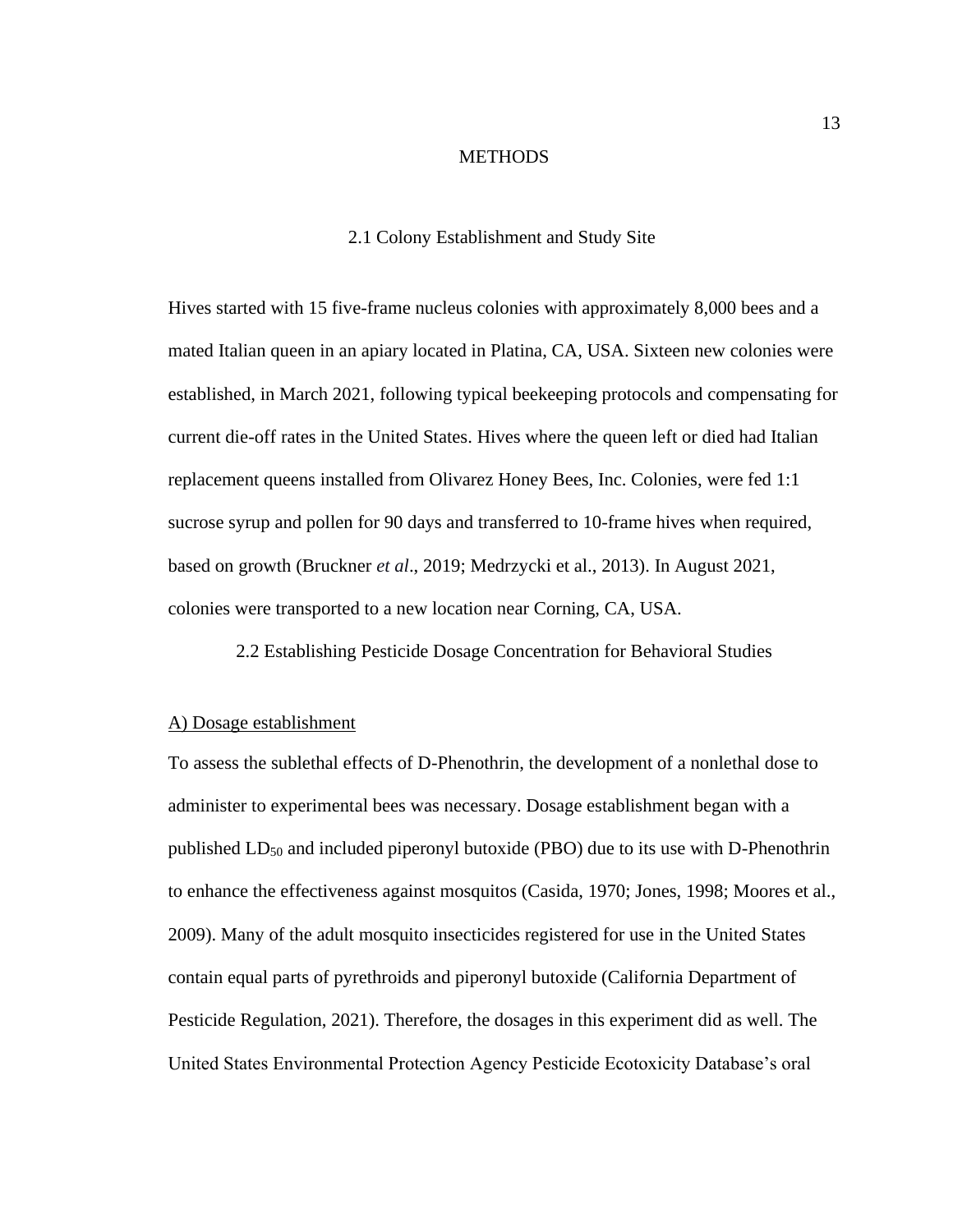administration study of D-phenothrin found  $0.13 \mu g$  bee<sup>-1</sup> (contact LD50 studies) to be lethal and 0.094 µg bee<sup>-1</sup> as a NOAEL (no-observed-adverse-effect level) (*OPP Pesticide Ecotoxicity Database*, 2018).

# <span id="page-23-0"></span>B) Dosage establishment trials

Initial experimental dosing began with 0.10  $\mu$ g bee<sup>-1</sup> of D-phenothrin and 0.10  $\mu$ g bee<sup>-1</sup> piperonyl butoxide in each bee. This number was used because it was lower than the LD50 and higher than the NOAEL published. Forty bees from the experimental colony were placed in California Mini Queen Cages for each dosage to be evaluated (Mann Lake Ltd. Woodland, CA, USA) (Figure 3). Each queen cage contained one bee and was kept at ideal foraging temperature, 14°C-38°C, during dose testing (Medrzycki et al., 2013; Tautz et al., 2003). Bees were starved for up to two hours, and the dosage was micro pipetted directly into/onto the proboscis of each bee. The average nectar intake of an adult forager per foraging trip is 20-40 μg. Based on these criteria, each dosage was diluted to 10 μl with 50% sucrose solution to increase likelihood of each bee taking the total dose (Feuerbacher et al., 2003; Medrzycki et al., 2013). Bees were observed at 30 minutes, 12 hours, 24 hours, and 48 hours post dosage and had access to food, 50% sucrose solution, and water during observations. (Knopper et al., 2016; Pamminger et al., 2019; Tautz et al., 2003). If the death rate hit 50% before 48 hours or was still increasing at 48 hours beyond 50%, the dose was considered lethal, the evaluation ended, and a new lower dosage was administered to a new group of bees (Medrzycki et al., 2013; US EPA, 2014, 2016, 2016, 2018). A nonlethal dosage was determined to be 0.08  $\mu$ g bee<sup>-1</sup> Dphenothrin and  $0.08 \mu g$  bee<sup>-1</sup> piperonyl butoxide in each bee. The D-phenothrin available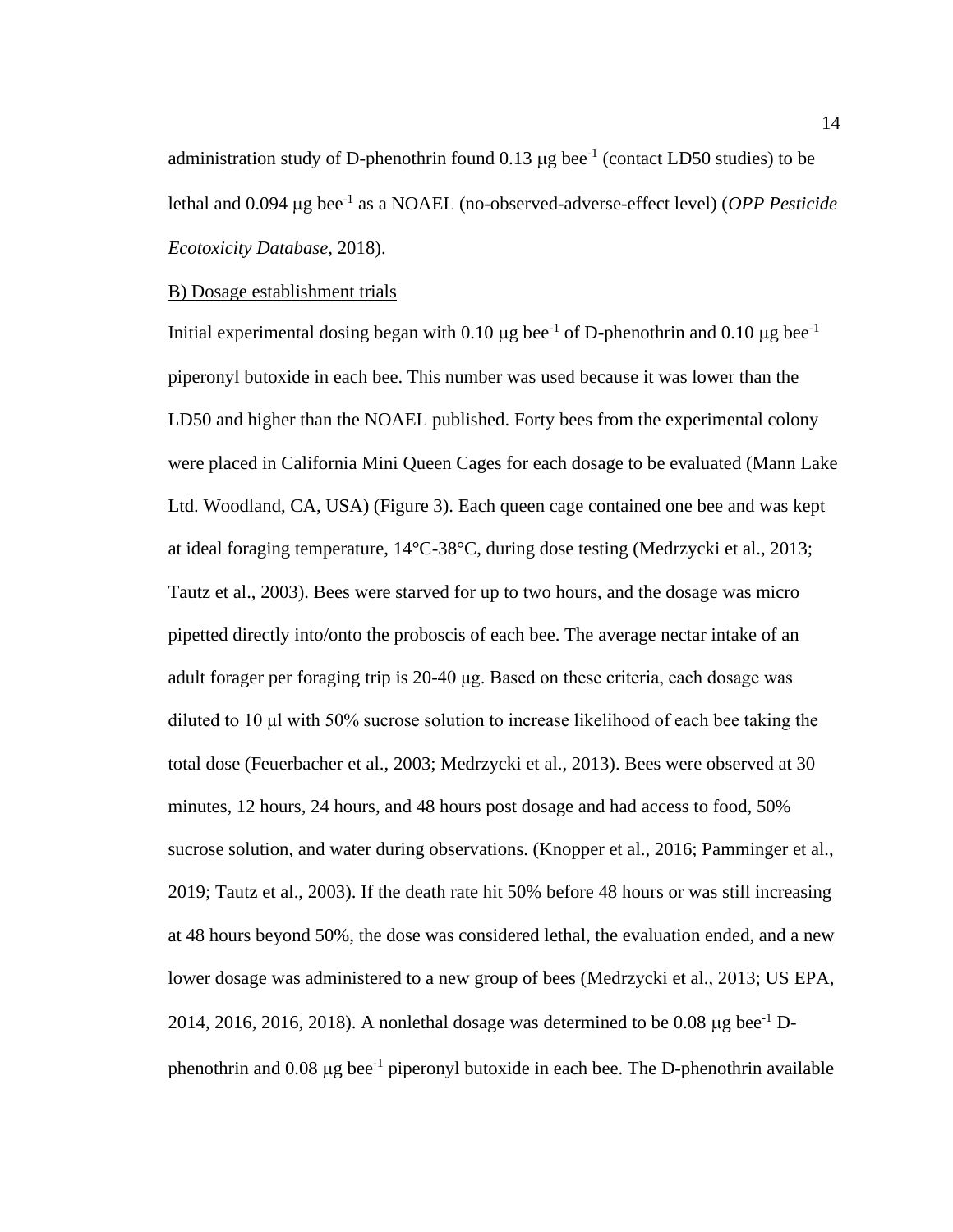for this experiment came dissolved in acetone, an approved solvent at 5% concentration or lower for honey bee toxicology (California Department of Pesticide Regulation, 2021; US EPA, 2014, 2016, 2016, 2018; Medrzycki et al., 2013). Acetone was an additional control (acetone only group) in this study because it differs from petroleum distillates solvents used in available products for mosquito abetment (Table 1). In a typical mosquito adulticide product, petroleum distillates are solvents used to mix the pesticides with other ingredients (*Petroleum Distillates*, 2020).

<span id="page-24-0"></span>

**Figure 3. Queen Cages.** Queen cages with individual bees for dosage. Cages were kept together to reduce the stress of the bees and to minimize unwanted changes to normal behavior (Medrzycki et al., 2013).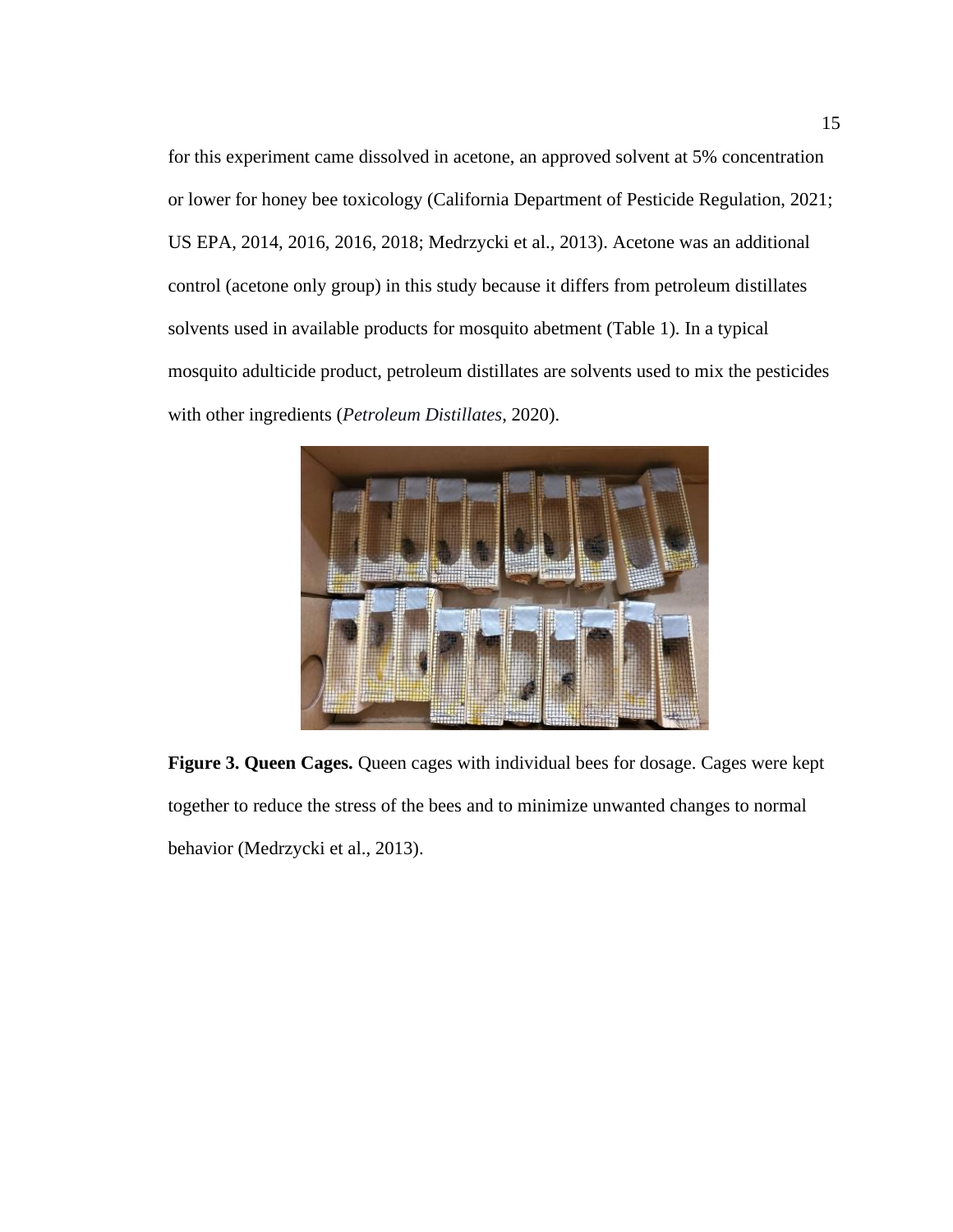| Group                   | D-Phenothrin | <b>Piperonyl Butoxide</b> | Acetone   | 1:1 Sucrose $\&$ |
|-------------------------|--------------|---------------------------|-----------|------------------|
|                         |              |                           |           | Water            |
| 1: Sugar Control        |              |                           |           | $10 \mu l$       |
| 2: PBO Only             |              | $0.08$ µl                 |           | $9.92 \mu l$     |
| 3: D-Phenothrin Only    | $0.08$ µl    |                           |           | $9.92$ µl        |
| $4:$ D-Phenothrin + PBO | $0.08$ µl    | $0.08$ µl                 |           | $9.84$ µl        |
| 5: Acetone Control      | $- -$        |                           | $0.05$ µl | 9.95 µl          |

<span id="page-25-2"></span>**Table 1. Five treatment groups**: sugar control, PBO only, D-Phenothrin only, acetone control, and D-Phenothrin + PBO. Each dose was added to a 1:1 sucrose solution to ensure the bees would be willing consume the full dose.

#### 2.3 Measuring D-Phenothrin Effects on Honey Bee Foraging Behavior

#### <span id="page-25-1"></span><span id="page-25-0"></span>A) Hive and reader setup

For the foraging assessments, the experimental hive was moved onto a 1m tall table and had the iID®BEE reader attached to the entrance. A hive reducer was added to channel bees through the reader. A landing platform was added to the hive for ease of entering and exiting the hive. The hive was allowed to acclimate for an initial 24 hours before the collection of bees began (Decourtye et al., 2011; Medrzycki et al., 2013; US EPA, 2014, 2016, 2016, 2018). RFID (radio frequency identification) tags were programed from MircoSensys with an individual identification number (UID). Tags were further programmed using the iID®BEE PENsolid mobile reader with the title of one of five experimental groups: sugar control, PBO only, D-phenothrin only, D-phenothrin plus PBO, and acetone (Table 1). The reader was then connected to the iID®BEE controller, 12V power supply, and power source. Every UID detected was stored on a 14Gb USB flash drive attached to the controller. Every 15 seconds, a timestamp and flying direction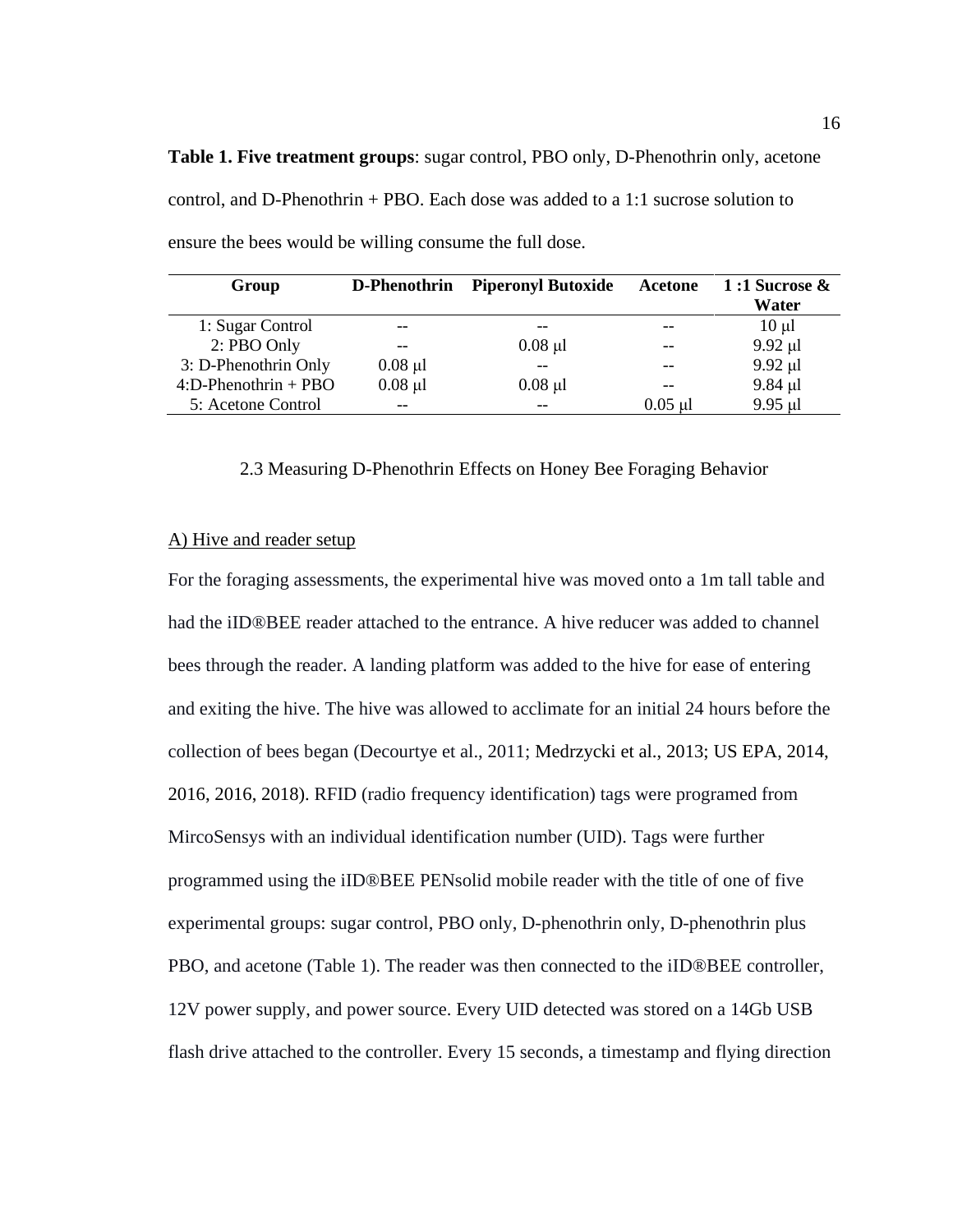were recorded for any identified UIDs. Each experimental group was monitored for four full foraging days of 12 hours each.

### <span id="page-26-0"></span>B) Tagging foragers

The age of a honey bee may affect the foraging behaviors being measured independently of the experimental pesticide treatment (Cardoso-Júnior et al., 2018; Herb et al., 2012; Johnson & Frost, 2012; Medrzycki et al., 2013; Rinkevich et al., 2015). Foragers were randomly sampled and randomly assigned into treatment and control groups, therefore distributing age effects equally among groups to control for this source of error variability.

For each of the 5 treatment groups 50 bees were collected and tagged. Foragers of an undefined age were collected going through the entrance of the hive using a Pipe Queen Catcher to be tagged (Mann Lake Ltd. Woodland, CA, USA) (Figure 4) (Johnson & Frost, 2012). The caste a female worker bee is in dictates what behaviors and duties individual bees perform. Workers that are at the entrance of the hive are thus foragers or guards. Based on this behavior, female workers leaving the hive were determined to be foragers and collected (Johnson & Frost, 2012). Collection of bees began in the morning at the start of foraging hours between 6 and 8 am and ended in the afternoon when bees began to return to the hive between 4 and 6 pm. Bees were collected in queen pipes in groups of 10-12 individuals. Individual bees were then transferred into a Queen Marking Tube modified with a 2mm nylon mesh **(**Mann Lake Ltd. Woodland, CA, USA) (Figure 5). In the queen tube, the bee was compressed gently to prevent movement. Using a combination of tweezers and a wax gemstone picker, tags were glued to the bees using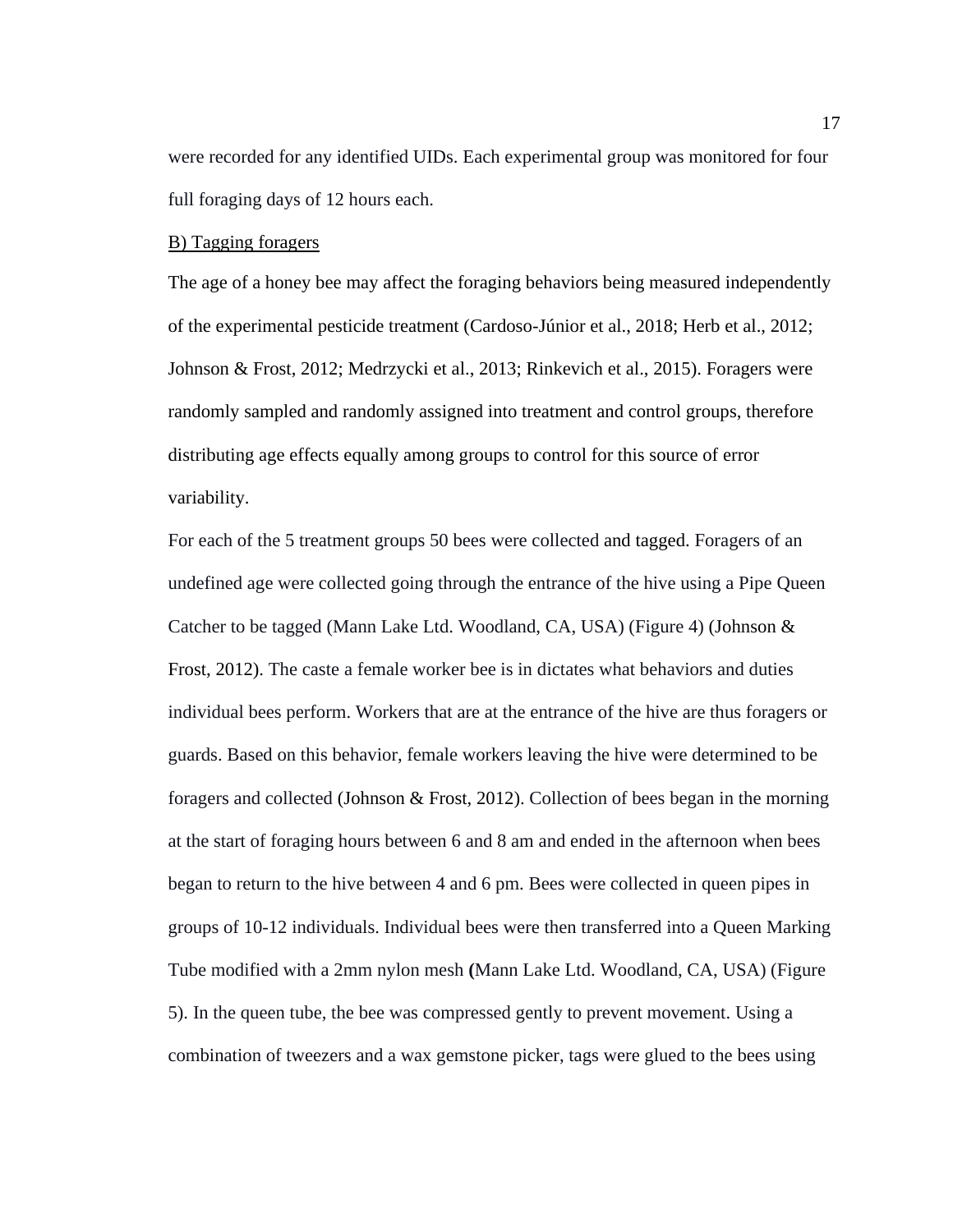Krazy Glue, Max Bond Gel (Decourtye et al., 2011; Tutun et al., 2020). Bees were then transferred to queen cages for dosing. Any bees that died during the process of tagging or while in the queen cage before being dosed were discarded and replaced.

<span id="page-27-0"></span>

**Figure 4. Pipe Queen Catcher.** Sponge was removed and catcher was placed over bee at hive entrance. Once a bee was in the tube, the cork was removed, and bee was coaxed into the marking tube for tagging.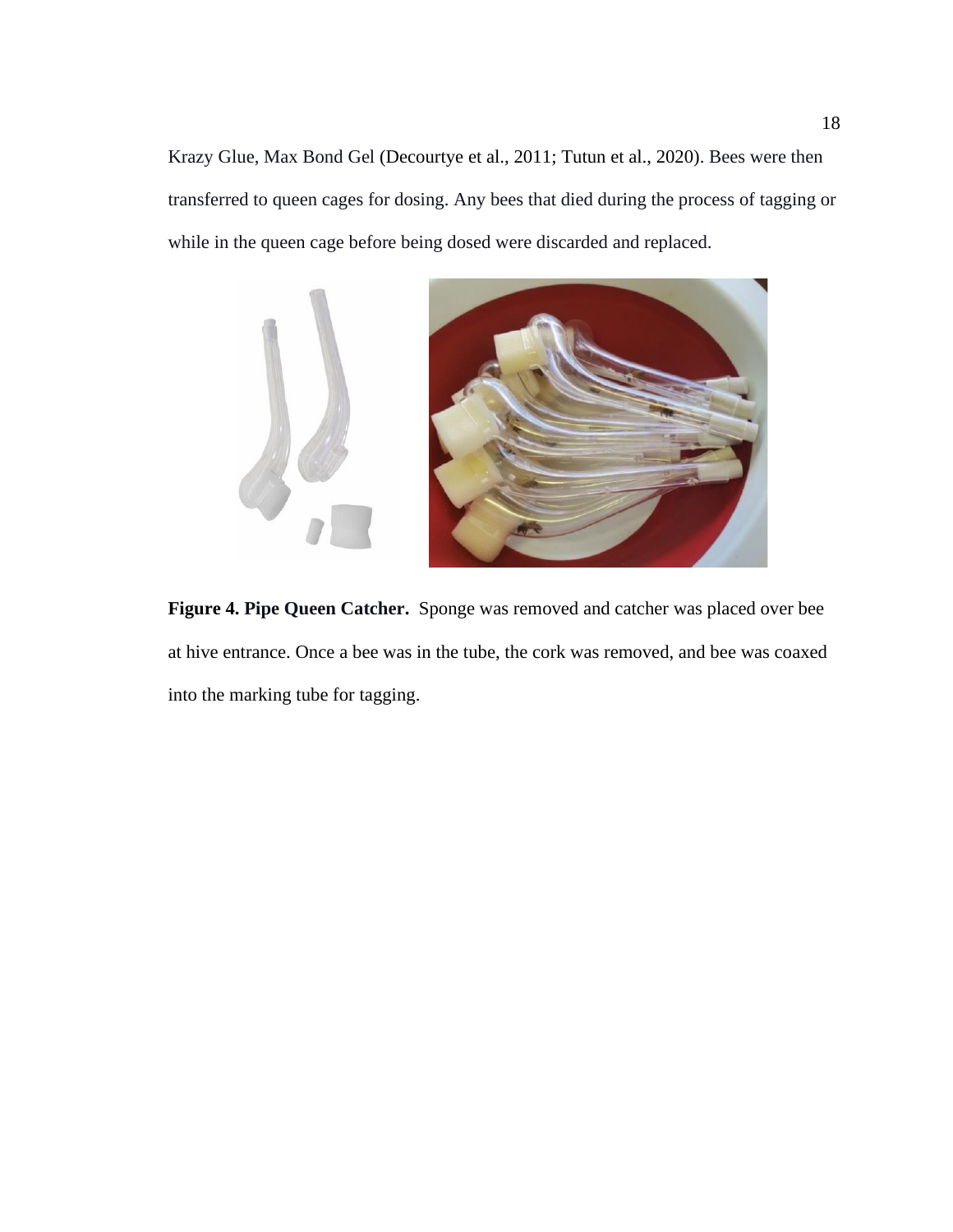

<span id="page-28-1"></span>**Figure 5. Modified Queen Marking Tube.** Bees were placed inside a modified tube and a plunger was slowly pushed to trap the bee against a mesh top for gluing of the RFID tag.

# <span id="page-28-0"></span>C) Dosing foragers

Five experimental groups of 50 individual foraging bees received one of the five treatments (sugar control, PBO only, D-Phenothrin only, acetone control, and D-Phenothrin  $+$  PBO; Table 1). Each bee was confined to a queen cage at an ideal foraging temperature, above 14°C, and starved for up to two hours before the dosage was micro pipetted directly into/onto the proboscis of each bee (Figure 6; Medrzycki et al., 2013; Tautz et al., 2003). Bees were starved an additional hour and offered a standard 50% sucrose solution before being placed back at the entrance of the hive (Decourtye et al., 2011).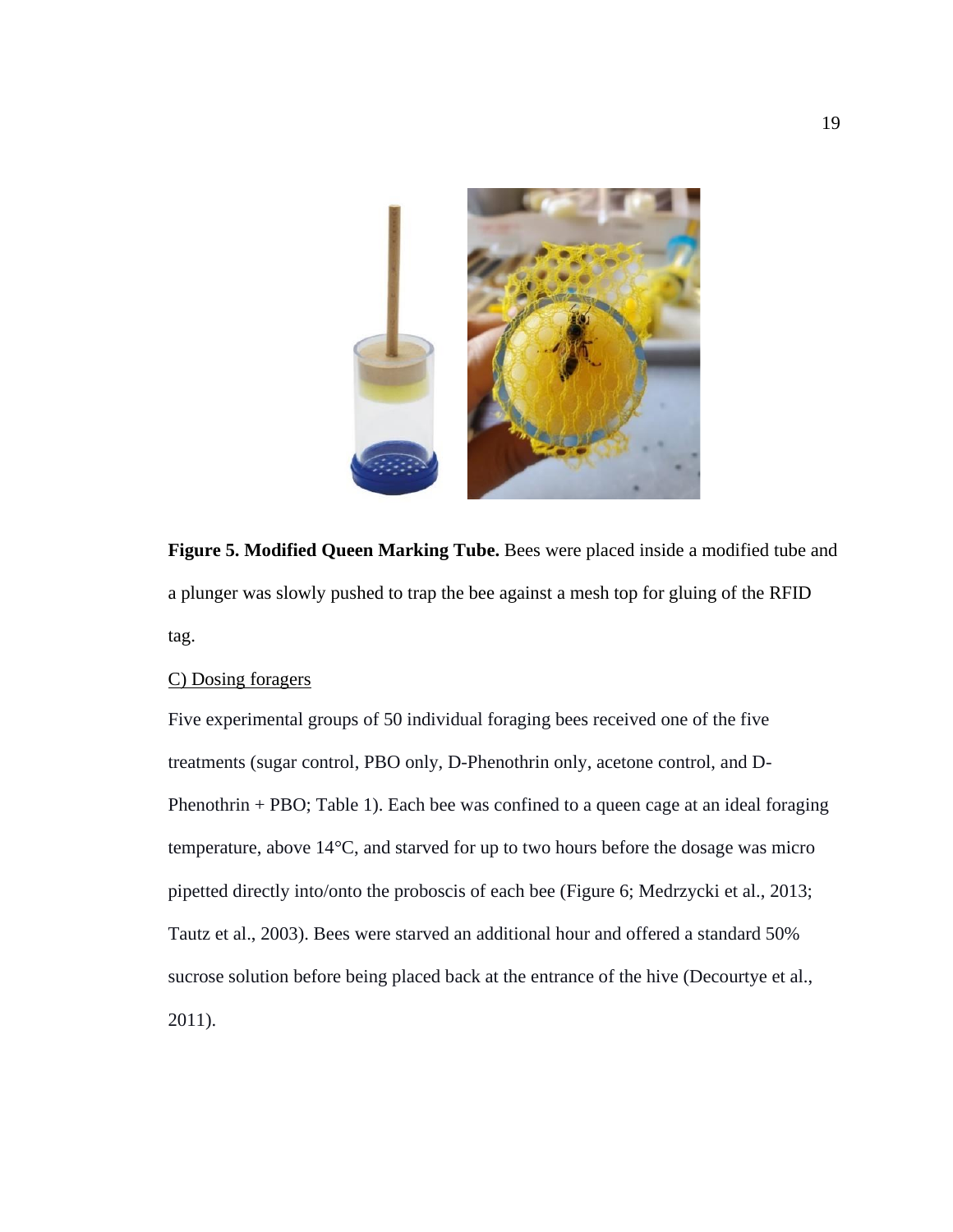

<span id="page-29-1"></span>**Figure 6. Dosing of bees.** Each bee had a single dose in 50% sucrose solution micro pipetted directly into/onto the proboscis for one of the five experimental groups. Bees received 0.05 μl acetone, 0.08 μg bee<sup>-1</sup> D-phenothrin, 0.08 μg bee<sup>-1</sup> piperonyl butoxide, 0.08  $\mu$ g bee<sup>-1</sup> D-phenothrin and 0.08  $\mu$ g bee<sup>-1</sup> piperonyl butoxide, or 10 $\mu$ l 50% sucrose solution.

#### <span id="page-29-0"></span>D) Behavioral measures

The bees were observed using RFID tags to investigate the mosquito insecticides' effects on the frequency and duration of foraging and non-foraging trips from the hive (Decourtye et al., 2011; Schneider et al., 2012). For assessing motor function, tagged experimental bees were monitored with the reader, and the dependent measure was the number of foraging and non-foraging trips from the hive. The dependent measure for assessing cognitive function was the number of bees that did not make it back to the hive over the 72-hour (three-day) foraging period (Figure 7).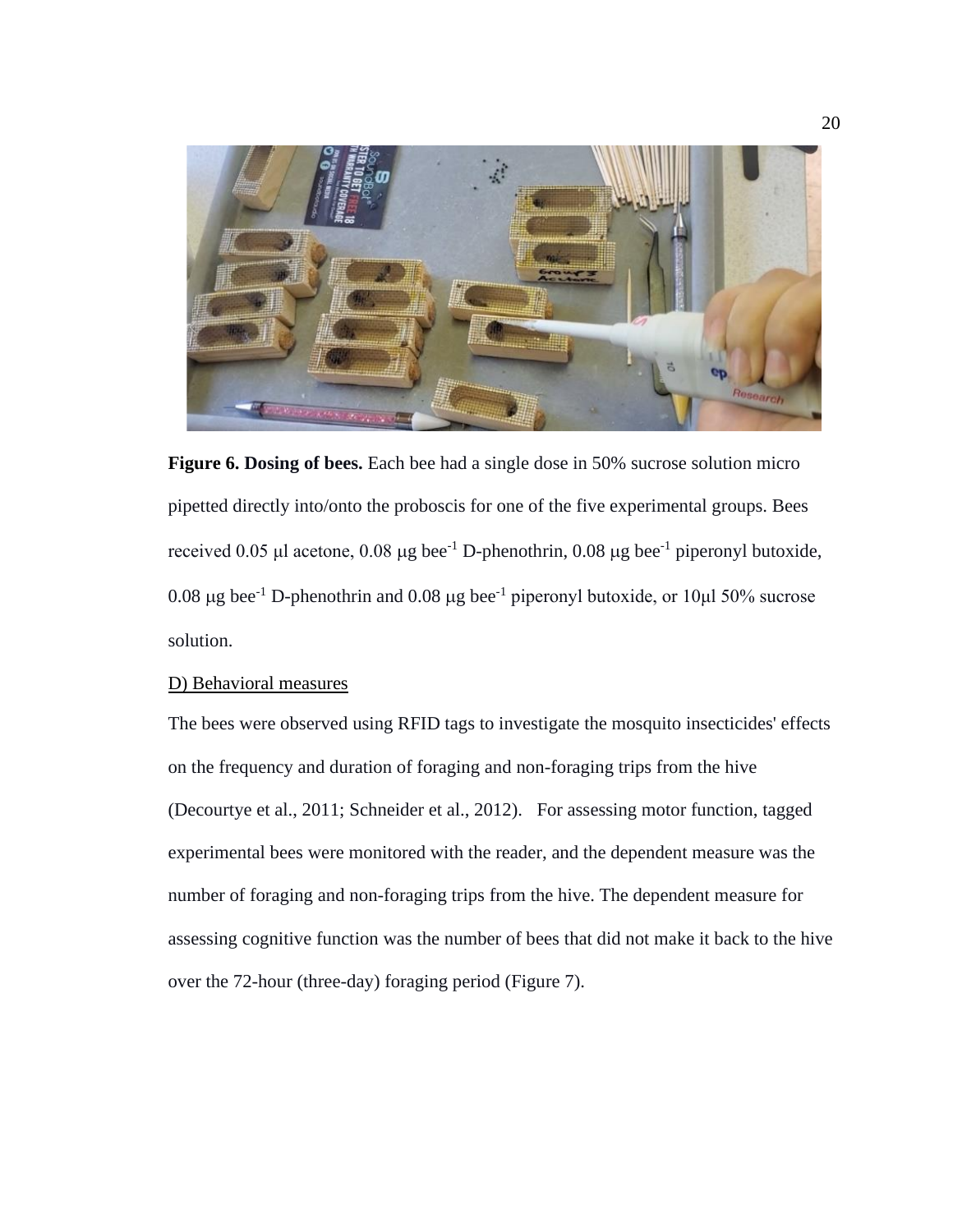

**Figure 7. Reader on hive entrance**. The reader was screwed into place on the hive entrance with a reducer used to prevent bees from navigating around the reader. A ramp was added to aid in landing at the reader, and to create additional landing space that had been lost with the reader attachment.

# 2.4 Data Formatting and Exclusion

<span id="page-30-1"></span><span id="page-30-0"></span>Data collected by the iID®BEE program was copied to Excel for the initial inspection. The data was converted to USA time and date reporting standards, and 9 hours were subtracted from each timestamp to convert the summertime zone from Germany (UTC, the program's default) to California (PDT). Four data exclusion criteria were then applied: 1. Reads from 6:01 pm to 5:31 am were removed from the data because bees are not expected to be foraging during those hours; 2. The first timestamp (recorded hive entrance or exit) for each bee was removed because immediately after tagging with the active reader, the experimenter placed the bees at the hive entrance to encourage them to crawl through, producing a reading; 3. Timestamps that were <15 seconds apart were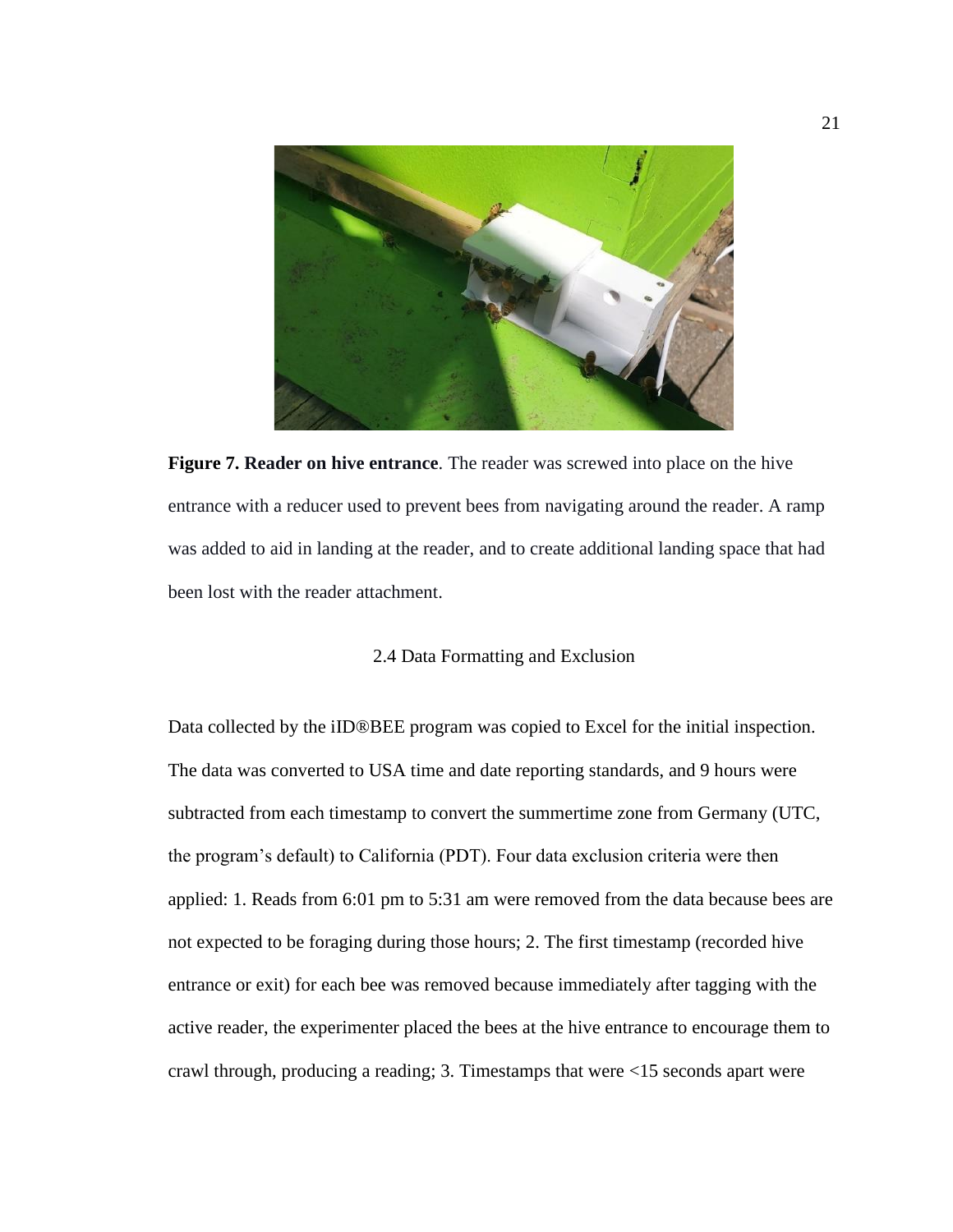considered duplicate readings of the same trip, most likely caused by bees lingering at the hive entrance, so those were removed from the data set; 4. Bees that had over 200 timestamps, including multiple timestamps at  $\lt 15$ -second intervals, were considered to be acting as guard bees at the hive entrance and therefore had their data removed (Johnson & Frost, 2012). The data were then split into two categories: short trips lasting less than 3 minutes and 30 seconds, which were likely to be bathroom trips, and long trips lasting more than 3 minutes and 30 seconds, which were considered foraging trips (Thompson et al., 2016; Perry et al., 2015). Trips were only counted if there was a confirmed "departure" and an "arrival" or "unknown" following that departure. The tracker produced "unknown" readings when bees came through the reader during a time recording or at an angle; the reader was unable to confirm direction. These were considered likely returns and therefore counted.

# 2.5 Tests of Statistical Assumptions

<span id="page-31-0"></span>The formatted/cleaned data was used to test assumptions for planned statistical tests. Exploratory analyses were performed to check for equivalent variances, normal distribution, and outliers for the two categories (short trips and long trips). Data transformations (square root and  $log_{10}$ ) were to create normal distribution and reduce the effects of outliers. Research has shown that when data has asymmetrical distribution and large sample size, a non-parametrical Kruskal-Wallis test has a higher power compared to a one-way ANOVA (Hecke, 2010). Therefore, the data were left in the original form (i.e., no transformations or outlier exclusion), and a Kruskal-Wallis test was performed. The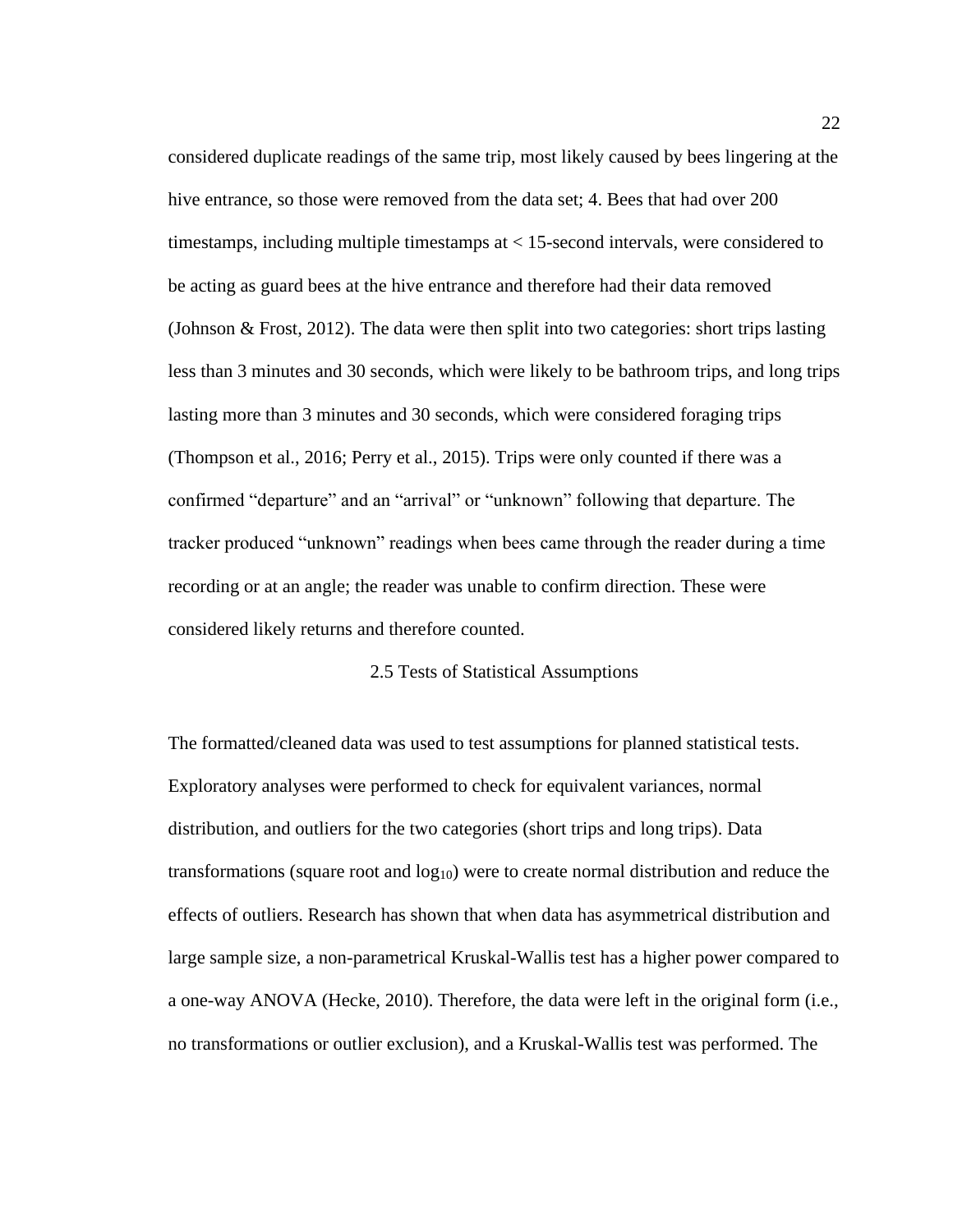outliers in the data were genuinely unusual values, so they were not removed while performing the statistical analysis as they were considered to reflect significant effects of experimental manipulations potentially. Additionally, outliers do not heavily influence the Kruskal-Wallis test. The Kruskal-Wallis test was used to test the equality of the distributions by comparing the mean ranks of each distribution of foraging trips. The mean rank was used to determine whether the number of foraging trips in one group(s) was lower or higher than in the other group(s). Data for each of the five treatment groups were checked for similar shapes, and a Kruskal-Wallis test based on differences in group medians was also performed (Laerd Statistics, 2015; 2015).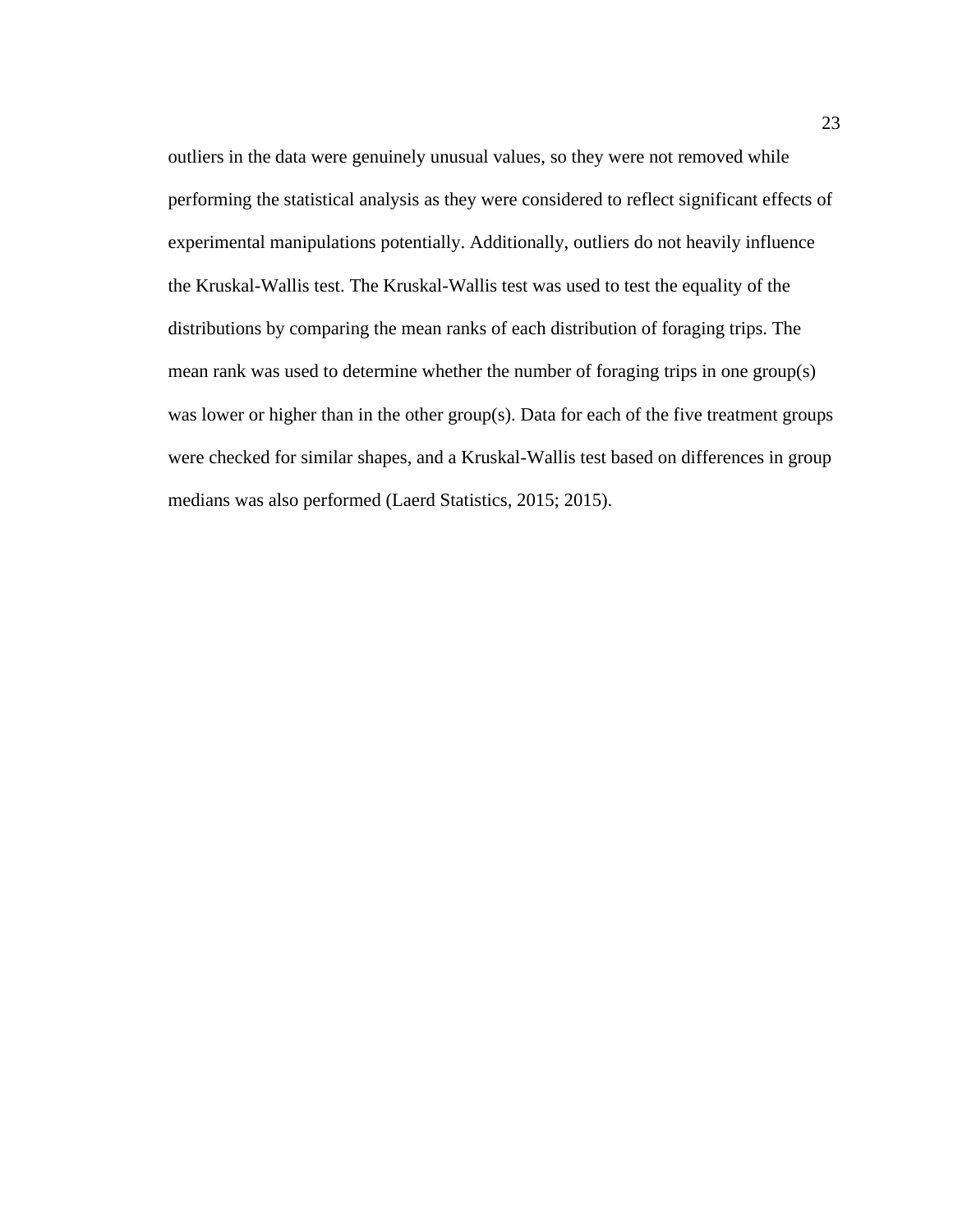# RESULTS

### 3.1 Statistical Assumptions

# <span id="page-33-2"></span><span id="page-33-1"></span><span id="page-33-0"></span>A) Foraging trip assumptions

Each group (Sugar, PBO, D-Phenothrin, D-Phenothrin + PBO, and Acetone) was shown to have equivalent variances, but the data did not fit a normal distribution as required for standard parametric statistical tests. The data were skewed positively (indicating that a few bees in each group had much higher numbers of foraging trips than others) and contained many outliers (Figure 8). While the data were not normally distributed, the data for each of the five treatment groups did have similar shapes allowing for the Kruskal-Wallis test based on differences in group medians (Laerd Statistics, 2015; 2015).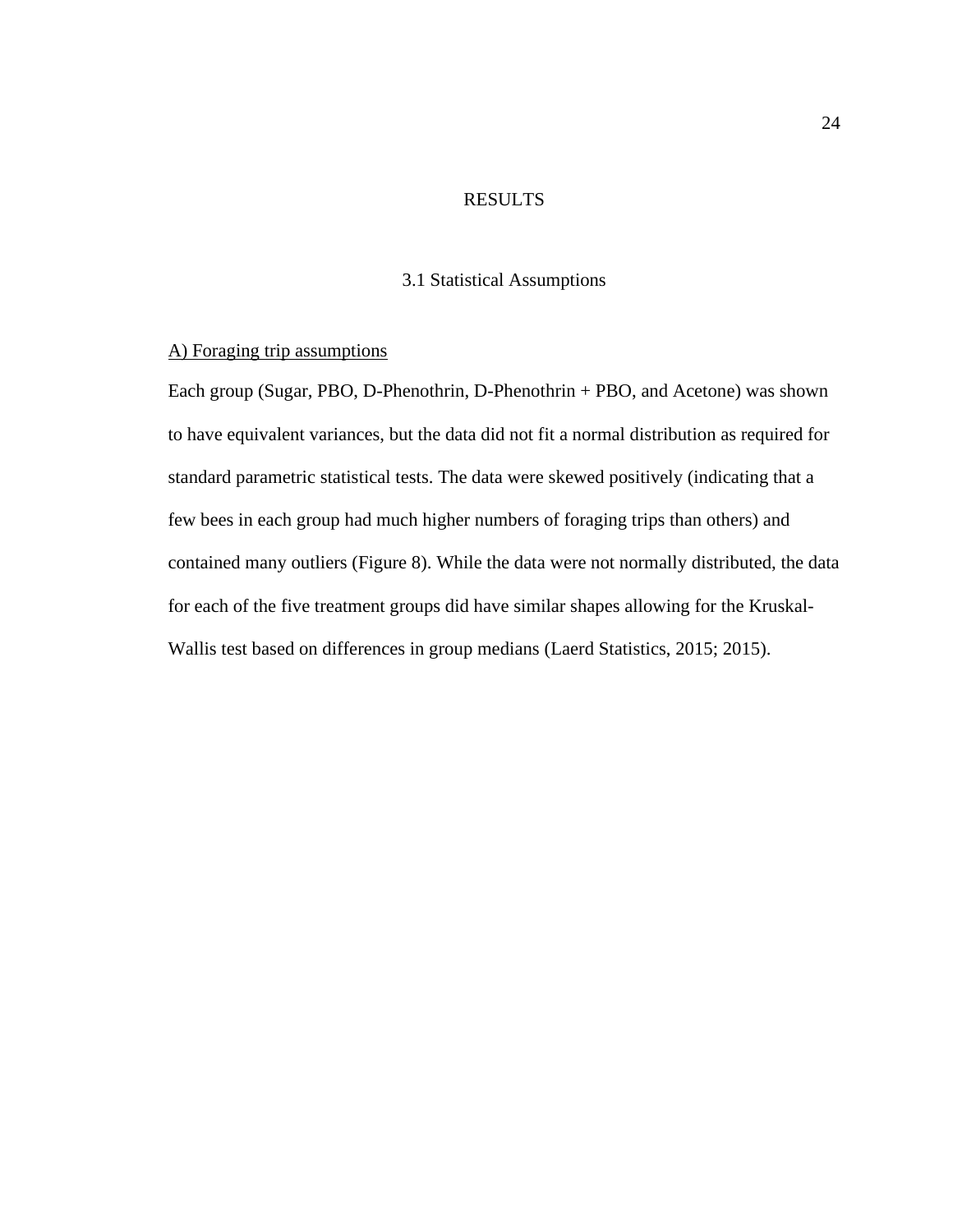

<span id="page-34-0"></span>**Figure 8. Distribution of foragring trips. A.** Error bars represent SD, circles represent outliers, and asterisks (\*) are extreme outliers where data points are more than 3 boxlengths away from the edge of their box. Each Treatment group (sugar, PBO, D-Phenothrin, D-Phenothrin + PBO, and acetone) had equivalent variances and data did not fit a normal distribution. **B.** The positive skew and high number of outliers indicated that some bees in each group had a higher number of foraging trips than others.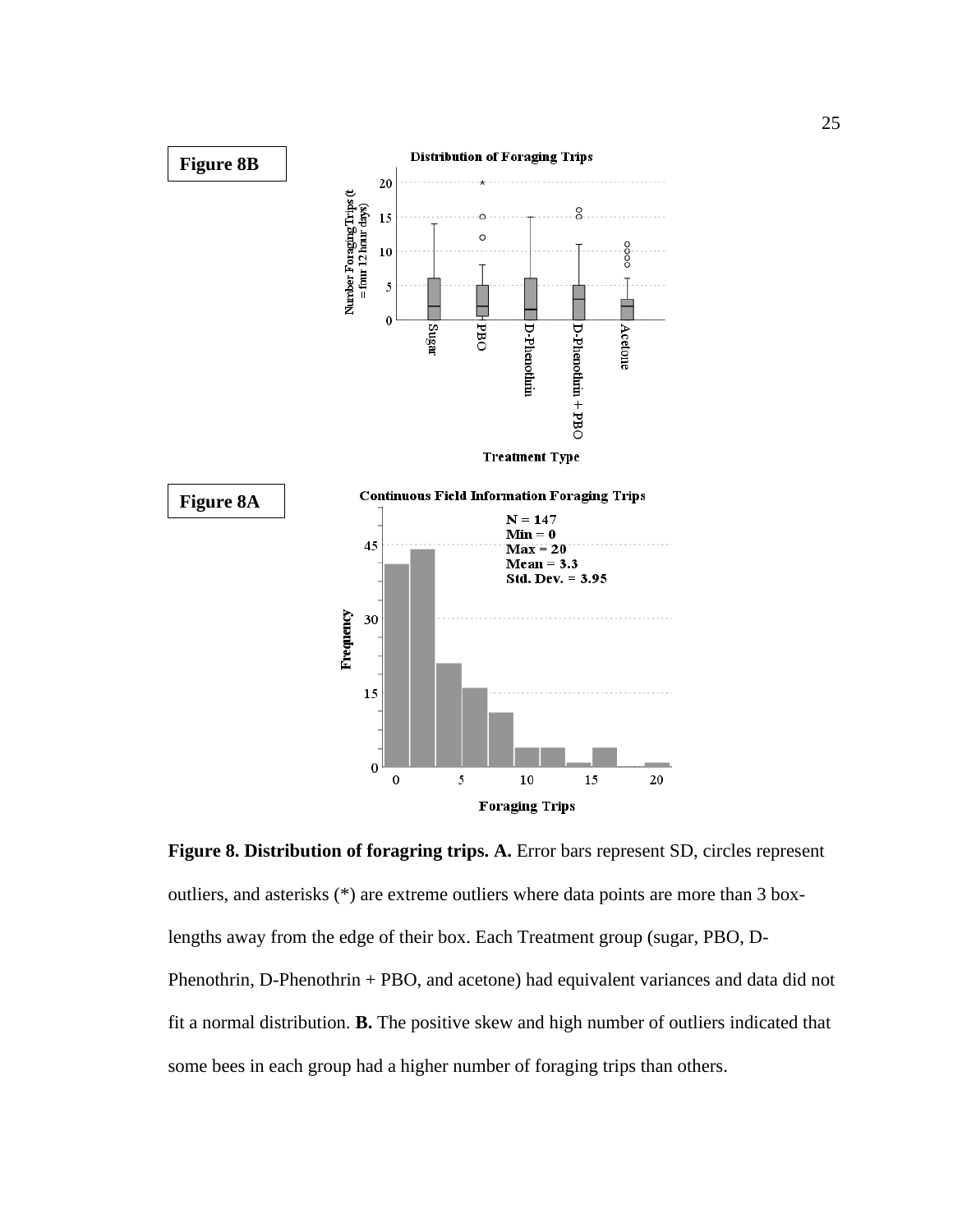# <span id="page-35-0"></span>B) Non-foraging assumptions

Similar to the foraging trip data, groups (sugar control, PBO, D-Phenothrin alone, D-Phenothrin + PBO, and acetone control) had non-equivalent variances, and the data did not fit a normal distribution as required for standard parametric statistical tests. The data was skewed positively (indicating some bees in each group had much higher trips than others) and contained many outliers (Figure 9). The short non-foraging trip data also had similar shapes among treatment groups allowing for the Kruskal-Wallis test based on differences in group medians (Laerd Statistics, 2015; 2015).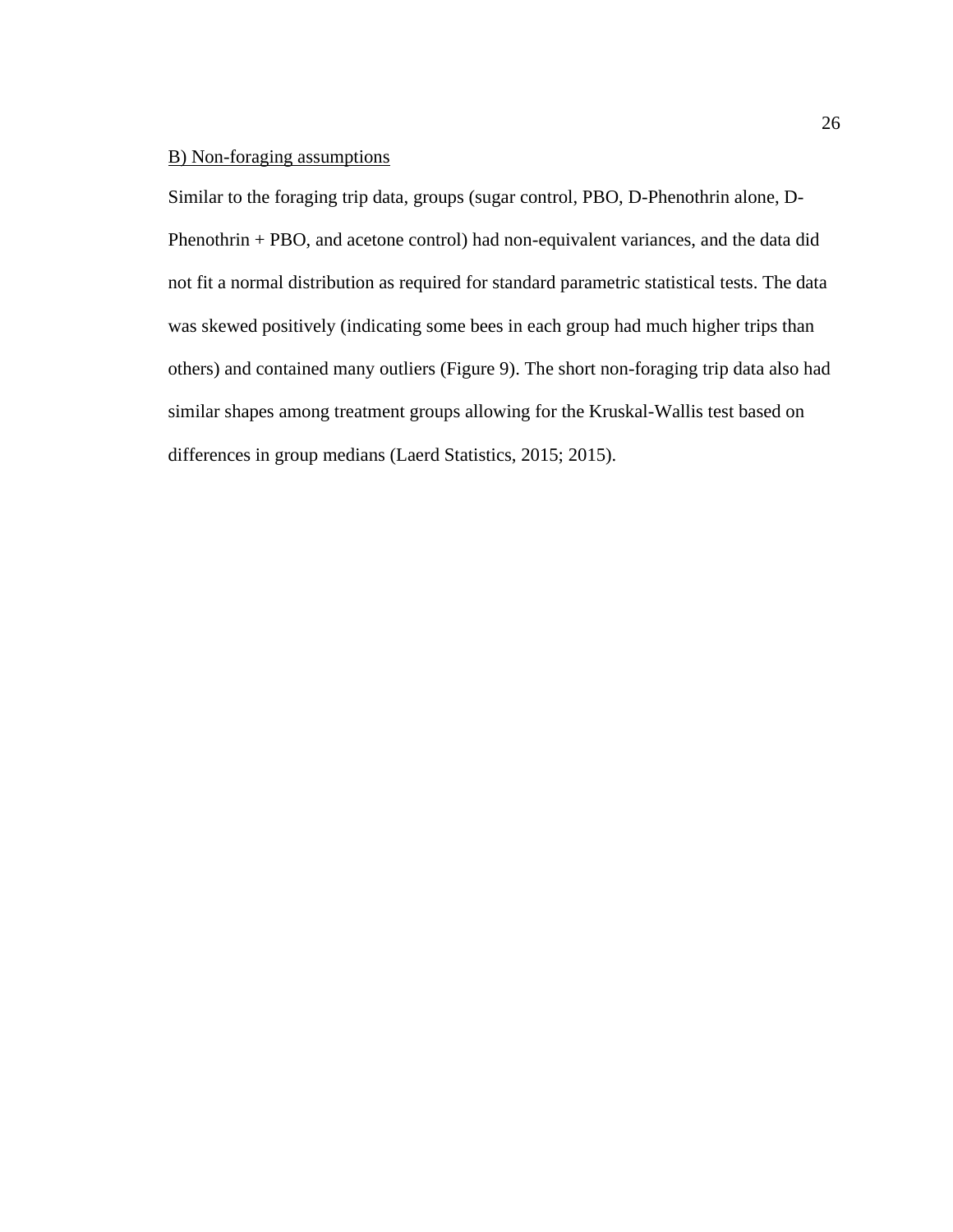

**Figure 9. Distribution of non-foragring trips. A.** Error bars represent SD, circles represent outliers, and asterisks (\*) are extreme outliers where data points are more than 3 box-lengths away from the edge of their box. Each Treatment group (sugar, PBO, D-Phenothrin, D-Phenothrin + PBO, and acetone) had equivalent variances and data did not fit a normal distribution. **B.** The positive skew and high number of outliers indicated that some bees in each group had a higher number of non-foraging trips than others.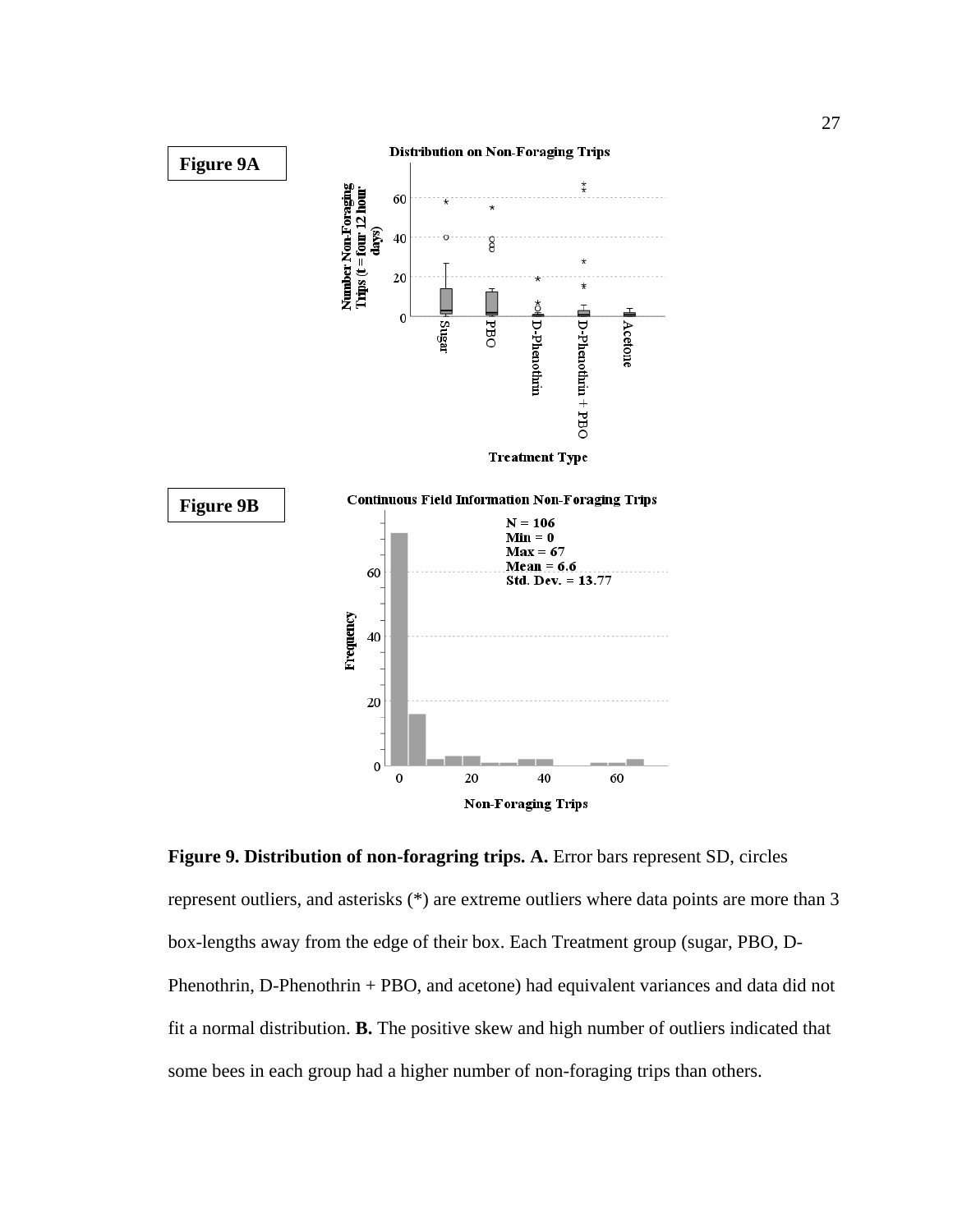# 3.2 Foraging Trips

Distributions of foraging trips were similar for all groups, as assessed by visual inspection of a boxplot. Median (Mdn) comparison indicated D-Phenothrin + PBO had the highest number of foraging trips among all groups (Mdn  $=$  3.00), and D-Phenothrin alone had the lowest (Mdn  $= 3.00$ ; Table 2). Additionally, when considering mean ranks (M), the acetone treatment group had the lowest number of foraging trips  $(M = 68.94)$ while D-Phenothrin + PBO had the highest number of foraging trips  $(M = 77.77;$  Table 3).

|  | Table 2. Foraging trip means and medians. |  |  |  |  |
|--|-------------------------------------------|--|--|--|--|
|--|-------------------------------------------|--|--|--|--|

| Treatment             | Kurtosis | Std.<br>Deviation | Median | Mean  | Range<br>Minimum | Range<br>Maximum |
|-----------------------|----------|-------------------|--------|-------|------------------|------------------|
| Sugar                 | 1.273    | 3.770             | 2.00   | 3.28  |                  | 14               |
| <b>PBO</b>            | 4.232    | 4.773             | 2.00   | 3.61  |                  | 20               |
| D-Phenothrin          | 1.269    | 4.172             | 1.50   | 3.55  |                  | 15               |
| $D$ -Phenothrin + PBO | 2.530    | 4.081             | 3.00   | 3.63  |                  | 16               |
| Acetone               | 1.755    | 3.007             | 2.00   | 2.56  |                  | 11               |
| Total                 | 2.943    | 3.953             | 2.00   | 3 3 1 |                  |                  |

## **Table 3. Foraging trip mean ranks comparison.**

| Treatment             | N   | Mean Rank |
|-----------------------|-----|-----------|
| Sugar                 | 25  | 73.84     |
| <b>PBO</b>            | 31  | 74.47     |
| D-Phenothrin          | 22  | 75.34     |
| $D$ -Phenothrin + PBO | 35  | 77.77     |
| Acetone               | 34  | 68.94     |
| Total                 | 147 |           |

The Kruskal-Wallis analysis of foraging trips (trips lasting >3 minutes and 30 seconds) revealed no statistically significant difference among groups, therefore, Hypothesis I was not supported  $(\chi^2(5) = 0.805, p = 0.938;$  Table 4).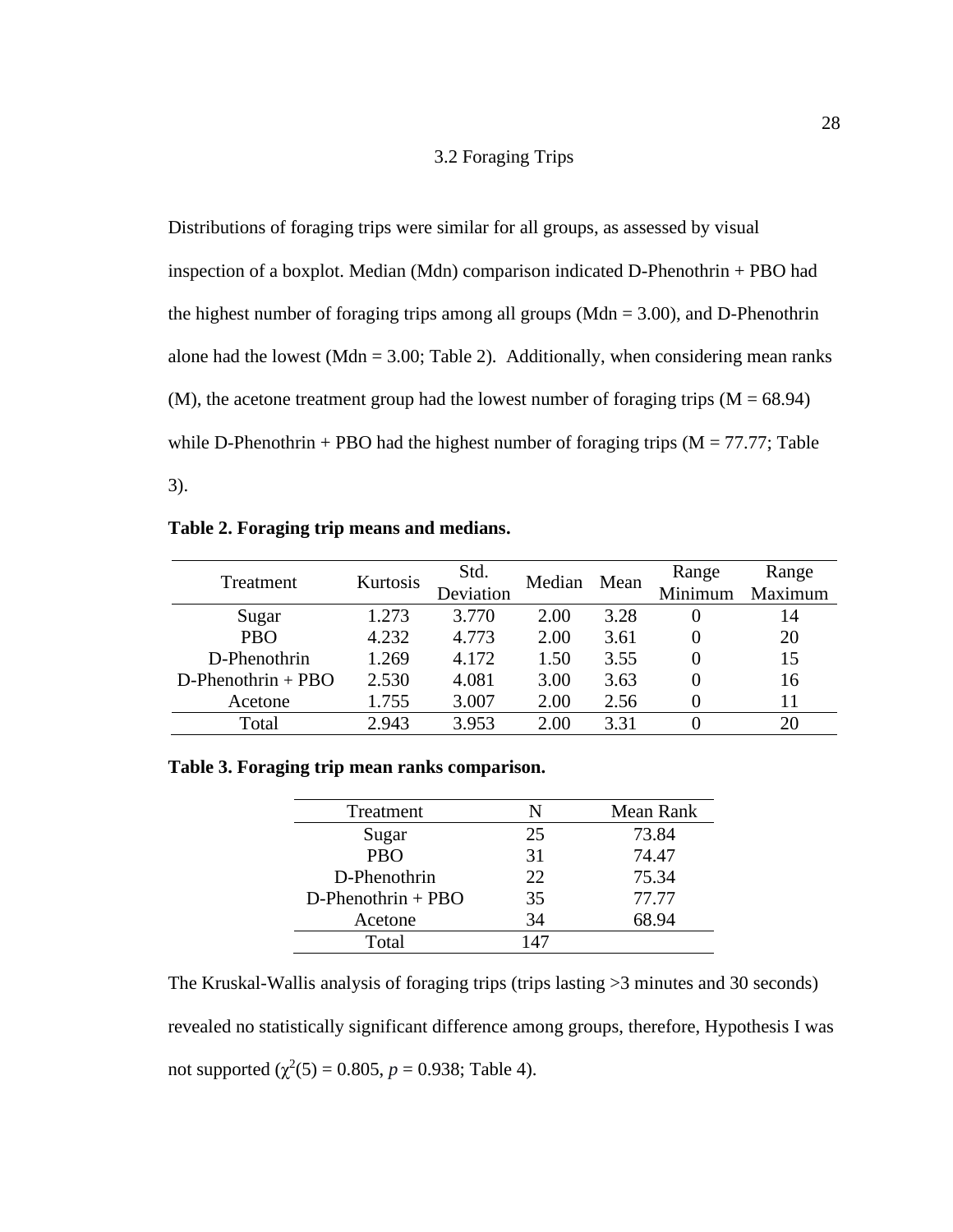### **Table 4. Independent-Samples Kruskal-Wallis Test summary foraging trips. A**. The

test statistic is adjusted for ties. **B**. Multiple comparisons (post hoc tests) were not preformed because the overall test does not show significant differences among groups.

| Total N                        | 147            |
|--------------------------------|----------------|
| Test Statistic $(\chi^2)$      | $0.805^{A, B}$ |
| Degrees Of Freedom             |                |
| Asymptotic Sig. (2-sided test) | 0.938          |

3.3 Short Non-Foraging Trips

Distributions of non-foraging trips were similar for all groups, as assessed by visual inspection of a boxplot. Median (Mdn) comparison indicated Median non-foraging trips were equivalent for D-Phenothrin, D-Phenothrin + PBO, and acetone (Mdn =  $1.00$ ). Sugar control treatment group had the highest non-foraging trips (Mdn= 3.00) and PBO had the second highest (Mdn= 2.00) (Table 5). Additionally, the Mean ranks (M) indicated D-Phenothrin ( $M = 42.61$ ) had the lowest number of non-foraging trips, while sugar control ( $M = 69.68$ ) had the highest number of non-foraging trips (Table 6).

**Table 5. non-foraging trip means and medians**

| Treatment             | Kurtosis | Std.<br>Deviation | Median | Mean  | Range<br>Minimum | Range<br>Maximum |
|-----------------------|----------|-------------------|--------|-------|------------------|------------------|
| Sugar                 | 3.564    | 15.916            | 3.00   | 10.74 |                  | 58               |
| <b>PBO</b>            | 1.492    | 16.643            | 2.00   | 11.26 |                  | 55               |
| D-Phenothrin          | 12.381   | 4.509             | 1.00   | 2.28  |                  | 19               |
| $D$ -Phenothrin + PBO | 6.619    | 18.392            | 1.00   | 8.48  |                  | 67               |
| Acetone               | .042     | 1.128             | 1.00   | 1.24  |                  |                  |
| Total                 | 8.347    | 13.774            | -00    | 6.62  |                  |                  |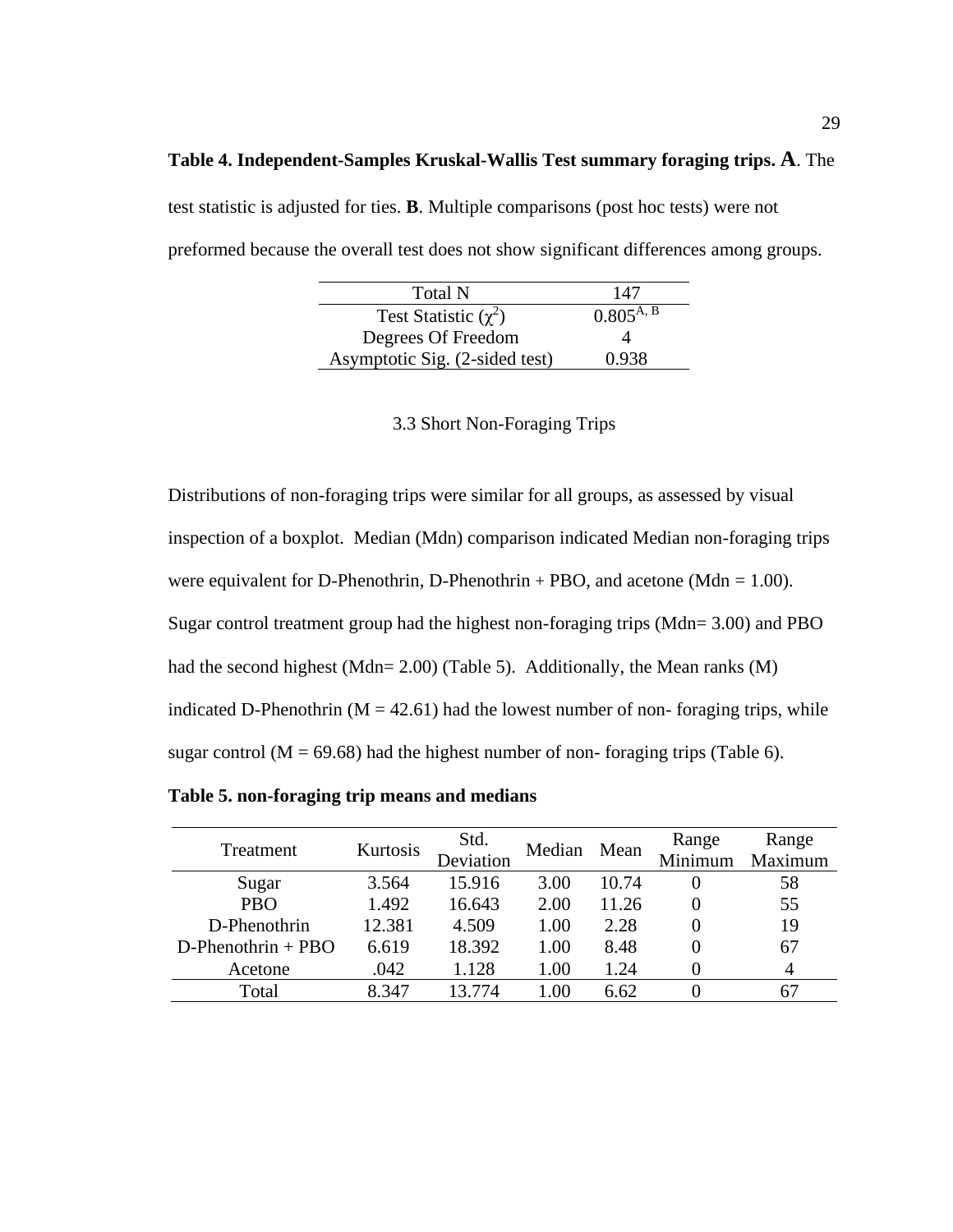| Treatment             | N   | Mean Rank |
|-----------------------|-----|-----------|
| Sugar                 | 19  | 69.68     |
| <b>PBO</b>            | 19  | 67.00     |
| D-Phenothrin          | 18  | 42.61     |
| $D$ -Phenothrin + PBO | 25  | 49.18     |
| Acetone               | 25  | 43.10     |
| Total                 | 106 |           |

|  |  |  | Table 6. Non-foraging trip mean ranks comparison. |
|--|--|--|---------------------------------------------------|

The Kruskal-Wallis analysis revealed significant differences among groups in the number of non-foraging trips,  $\chi^2(5) = 15.379$ ,  $p = 0.004$  (Table 7). Pairwise comparisons were performed, between all groups, using Dunn's (1964) procedure with a Bonferroni correction for multiple comparisons. Adjusted *p*-values and unadjusted p-values are presented. Adjusted *p*-values revealed statistically significant differences in median nonforaging trips between sugar and acetone treatment groups (*p*=0.035; Table 8). While the Kruskal-Wallis analysis of foraging trips (trips lasting < 3 minutes and 30 seconds) revealed a statistically significant difference among groups, a pairwise comparison among all groups indicated that Hypothesis II was not supported, as no other treatment group combinations were statistically significant under the adjusted *p*-value (Figure 10).

# **Table 7. Independent-Samples Kruskal-Wallis Test summary non-foraging trips. A**.

The test statistic is adjusted for ties. **B**. There were statistically significant differences and multiple comparisons (post hoc tests) were performed.

| Total N                        | 106             |
|--------------------------------|-----------------|
| <b>Test Statistic</b>          | $15.379^{A, B}$ |
| Degrees Of Freedom             |                 |
| Asymptotic Sig. (2-sided test) | 0.004           |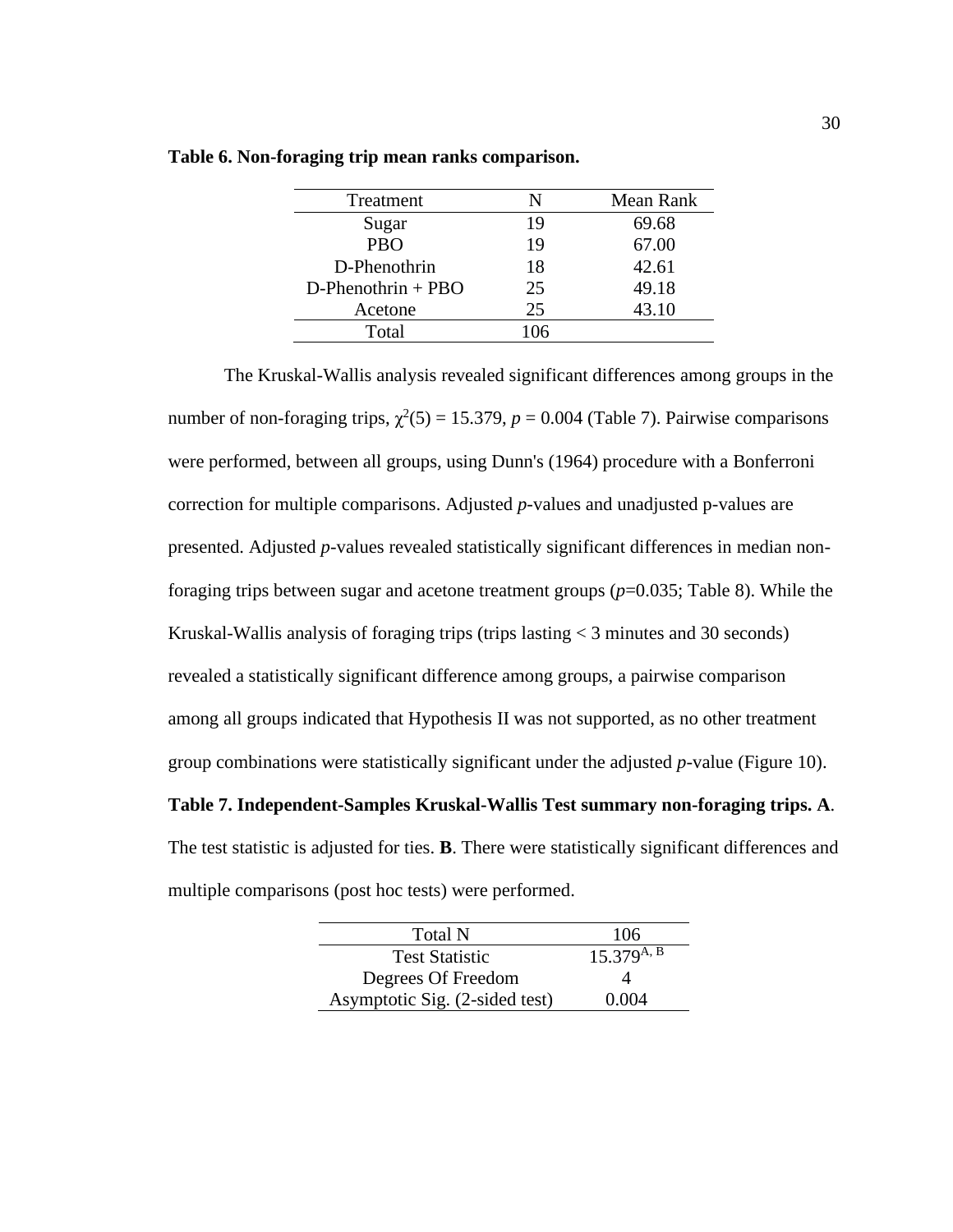**foraging trips.** Each row tests the null hypothesis that the Sample 1 and Sample 2 distributions are the same. Asymptotic significances (2-sided tests) are displayed, and the significance level is 0.05. **A.** Significance values have been adjusted by the Bonferroni correction for multiple tests.

**Table 8. Pairwise comparisons among all treatments examining mean ranks of non-**

| Sample 1-Sample 2        | <b>Test</b>      | Std.  | Std. Test        | Sig.  | Adj.              |
|--------------------------|------------------|-------|------------------|-------|-------------------|
|                          | <b>Statistic</b> | Error | <b>Statistic</b> |       | Sig. <sup>A</sup> |
| D-Phenothrin-Acetone     | $-.489$          | 9.241 | $-0.053$         | 0.958 | 1.000             |
| D-Phenothrin-D-          | $-6.569$         | 9.241 | $-0.711$         | 0.477 | 1.000             |
| Phenothrin $+$ PBO       |                  |       |                  |       |                   |
| D-Phenothrin-PBO         | 24.389           | 9.833 | 2.480            | 0.013 | 0.131             |
| D-Phenothrin-Sugar       | 27.073           | 9.833 | 2.753            | 0.006 | 0.059             |
| Acetone-D-Phenothrin $+$ | 6.080            | 8.456 | 0.719            | 0.472 | 1.000             |
| <b>PBO</b>               |                  |       |                  |       |                   |
| Acetone-PBO              | 23.900           | 9.099 | 2.627            | 0.009 | 0.086             |
| Acetone-Sugar            | 26.584           | 9.099 | 2.922            | 0.003 | $0.035*$          |
| $D-Phenothrin + PBO-PBO$ | 17.820           | 9.099 | 1.959            | 0.050 | 0.502             |
| $D-Phenothrin + PBO-$    | 20.504           | 9.099 | 2.254            | 0.024 | 0.242             |
| Sugar                    |                  |       |                  |       |                   |
| PBO-Sugar                | 2.684            | 9.699 | 0.277            | 0.782 | 1.000             |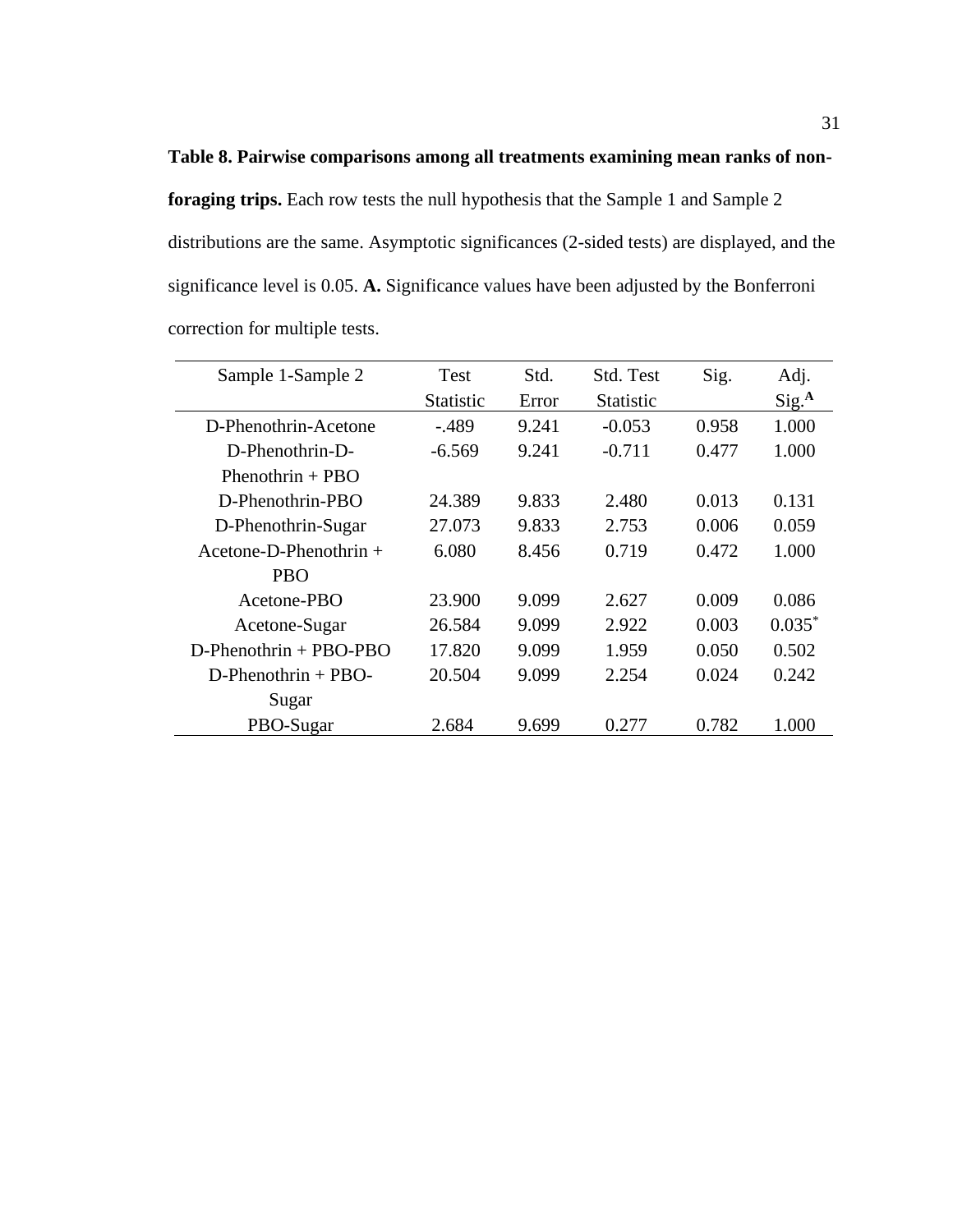**Figure 10. Pairwise Comparison Plot showing comparisons among all treatments on the number of non-foraging trips.** Each node shows the sample average rank of treatment. Black lines between treatment groups represent no significance based on adjusted significant values. Gray lines represent significance between treatment groups.



Pairwise Comparisons Between All Treatments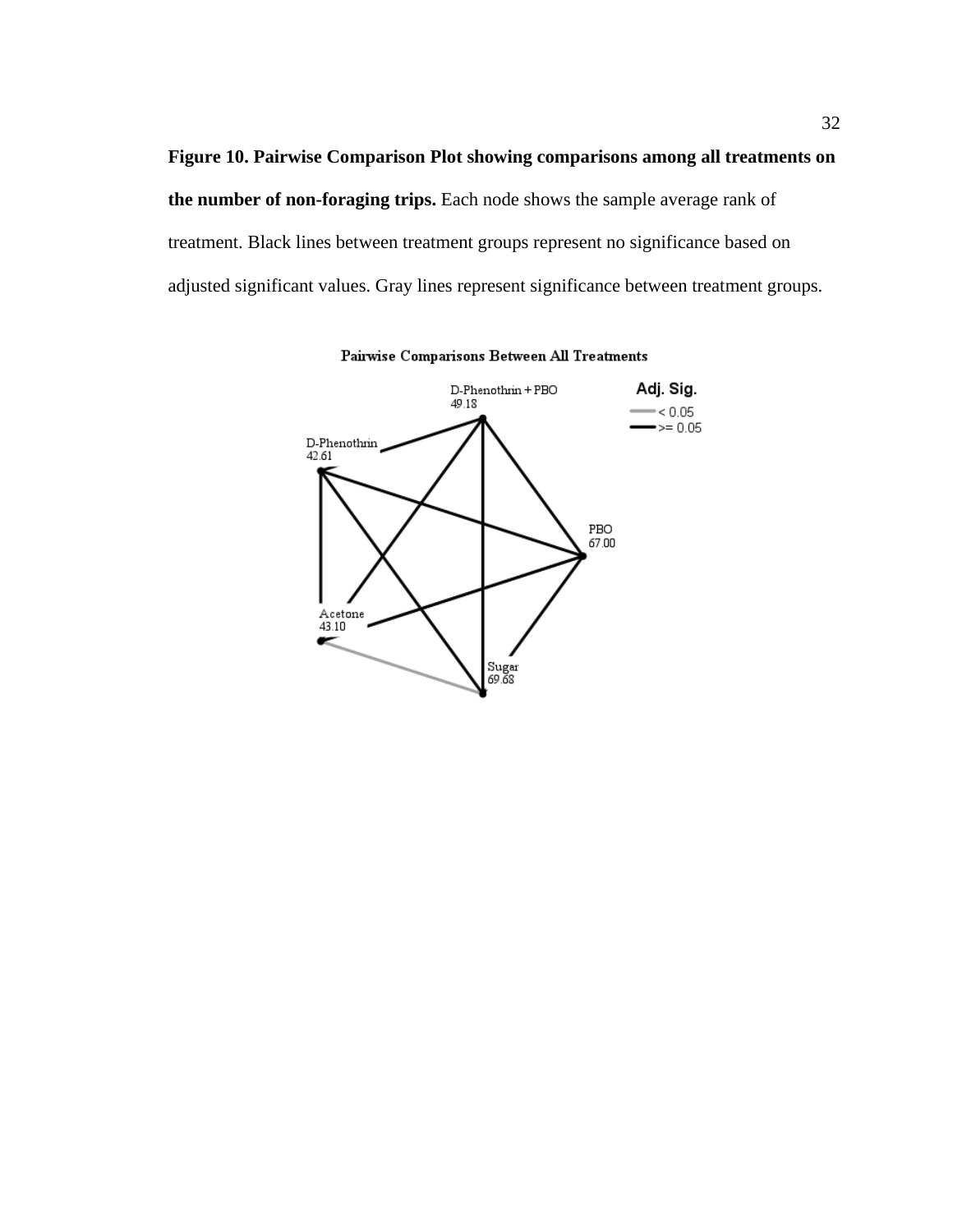### DISCUSSION

### 4.1 Main Purpose and Results

## A) Main purpose

To date, studies have determined that the synthetic (chemical) insecticide classes organochlorines, carbamates, organophosphates, pyrethroids, and neonicotinoids are detrimental to honey bee health and behavior and are a significant driver of managed honey bee colony losses (Appendix A; Connelly, 2012; Dolezal, 2022; Johansen et al., 2013; Kiljanek et al., 2016; Kumar et al., 2020; Oliver et al., 2015; Ostiguy et al., 2019; Traynor et al., 2021; Williams et al., 2015; Wu et al. 2011). Common insecticides used in agriculture crops and public health are indeed highly toxic to honey bees. Even so, risk assessment studies determining effects on non-target pollinators in the field are limited and a highly debated topic. Additionally, there is less understanding of the effects of sublethal amounts or long-term exposure to pesticides due to fewer studies using oral exposure or field studies; many studies have relied on a contact  $LD^{50}$  use laboratory settings with low ecological validity to determine risks (Caron, 2019; Connelly, 2012; Dolezal, 2022; Johansen et al., 2013; Kiljanek et al., 2016; Kumar et al., 2020; Long & Krupke, 2016; Oliver et al., 2015; Ostiguy et al., 2019; Pankiw & Jay, 1992; Pokhrel et al., 2018; Traynor et al., 2021; Williams et al., 2015; Wu et al. 2011). This study was designed to assess the impacts on honeybee colony health of one insecticide (D-Phenothrin) that honey bees are exposed to through mosquito control practices,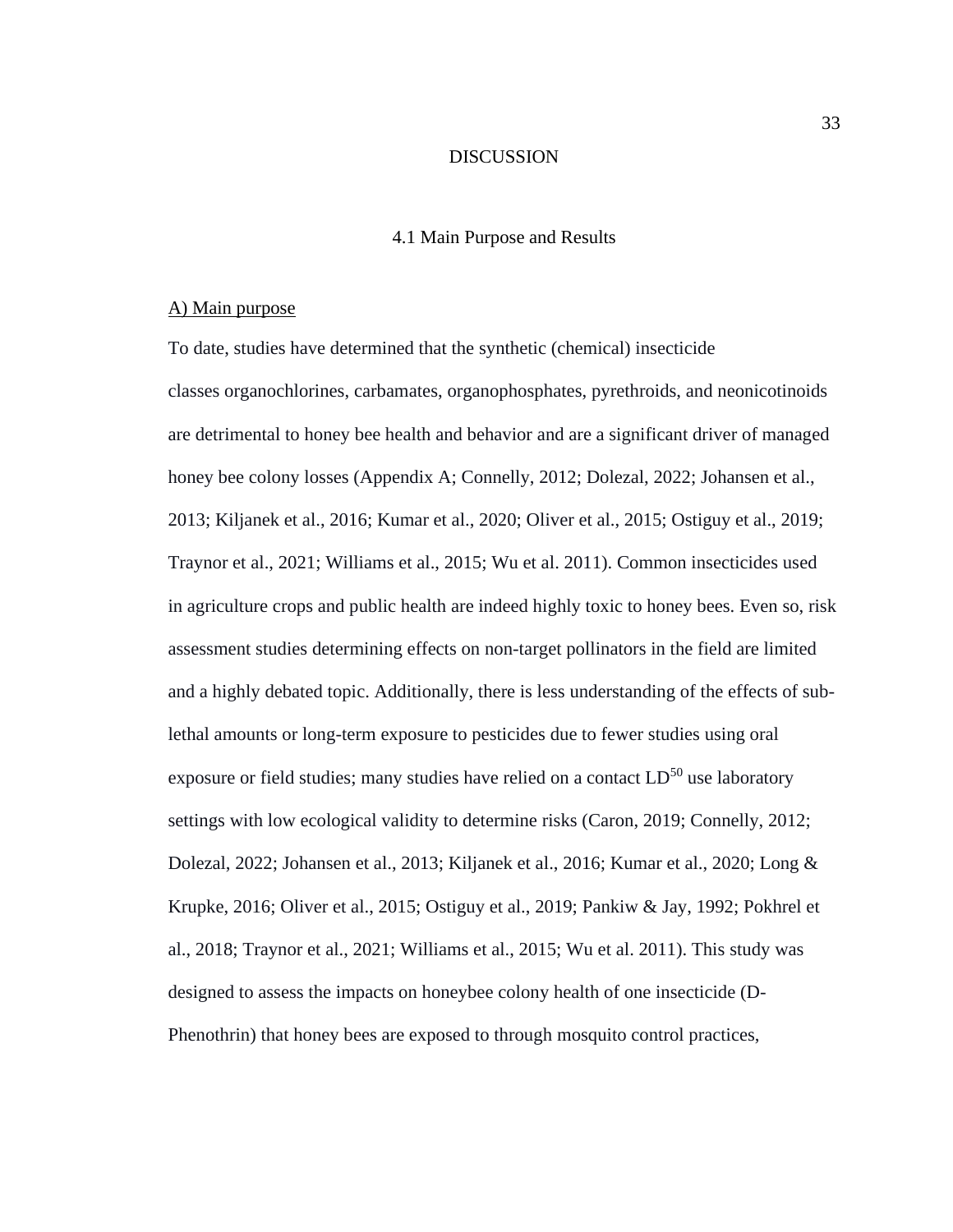specifically misting systems to control adult mosquitoes within the foraging ranges of apiaries.

# B) Interpretations of results and theories

Results indicated that the use of realistic doses of oral D-Phenothrin and an ecologically valid measurement showed no effect. When exposed to D-Phenothrin, there were no significant changes in honey bee foraging behaviors. D-Phenothrin alone, or D-Phenothrin combined with the synergistic compounds piperonyl butoxide (PBO), did not influence honey bees' number of foraging trips. Non-foraging trip numbers were also unaffected by D-Phenothrin and D-Phenothrin with PBO. However, acetone, the solvent control, did result in bees having fewer short, non-foraging trips outside the hive. Although acetone was shown to be significant in this study, ecologically, the significance is not relevant in the context of this study. Although used as a solvent for D-Phenothrin in laboratory settings, acetone is not used as the solvent for mosquito adulticide products. Acetone was tested as a control in this study because the available D-Phenothrin came dissolved in acetone and not a petroleum distillate used in mosquito adulticides. While it is potentially important to consider the results of acetone in other contexts, it does not have clear implications for assessing the risks of D-Phenothrin to honey bees (See Methodological limitations and recommendations*; Petroleum Distillates*, 2020; SPEX CertiPrep, 2020).

While conservative comparisons indicated no statistical significance for nonforaging trips, biologically speaking, there was an indication that the foragers had a change in behavior surrounding non-foraging short trips. The mean ranks, medians,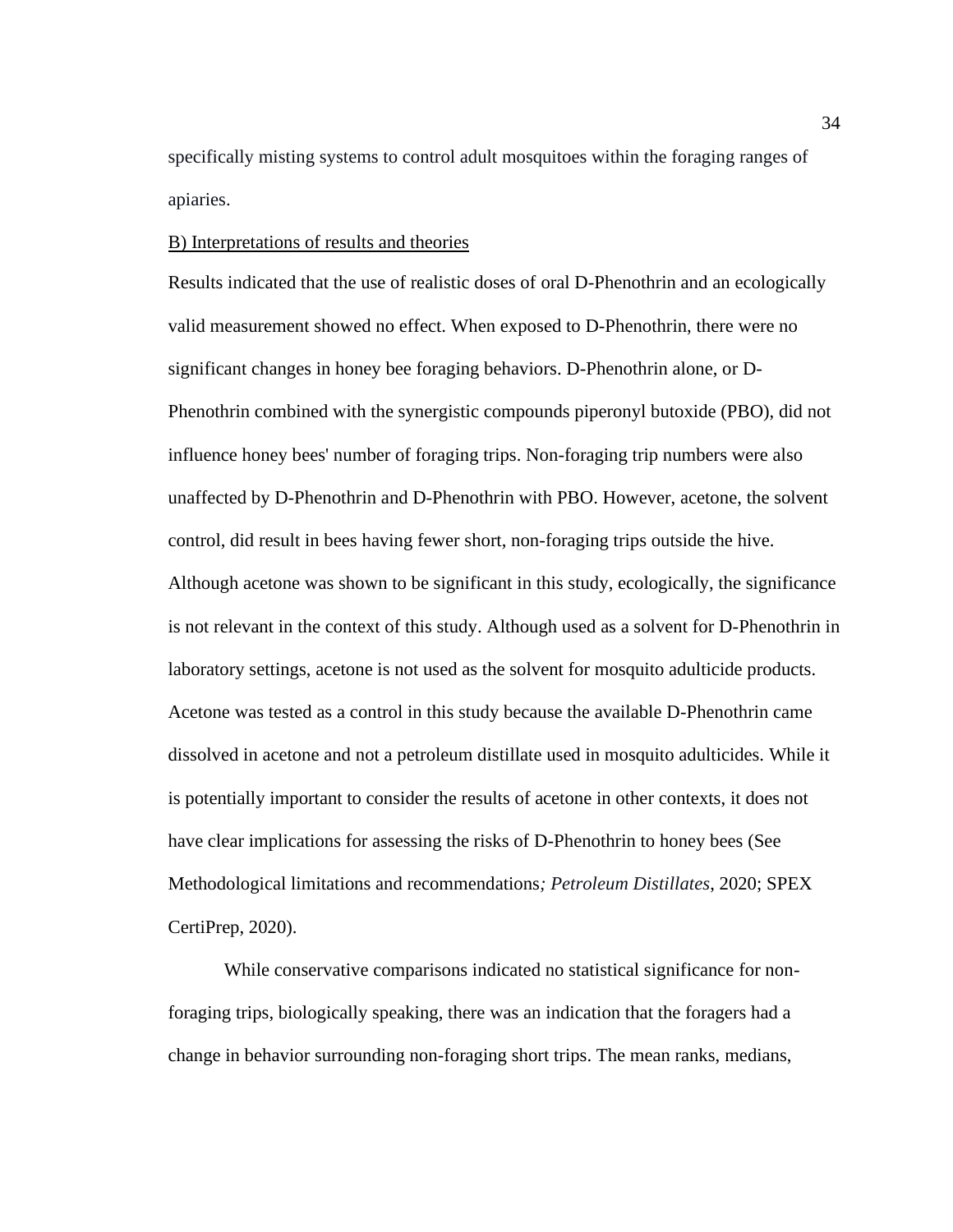and unadjusted p-values indicated that foragers exposed to P-Phenothrin alone or D-Phenothrin in combination with PBO had fewer non-foraging short trips compared to the sugar control. The complexities of honey bee behavior and the limited research on foraging behavior make it difficult to determine the correlation between D-Phenothrin and a reduction in short non-foraging trips without additional research. Two potential theories that need to be explored are that exposure to D-Phenothrin and D-Phenothrin with PBO (Pyrethroids) has disrupted the foragers' gut microbiota and feeding or caused a shift in division of labor and the performance of particular foraging tasks.

Honey bees are hygienic overall, and defecation is never done inside a hive unless it is the queen, which is cleaned up after, or if a worker is sick. Honey bee gut microbiotas are vital for the health of bees and the processing and storage of food resources in the hive. Pesticide exposure is known to disturb these microbiotas. Pesticide exposure can directly affect the growth of beneficial gut bacteria, disrupt gut homeostasis, and lower immune defenses to pathogens in honey bees. Additionally, insecticides are known to cause a reduction in feeding behaviors (Connelly, 2012; Dolezal, 2022; Hotchkiss et al., 2022; Johansen et al., 2013; Kiljanek et al., 2016; Kumar et al., 2020; Oliver et al., 2015; Ostiguy et al., 2019; Traynor et al., 2021; Williams et al., 2015; Wu et al., 2011). One possible reason P-Phenothrin and D-Phenothrin with PBO had fewer non-foraging short trips is that the exposed foragers had disrupted gut microbiotas and were eating less, reducing the number of times each bee defecated. Additional research on the effects of pyrethroids on feeding and defecation would need to be performed to test this hypothesis.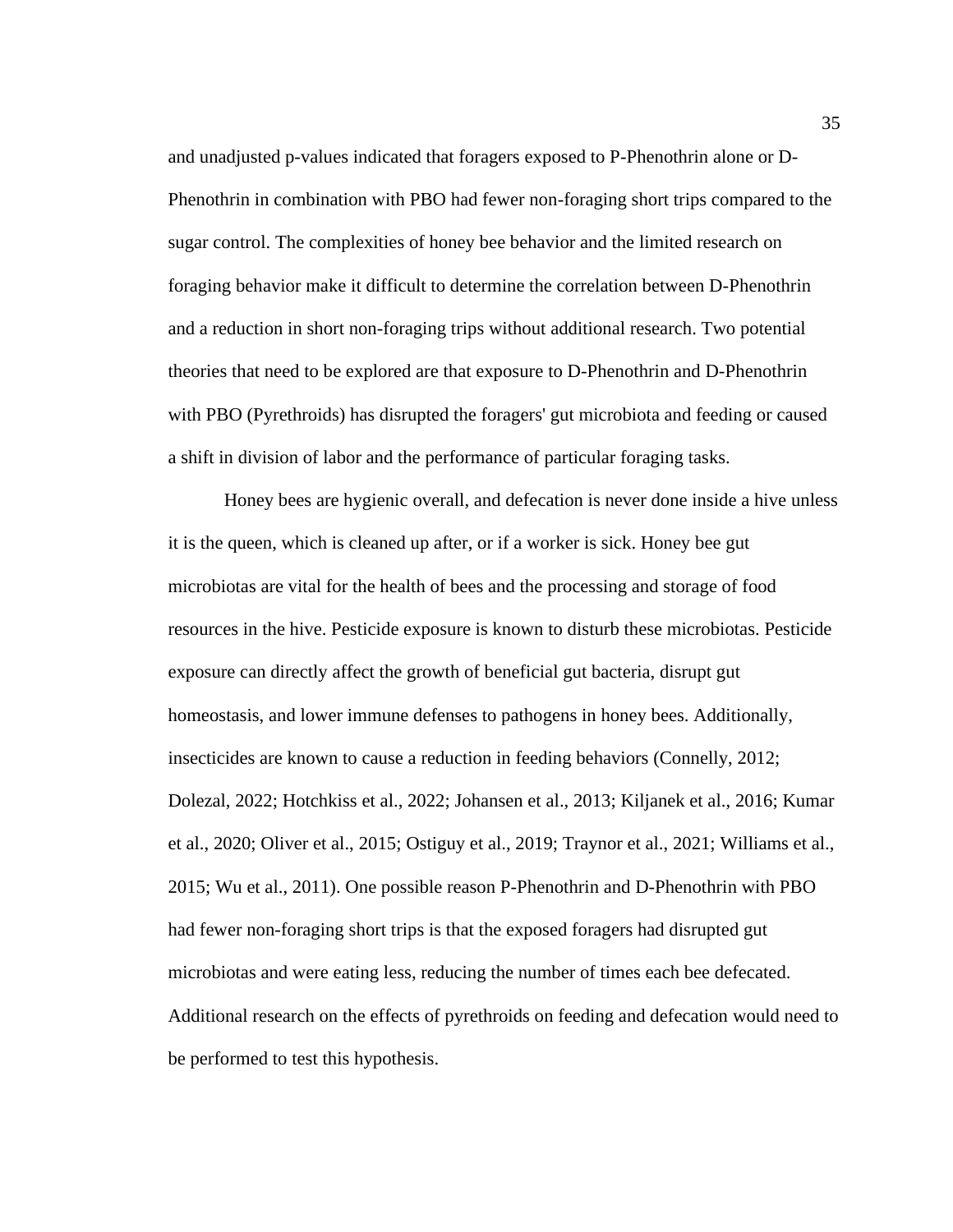In a hive, foragers are classified as scout bees looking for resources and nest sites and reticent bees that become resource gatherers. Scout bees will leave the hive searching for the best resources while the reticent bees wait to be given information on the resource location (Abou-Shaara, 2014). Scout bees exhibit distinct patterns of gene activity in the brain compared to non-scout foragers and are risk-takers who are more likely to search for new resources than go to established resource locations (Liang et al., 2012). Hives also have the ability to follow a push-pull model where caste changes are triggered by environmental stressors and primer pheromones that require a hive to necessitate colonylevel and individual shifts in castes (Johnson & Frost, 2012). Research has indicated that insecticide exposure in foragers results in transcriptional alterations of endocrine-related genes of the brain and changes in worker bee response to primer pheromones (Favaro et al., 2022; Fent et al., 2020). Fewer non-foraging trips may indicate a shift to risk-taking behavior. The bees exposed to D-Phenothrin might have become scouts, meaning less time was spent in the hive waiting for information on resources, decreasing the number of short trips outside the hive for defecation. Research indicating changes in honey bee behavior, endocrine-related gene expression in the brain, and responses to primer pheromones when exposed to insecticides indicate a need for a study to determine changes in foraging behavior beyond the number of trips made.

#### 4.2 Methodological Reasoning

Assessing risks to honeybees is a very complex matter. A combination of factors rather than a single cause can be blamed for the observed loss of pollinators. Current losses can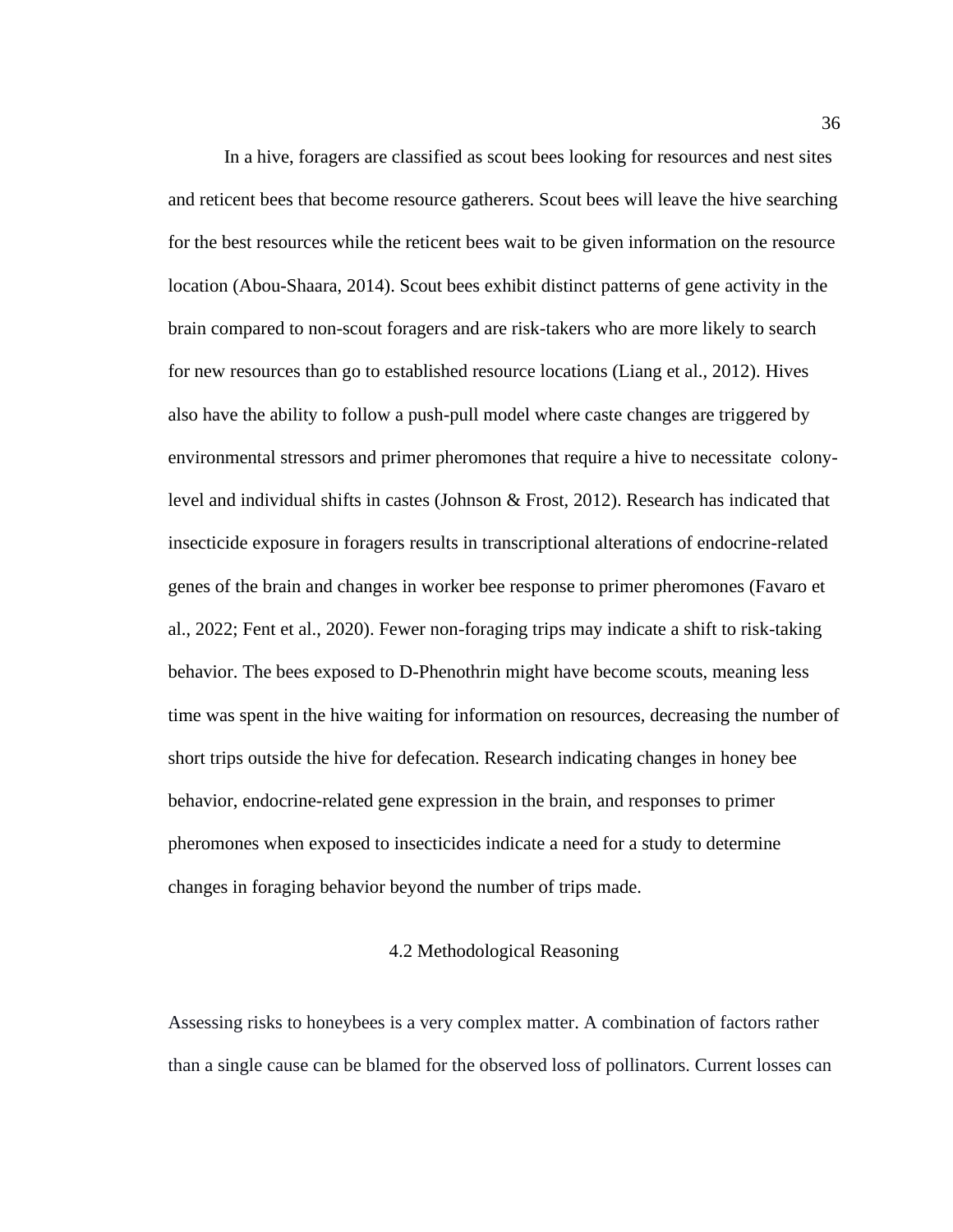be attributed to pathogens, parasites, management practices, nutrition inadequacies, genetic constraints, socio-economic factors, and pesticide exposure/environmental toxins (Medrzycki et al., 2013; Steinhauer et al., 2021). While it can be confirmed that pesticides are harmful to honey bee health, the number of studies exploring exposure in the field is limited. In the United States, to recognize the risks of pesticide exposure for honey bees, studies must go through 3 tiers. Tier 1 screens are conducted under laboratory conditions, tier 2 are semi-field studies with confinement to a tunnel, and tier 3, are full-field studies (US EPA, 2013, 2013, 2015, 2017, 2020). Due to a majority of studies being laboratory conditions and the stress confinement to a tunnel can cause on honey bees, a full field experiment design was chosen to analyze changes in bee behavior exposed to mosquito insecticide and was more representative of actual use conditions and likely exposure scenarios (US EPA, 2013, 2013, 2015, 2017, 2020). Multiple factors contribute to potential adverse effects on honey bees from an ecological standpoint, and simulating real-world occurrences can improve our understanding of these factors and maximize the ecological validity of the findings even when there is an inability to have control over extraneous variables (Schick et al., 2017; See Methodological limitations and recommendations; Appendix B).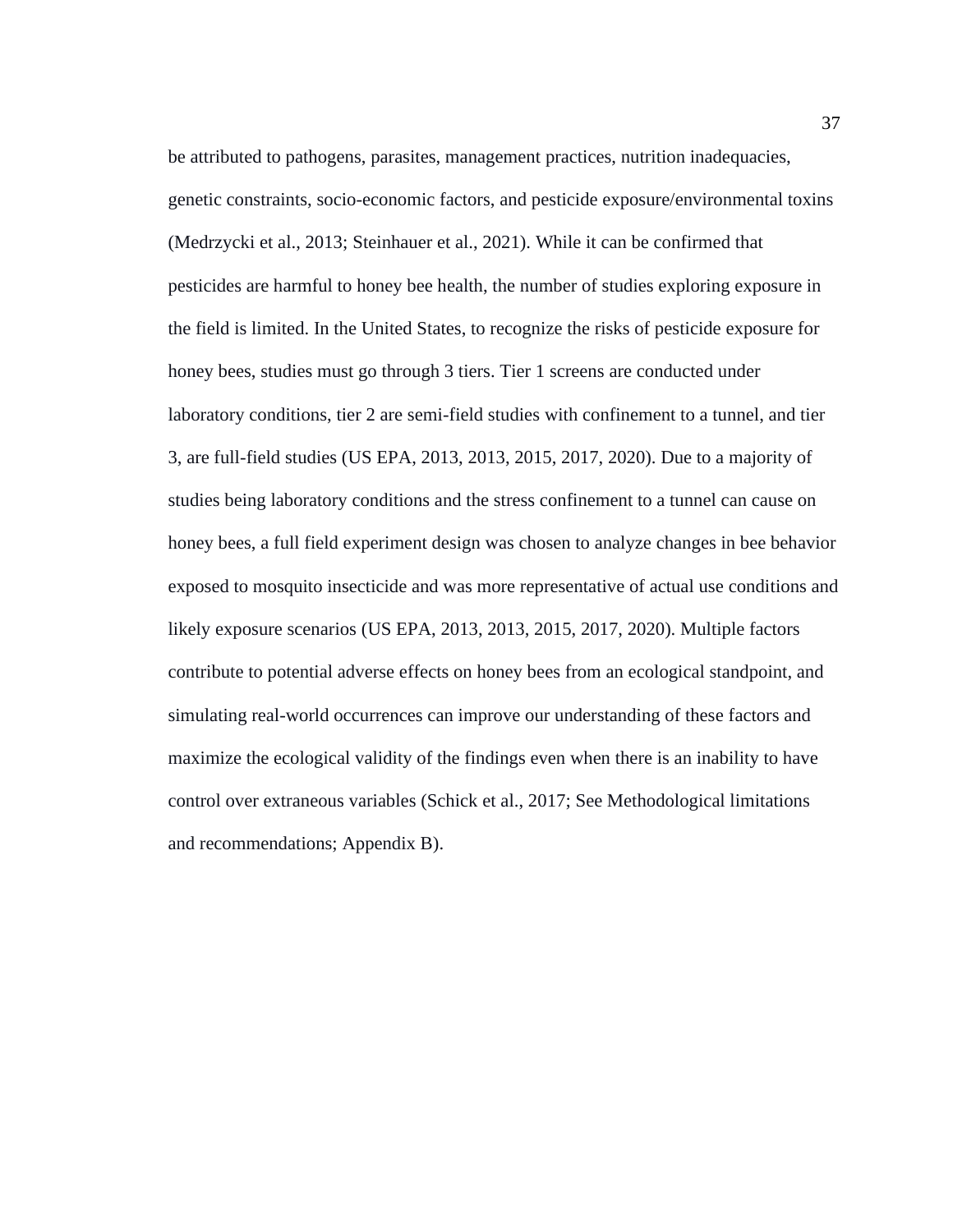### 4.3 Methodological Limitations and Recommendations

Field studies for assessing pesticide exposure are challenging, and every factor cannot be quantified. RFID technology, however, could lead to better ways to assess exposure and non-lethal effects of pesticides. The use of RFID technology is relatively new for honey bee research, but is a powerful tool for entomologists and scientists to monitor insect behavior. As an initial attempt at a field experiment using RFID tracking to explore the effects of mosquito adulticide, the knowledge gained is valuable in generating more ecologically valid experiments. If this study were to be repeated, the study would benefit from additional hives, larger treatment group sizes, and multiple trials throughout the entire foraging season. Below explores the methodological limitations of this study and their remediations.

### A) Hive deaths

Of the 16 colonies initially established, five colonies perished, including the D-Phenothrin exposed hive, with a death rate of 30.25%. While there were no significant changes in honey bee foraging behaviors when exposed to the mosquito adulticide D-Phenothrin, the D-Phenothrin exposed hive did experience decline and eventual death. From September to January, the hive experienced a steady decline. In January, the hive size was approximately 20 bees, and no queen, meaning the hive was dead. Behaviorally, the bees were facing the corners of the hive and did not react to disturbances. Two colonies perished within the first month of installation. After transportation of the Nucleus colonies, both became queenless, and new queens were unable to be established

38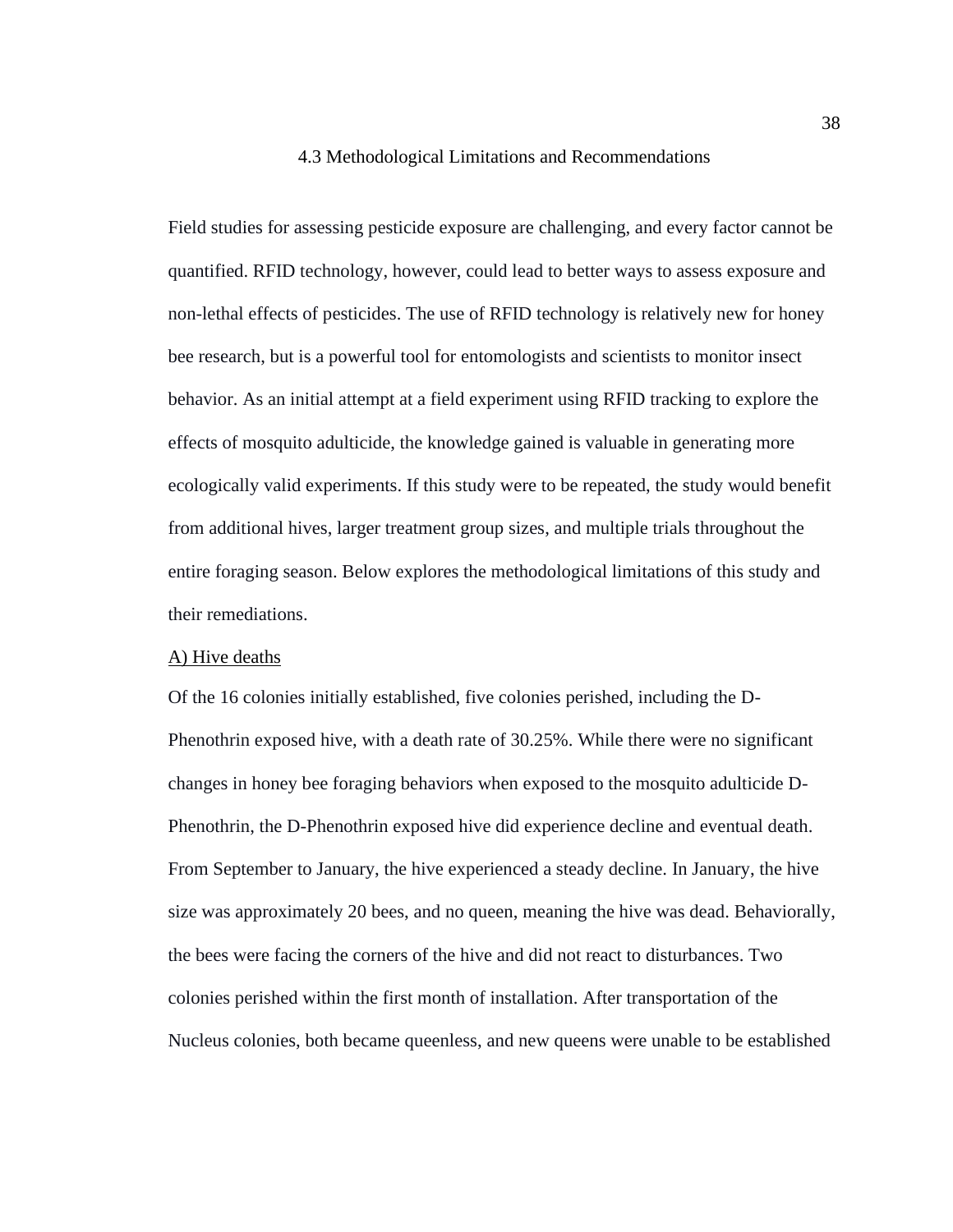in either hive, resulting in hives declining. An additional two hives died shortly after transportation to a new location in Corning, CA, USA. One hive showed the classic signs of acute pesticide poisoning, with an excessive number of dead bees inside and in front of the hive (Connelly, 2012; Johansen et al., 2013; Kumar et al., 2020). The last hive did have signs of Colony Collapse Disorder (CCD). There were baby bees left behind, food in the hive, and the workers were gone. The queen, however, was also no longer present. With the definition and symptoms of CCD a highly debated topic, it cannot be confirmed that the hive's death was CCD (vanEngelsdorp et al., 2009; vanEngelsdorp et al., 2017; US EPA, 2013). Based on the number of hives that died during the experiment, it is unknown if the decline of the D-Phenothrin exposed hive resulted from the experiment or the many abiotic and biotic factors that are currently influencing the death tends of managed colonies (Medrzycki et al., 2013; Steinhauer et al., 2021).

## B) Unknown variability in bee ages and caste

Honey bees are known for their complex division of labor (DOL) within a hive. Cohortlevel DOL patterns, where bees of the same age transition between castes together and abruptly, are generally accepted (Johnson & Frost, 2012). Research, however, has indicated Individual-level patterns of DOL are also present in hives. Bees can transition between castes gradually, with bees being in multiple castes at once, skipping castes, and having the ability to revert from forager to nurse bee (Cardoso-Júnior et al., 2018; Herb et al., 2012; Johnson & Frost, 2012). The age of honey bees has been shown to affect their susceptibility to various pesticides (Medrzycki et al., 2013). A recent study revealed that as honeybees age, their sensitivity to Naled, an Organophosphate similar to Malathion,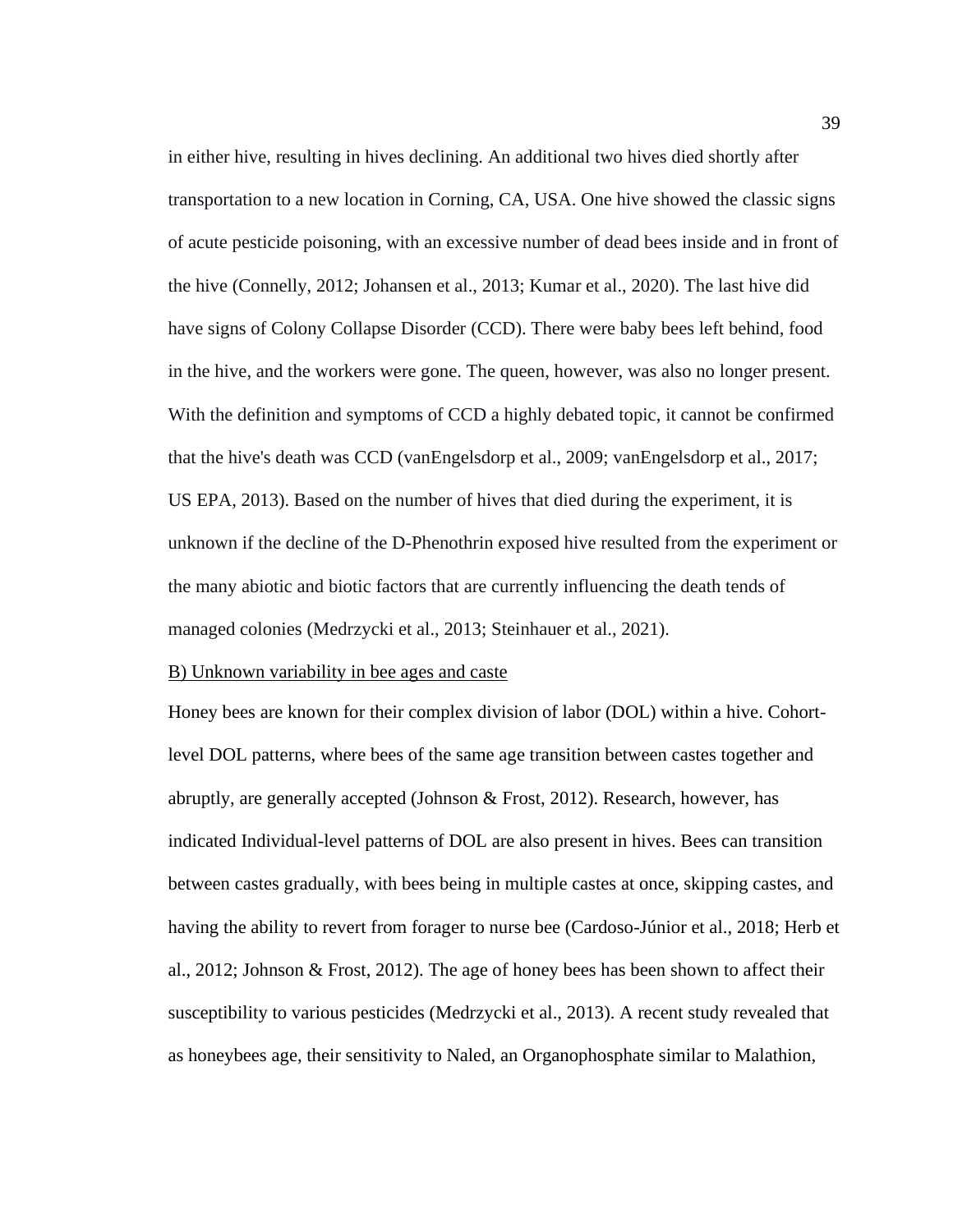increases significantly while their sensitivity to D-Phenothrin decreases significantly (Rinkevich et al., 2015). The foragers captured as adults could have been at any age, making them more or less susceptible to the effects of the D-Phenothrin or transitioning between castes. A follow-up experiment should have honeybees sampled in the age demographic of forager 21-45 days old (Vance et al., 2009). For each experimental analysis, bees should be of the same age, and experimental trials need to be done for youngest (21-28 days old), middle-aged (28-35 days old), and oldest (35-45 days old) foragers to account for age-based pesticide sensitivity (EPA, 2014, 2016, 2016; Vance et al., 2009). Additionally, trials for younger foragers (21-28 days old) should also account for changes in caste (Appendix B).

## C) Capture and tagging stress

During the capture and tagging of the bee, the bees were not anesthetized but were manually immobilized. Capture and manual immobilization could have resulted in the death of tagged bees due to increased stress and energy expenditure during the process (de Souza et al., 2018). Research, however, has shown that anesthetizing honey bees using cold temperatures or CO<sub>2</sub>-induced anesthesia results in changes in the behavior and physiology of honey bees. The longer the duration of cold temperatures, the greater the influences on worker longevity and learning and foraging behavior (Tutun et al., 2020). CO<sup>2</sup> has been shown to cause workers to age faster, start forage earlier, and shorten their life span (Tutun et al., 2020). Manual immobilization is required to forgo anesthetizing influences on foraging behavior; thus, an improved method to reduce capture stress and manual immobilization would be using queen pheromones on capture and tagging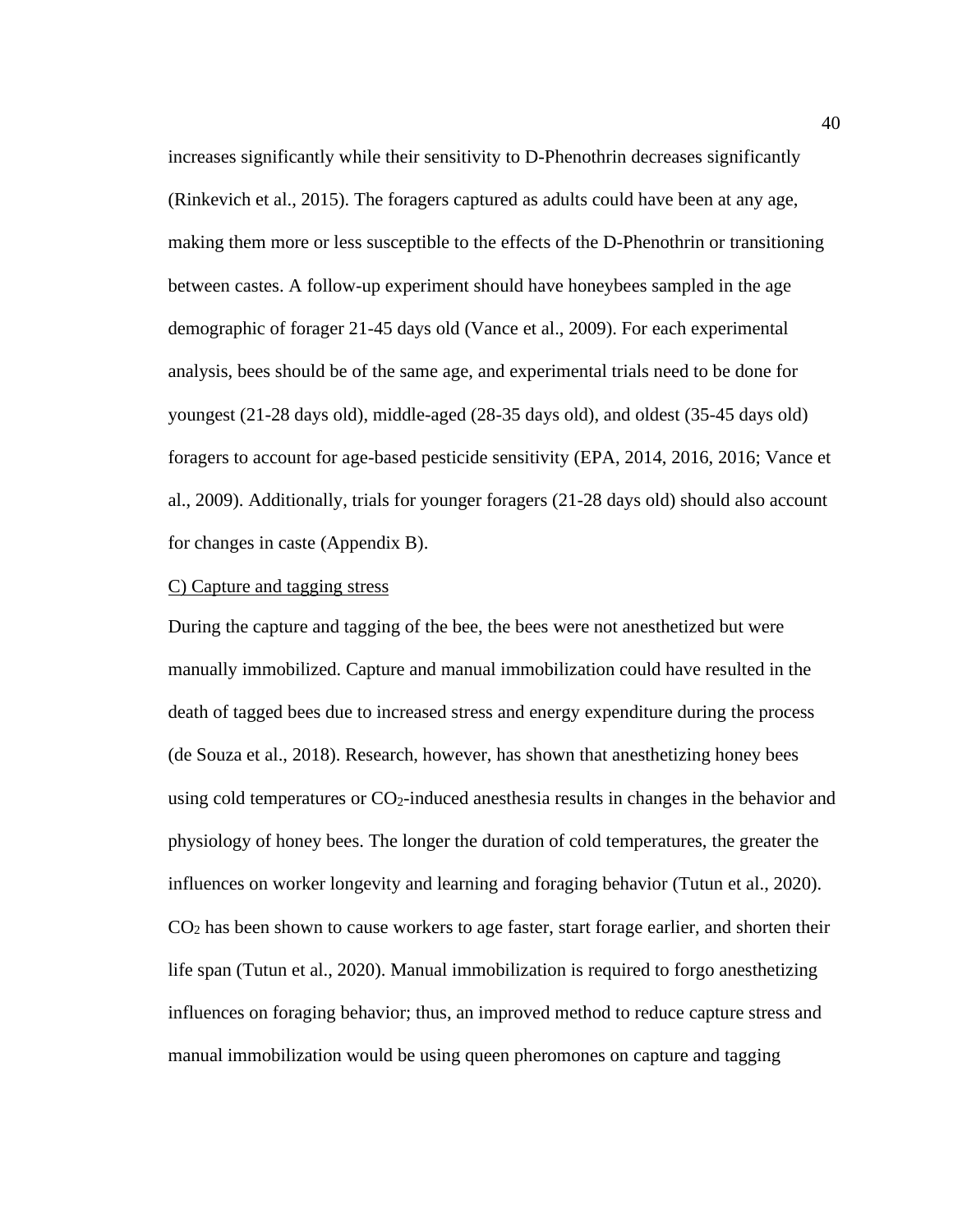equipment. Queen pheromones are known to regulate the behavior of worker bees. Not only do these pheromones promote a calming influence on workers, but the queen mandibular pheromone (QMP) has been found to block aversive learning in young worker bees (Beggs & Mercer, 2009; Maisonnasse et al., 2010; Slessor et al., 2005). Introducing queen pheromones during capture could reduce tagged workers' stress and possible mortality (Appendix B).

### D) Acetone as insecticide solvent

As stated above, acetone was statistically significant; however, ecologically, the significance was not relevant for this study. Due to D-Phenothrin and D-Phenothrin  $+$ PBO showing no significance for changing foraging behavior, acetone's significance statistically did not correlate to an ecologically significant measure in this study. However, acetone as a solvent for other toxicology research or during a repeat of the current study could be significant. Acetone is an approved solvent for honey bee toxicology risk assessment research by the United States Environmental Protection Agency and, in general, is used in most toxicology studies. Acetone at a 5% concentration or lower is considered safe to use (California Department of Pesticide Regulation, 2017; EPA 2014, 2016, 2016; Medrzycki et al., 2013; SPEX CertiPrep, 2020). With the concentration of acetone used during this study showing a significant change in foraging and non-foraging trips, more research on using this solvent for honey bee toxicology should be considered. A superior methodology would be to use petroleum distillates as the solvents for pesticide toxicology studies in honey bees. Petroleum distillates are solvents used to mix pesticides. By law, in the United States, pesticide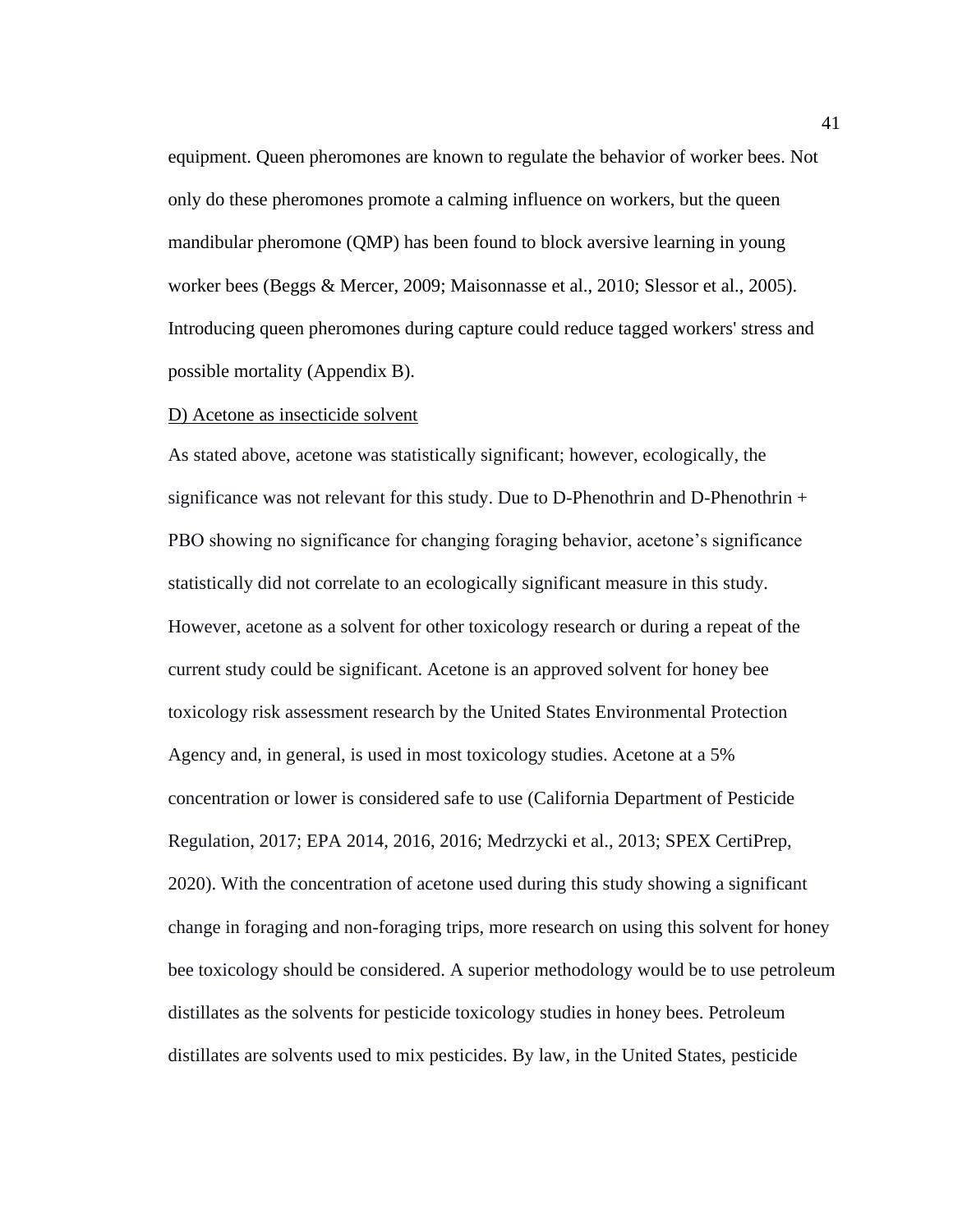products must be labeled if the product contains more than 10% petroleum distillates (*Petroleum Distillates*, 2020). Future honey bee toxicology studies should use solvents from the target pesticides product to better determine the effects on non-target pollinators in the field (Appendix B).

# E) Damage during tagging, hygienic behavior, and post tagging release

The actual tagging and release of bees was also a potential confound. Honey bees are known for their hygienic behavior and often groom themselves and each other. This behavior, coupled with how experienced one is at placing the tags on the bees, can reduce the retention of the RFID tags. Additionally, the quality of the glue, moisture levels, and temperature can all affect the retention of the tags (de Souza et al., 2018).

Damage during tagging was also another potential confound. Tags placed over the eyes, pressing on the thorax too hard, or glue on the wings can damage a bee, killing it or making it unable to fly. Some bees have been shown to be sensitive to the smell of some glues as well (de Souza et al., 2018). Bees should be captured, tagged, and held for 24 hours to monitor for damage, retention of the tag, and death to reduce the possible effects of the above. During release tagged bees, bees should have been placed inside the hive and not made to crawl through the reader. As shown above, the process was stressful on the bees, and the potential to expend too much energy could have meant bees were not physically able to make it into the hive and died of starvation due to too much time between feedings (Medrzycki et al., 2013). After tagging, bees should be placed inside the hive to increase their chances of survival (Appendix B).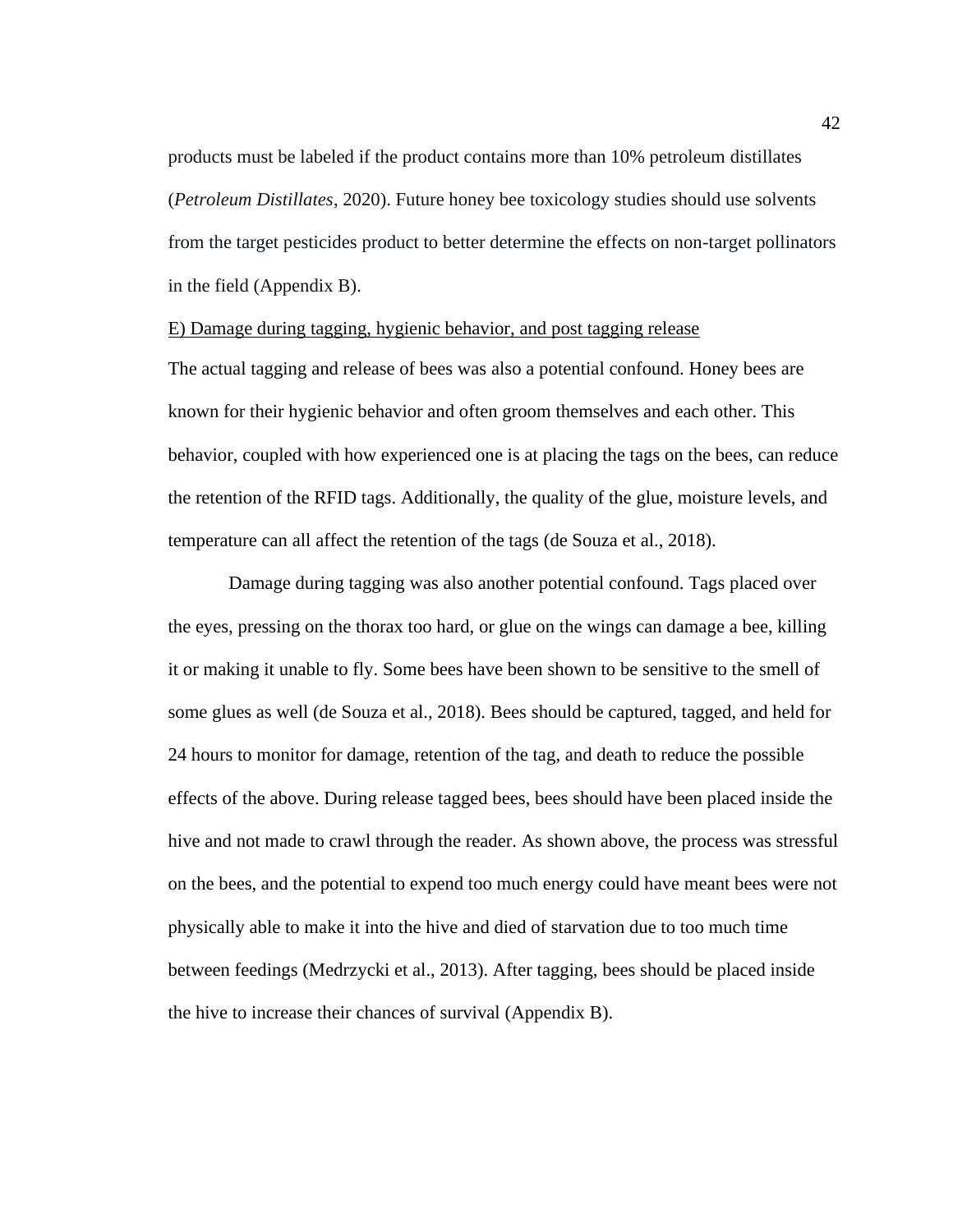## F) Tag placement

Where the RFID tags were placed on the thorax could have changed the number of foraging trips an individual could perform, making it a potential confound. If the initial tagging did not kill the bee or prevent it from its ability to fly, the tag might have generated a hindrance for the bee. The foraging behavior of honey bees is very complex, and factors within the hive and externally can impact the behavior of foragers (Abou-Shaara, 2014). Typically honey bees will begin foraging in the early morning and finish in the evening. Forager bees can forage up to 5 miles and are able to remember at what time of day specific food resources that give the most significant returns are available (Abou-Shaara, 2014). Resource availably, weather conditions, energy expenditure, forager age, and forager category (reticent bees or scout) can all influence the number of foraging trips a honey bee will make in a day (Rodney & Purdy, 2020). Recently researchers have been quantifying the amount of time and number of foraging trips bees make, though there are still gaps in our understanding. When foraging naturally, research has shown bees will make 1 to 13.5 trips per day, with a maximum of 24 trips. In addition, foraging locations with unnaturally high resources availably increase the number of foraging trips a bee can make dramatically. Foragers also spend, on average, 0.96 to 3.06 hours outside the hive flying per day (Rodney & Purdy, 2020).

A honey bee can carry about 70 mg of nectar and 10 mg of pollen, and the RFID tags were about 3 mg making the extra weight low and less likely to influence foraging trips (Decourtye et al., 2011). While the weight of the tag itself may not have affected the number of trips a forager could make, misplacement of the tags could have altered the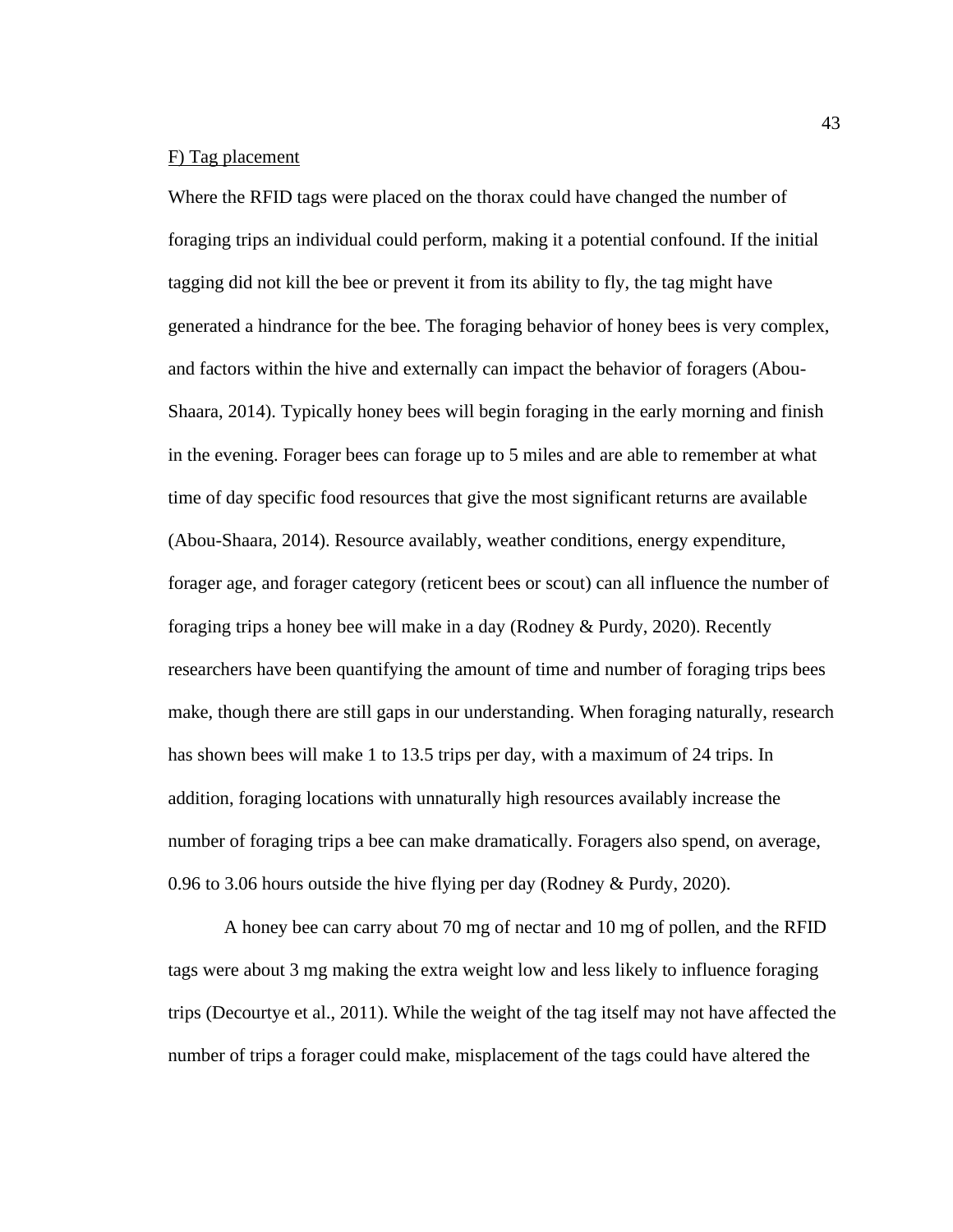trip durations and the number of trips an individual bee could perform. Covering the eyes or damaging the wing structure could impair individual foragers' navigation abilities and flight abilities (de Souza et al., 2018).

When proving methods, the effects of tag placement on the number of foraging flights are more challenging to track without considering the impacts of D-Phenothrin or other pyrethroids. Research has shown that honey bees exposed to neonicotinoids in a single acute dose have an initial increase in flight duration, and long term or multiple doses cause a decrease in flight duration and a reduction in the number of foraging trips (Schneider et al., 2012; Tosi et al., 2017). Research in the field or lab on the effects of pyrethroids on the foraging behavior of honey bees is limited, making it difficult to determine if the impact would be similar to neonicotinoids; however, based on how different pesticide classes are seen to have similar behavior effects on honey bees it is import to consider when improving methodology (Appendix A; Connelly, 2012; Dolezal, 2022; Johansen et al., 2013; Kiljanek et al., 2016; Kumar et al., 2020; Oliver et al., 2015; Ostiguy et al., 2019; Traynor et al., 2021; Williams et al., 2015; Wu et al. 2011). An improved methodology should focus on a more extended data collection period and compare the number of foraging trips at an individual level. Analysis of delayed reactions to the pyrethroid and analysis of individually tagged bees to determine if they fall into typical foraging behavior (number of average trips and hours spent foraging) after being chipped must be included in a repeat of the study. The purpose of doing a field experiment was to maximize ecological validity, so it was an unfortunate by necessary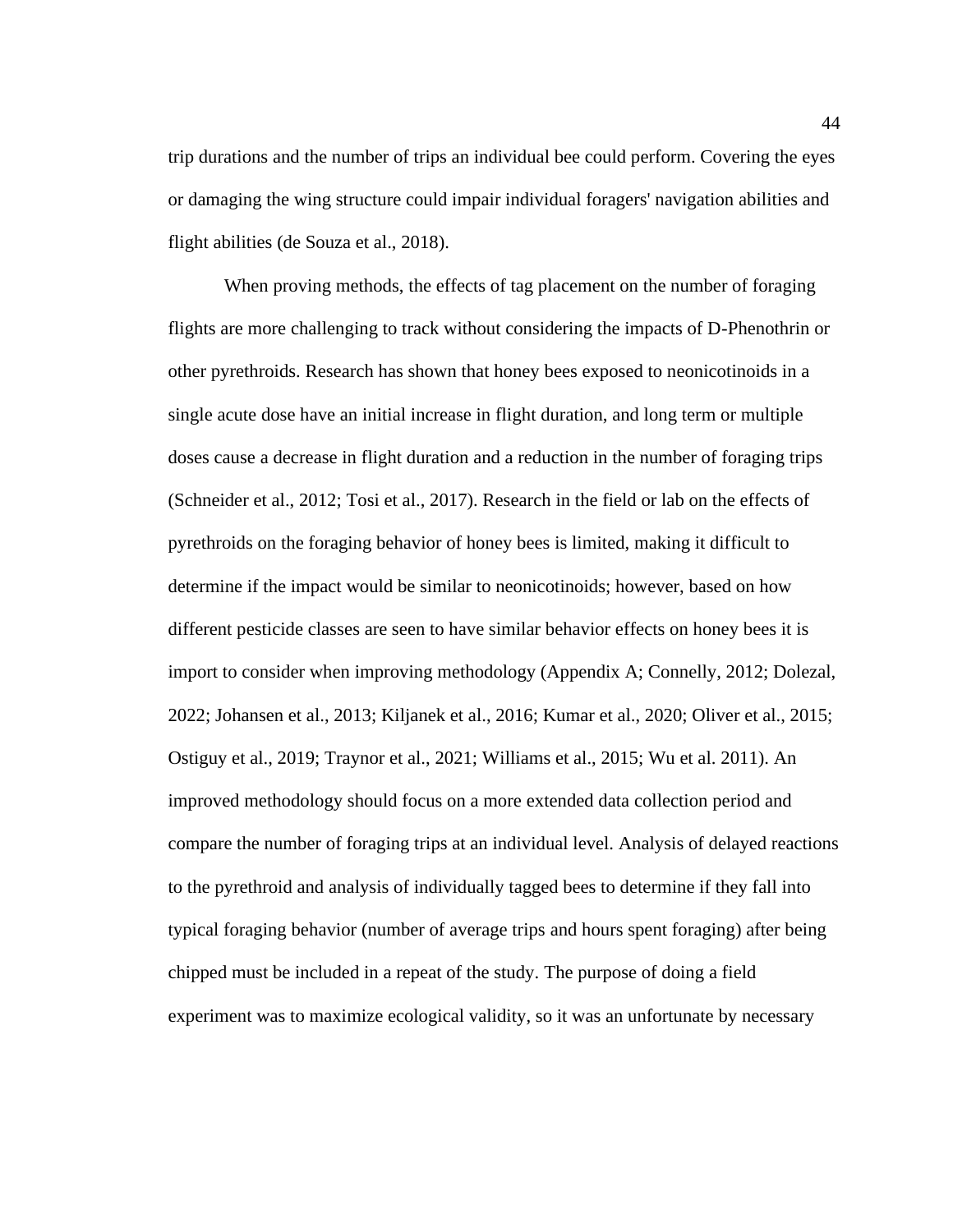compromise to alter the bees themselves through chipping in a way that may have lowered ecological validity.

## G) One reader

In this experiment, there was only one reader placed at the entrance of the hive. Not all trips to and from the hive could be counted as a foraging trip with one reader. Trips were only able to count if there was a confirmed "departure" and an "arrival" or "unknown" following that departure. The reader produced "unknown" readings when bees came through. An additional reader on a feeder would increase the number of confirmed trips by showing a timestamp for both readers. This way, when an unknown or a duplicate direction appears, if there is a following timestamp at the feeder, then confirmation of a foraging trip is available (Appendix B; Decourtye et al., 2011; de Souza et al., 2018; Schneider et al., 2012).

### H) Wildfires and rolling blackouts

In California, wildfires are a significant risk. Drought conditions and heatwaves have increased this risk. Before tagging of bees could begin in the experimental location of Platina, CA, USA, went under emergency evacuation due to the McFarland Fire. Experimental hives were transported to a new location during the emergency to allow the fire crews access to the fire and prevent the hives' death. The moving of hives, while common, can cause undue stress on a hive and behavior changes to honey bees. One study found a decrease in decreased ribosomal and protein-folding activity and an increase in methylation. Following recovery from transportation, bees showed an increased production of antibiotic peptides and a decrease in transcripts associated with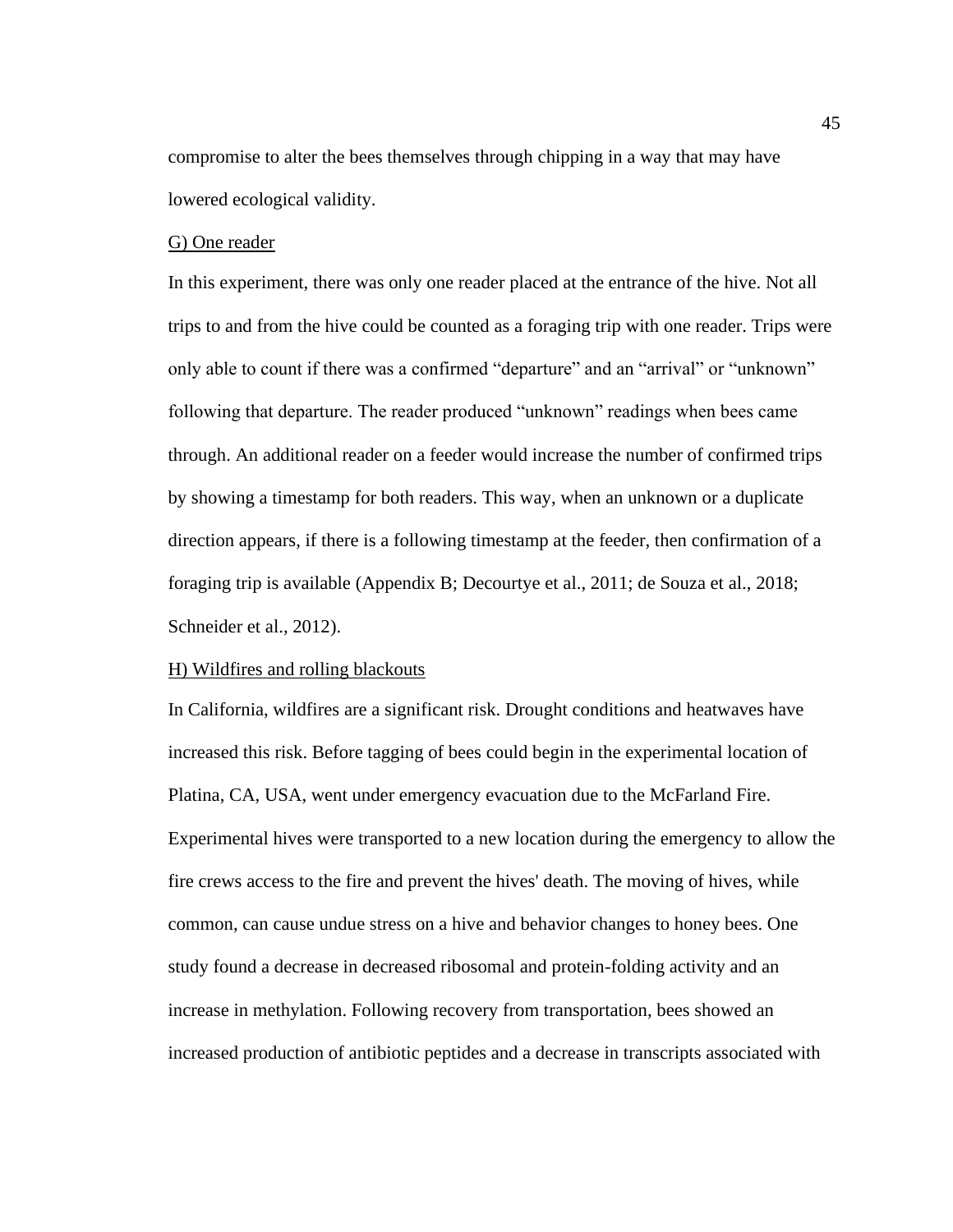immune activity and defense response (Melicher et al., 2019). Additionally, Fluctuations in temperatures and vibration can result in the death of brood and adult bees, including the queen (Appendix B; Hristov et al., 2020; Melicher et al., 2019).

 To reduce the risk of wildfires, California has implemented rolling blackouts during times of high wind advisory. The power source to run the RFID equipment changed with hives at the new location. Although still being powered by a battery pack, the capacity to run was approximately four days, and there was no ability to charge the pack as needed. The lack of power reduced the duration of the study and prevented the following of the EPA's Pesticide Risk Assessment Process for Bees under Tier II (semifield studies) or Tier III studies (full-field studies) (EPA, 2013, 2013, 2015, 2017, 2020). A shortened study time also prevented time delay analysis of results, and treatment groups were not all tagged during the same week. It is still unknown if D-Phenothrin and PBO affect foraging behavior long-term due to the shortened duration of the study (Costa, 2008; Devine & Denholm, 1998; Hénault-Ethier, 2016; Kiljanek et al., 2016; Lushchak et al., 2018; Soderlund et al., 2002; Song & Narahashi, 1996). Improvements can be made to the study by using a combination of a battery pack and solar panels to prevent loss of power during the duration of the studies (Appendix B).

## 4.4 Conclusions

This study gave further insight into how RFID technology can be used to assess pesticide exposure risks for honey bees. While this experiment dealt with classic issues related to the control over extraneous variables and requires a significant number of resources, the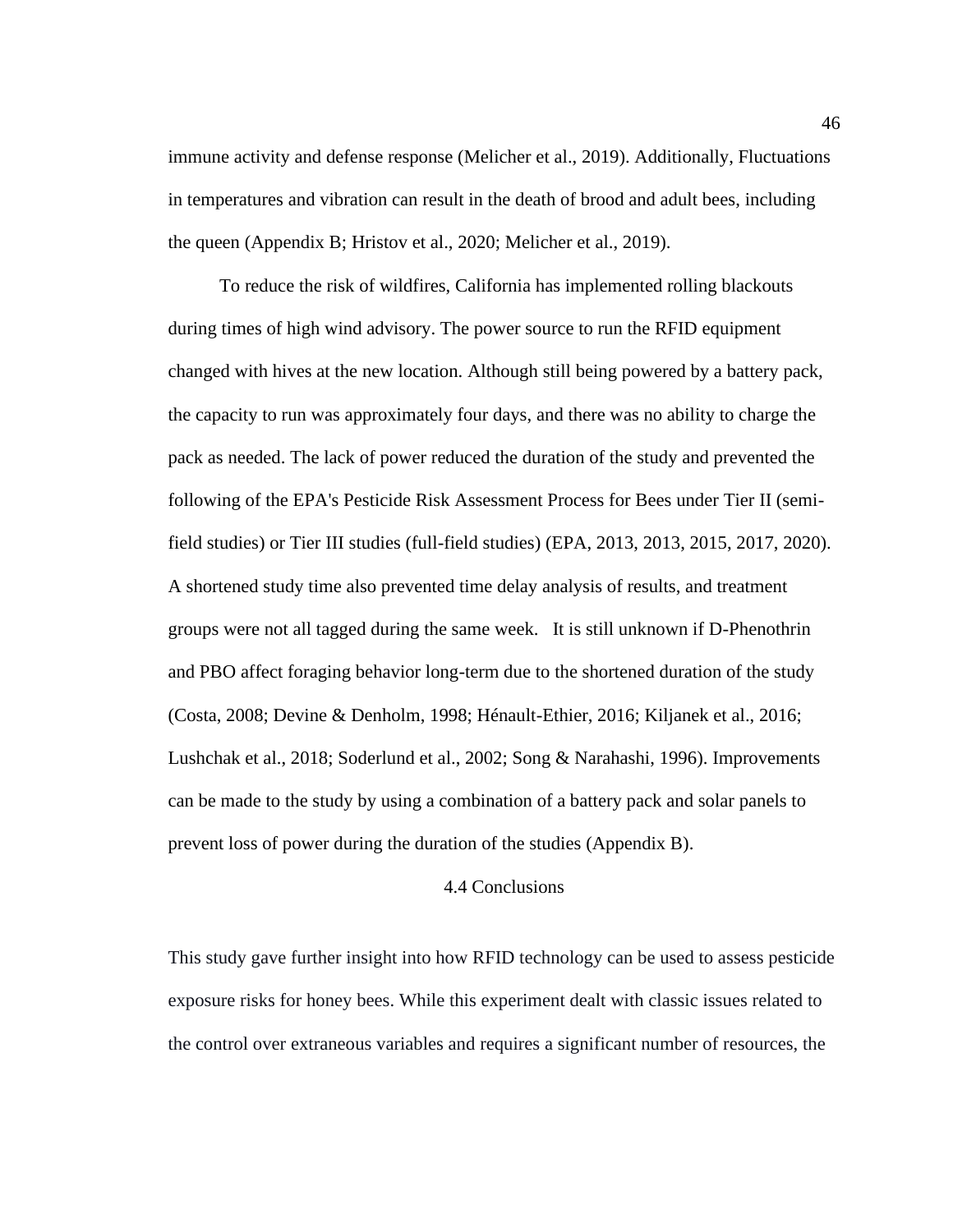following experiment allows for the results of mosquito adulticide and future insecticides to be interpreted on colony-wide effect. The use of RFID technology in field study generates environmentally realistic results and improves risk assessments within managed colonies. Furthermore, this study paves the way for a more efficient methodology for assessing using RFID technology and opens the door to research using RFID technology to understand the complexities of honey bee behavior beyond toxicology. Foraging behavior and division of labor of honey bees are complex, and factors within the colony and the environment impact this behavior. Many studies, including this one, have investigated these factors, and the combination of video tracking and RFID technology could ameliorate breeding and management practices Abou-Shaara, 2014; de Souza et al., 2018; Johnson & Frost, 2012).

The impacts of mosquito insecticides on pollinators are a concern to mosquito control professionals, beekeepers, and others. Whereas beekeepers and agricultural companies have made strides towards protecting pollinators, more research on mosquito adulticides' lethal and sub-lethal effects is still required. The result of this study is one step closer to informing the agricultural community, which relies on the health and vitality of honeybees for crop production, of any detrimental alterations to behavioral ecology, specifically foraging. This study should be repeated with the methodology recommendations above to determine if the results of D-Phenothrin having no effects on foraging and non-foraging trips are conclusive. The information can then be used to improve current best management practices for agriculture and mosquito abatement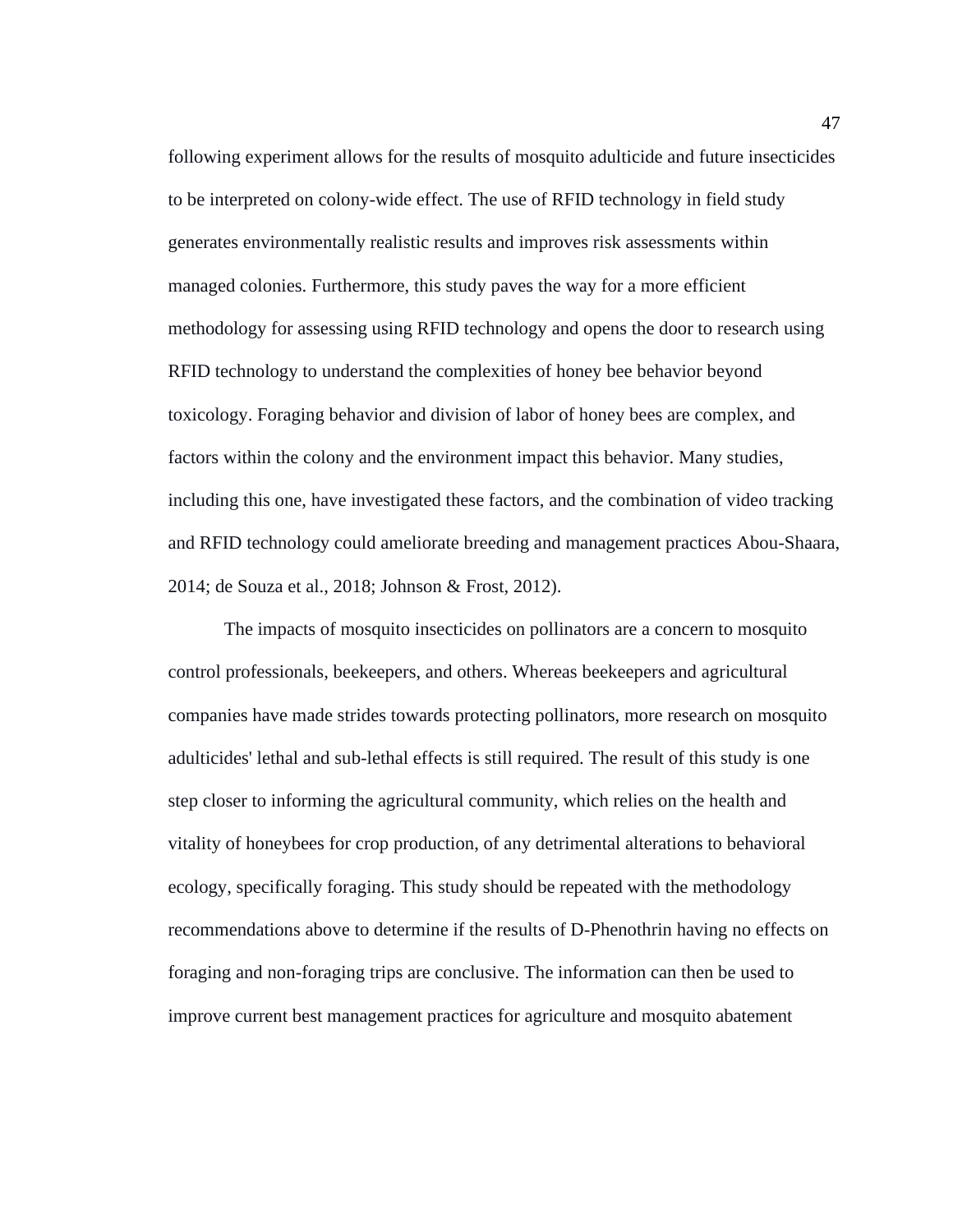programs, such as the timing, location, and concentration of insecticide spraying to minimize the potential for unintended harm to honeybees.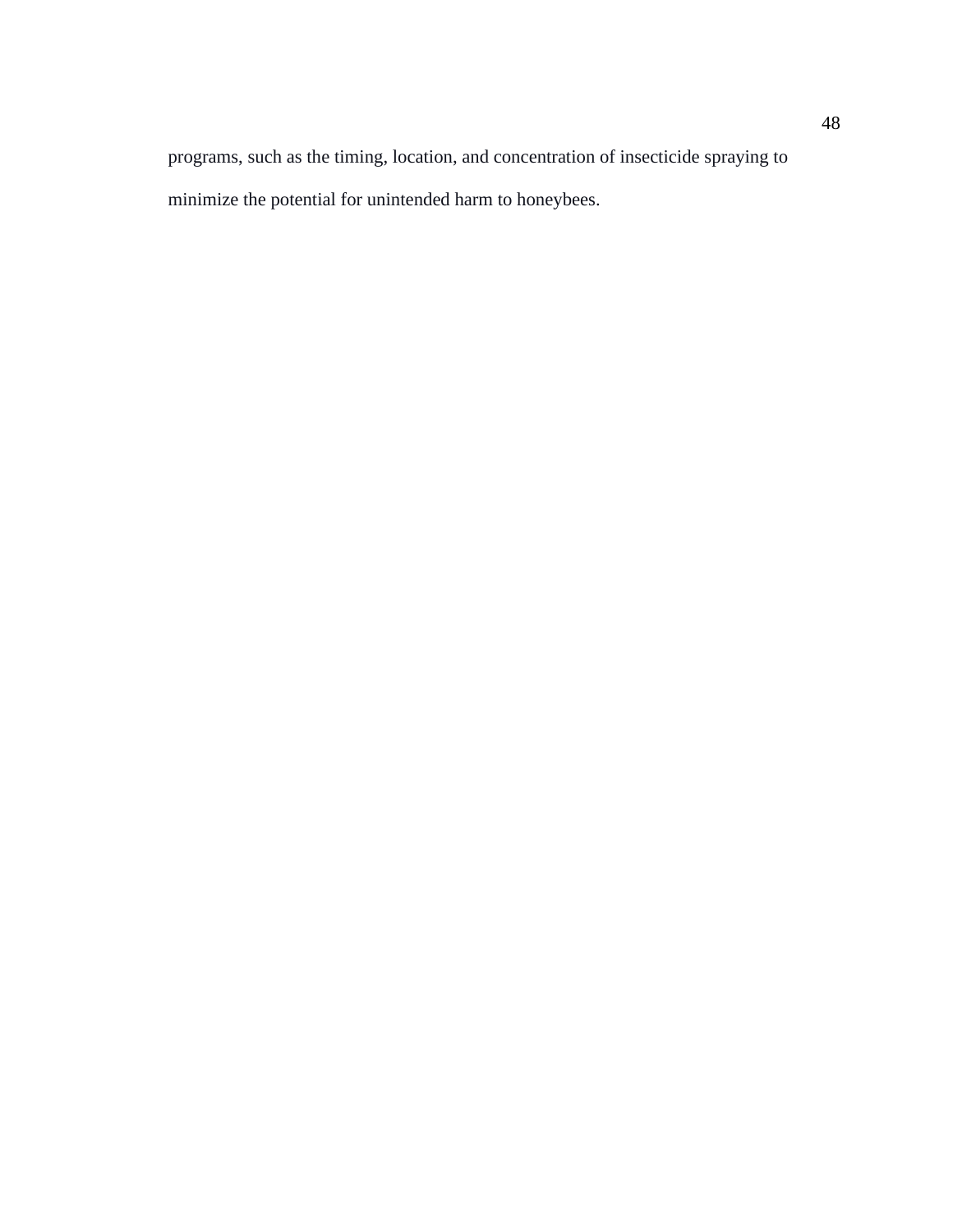### REFRENCES

- Abou-Shaara, H. (2014). The foraging behaviour of honey bees, Apis mellifera: A review. *Veterinarni Medicina*, *59*, 1–10. https://doi.org/10.17221/7240-VETMED
- *Agricultural & Food Safety Analysis: Quechers Informational Booklet*. (2019). Bristol, PA: United Chemical Technologies, pp.1-24. Available at: <https://www.unitedchem.com/technical-docs/> [Accessed 20 March 2020].
- Al-Ghamdi, A., Adgaba, N., Getachew, A., & Tadesse, Y. (2016). New approach for determination of an optimum honeybee colony's carrying capacity based on productivity and nectar secretion potential of bee forage species. *Saudi Journal of Biological Sciences*, *23*(1), 92–100. https://doi.org/10.1016/j.sjbs.2014.09.020
- Anastassiades, M., Lehotay, S. J., Štajnbaher, D., & Schenck, F. J. (2003). Fast and Easy Multiresidue Method Employing Acetonitrile Extraction/Partitioning and "Dispersive Solid-Phase Extraction" for the Determination of Pesticide Residues in Produce. *Journal of AOAC INTERNATIONAL*, *86*(2), 412–431. https://doi.org/10.1093/jaoac/86.2.412
- Attisano, Alfredo & Murphy, James & Vickers, Andrew & Moore, Patricia. (2015). A Simple Flight Mill for the Study of Tethered Flight in Insects. *Journal of Visualized Experiments*. 2015. 10.3791/53377.
- Audain, G., Maher, C., (January 31, 2017) "Prevention and Control of Worldwide Mosquito-Borne Illnesses: Nurses as Teachers" *OJIN: The Online Journal of Issues in Nursing* Vol. 22, No. 1, Manuscript 5.
- Bayer. (2019). *Bayer BrandVoice: The Value Of Pollinators To The Ecosystem And Our Economy*. Forbes. [https://www.forbes.com/sites/bayer/2019/10/14/the-value-of](https://www.forbes.com/sites/bayer/2019/10/14/the-value-of-pollinators-to-the-ecosystem-and-our-economy/)[pollinators-to-the-ecosystem-and-our-economy/](https://www.forbes.com/sites/bayer/2019/10/14/the-value-of-pollinators-to-the-ecosystem-and-our-economy/)
- Beggs, K. T., & Mercer, A. R. (2009). Dopamine Receptor Activation By Honey Bee Queen Pheromone. *Current Biology*, *19*(14), 1206–1209. https://doi.org/10.1016/j.cub.2009.05.051
- Bao, W., Liu, B., Simonsen, D. W., & Lehmler, H.-J. (2020). Association Between Exposure to Pyrethroid Insecticides and Risk of All-Cause and Cause-Specific Mortality in the General US Adult Population. *JAMA Internal Medicine*, *180*(3), 367–374. https://doi.org/10.1001/jamainternmed.2019.6019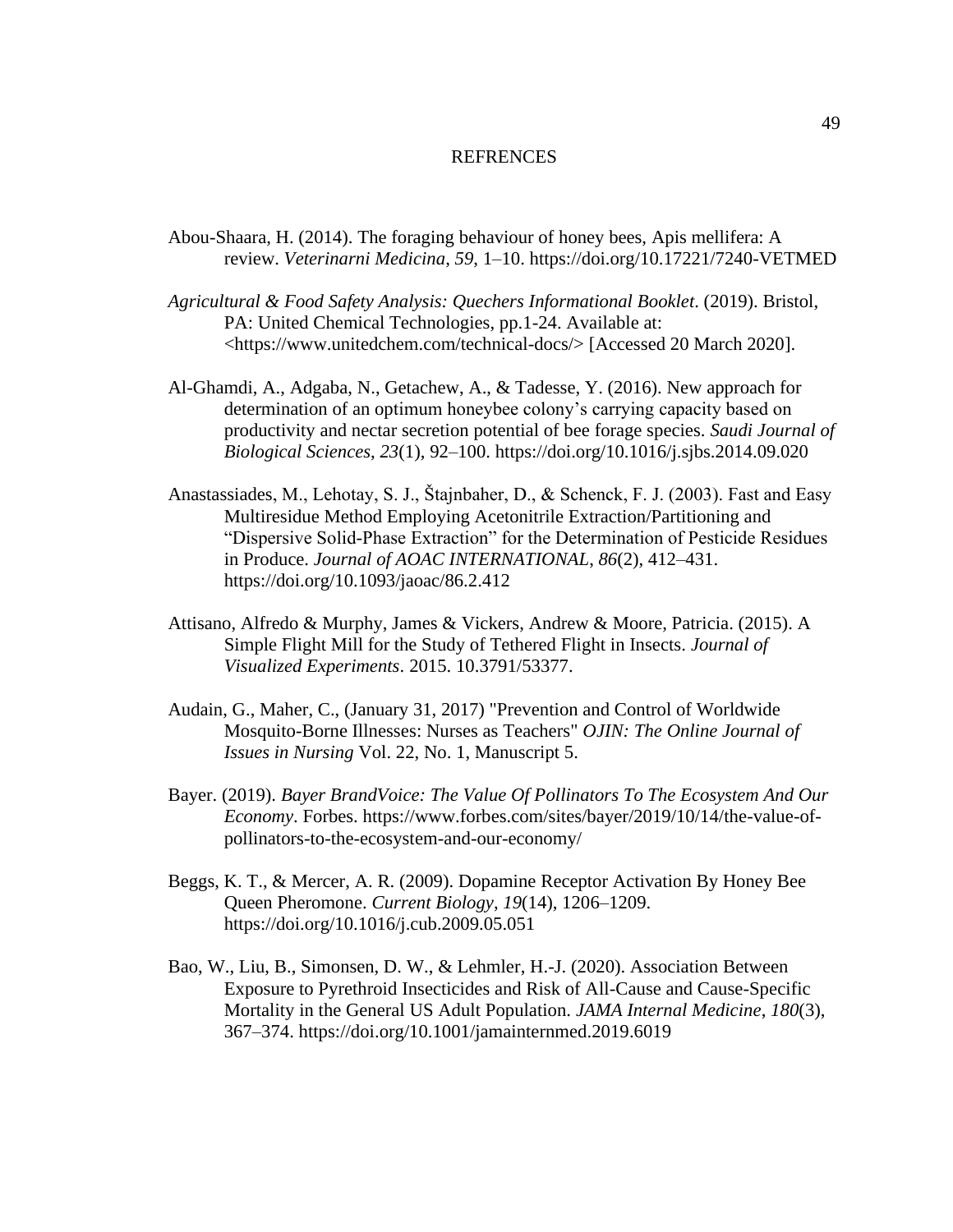- Bruckner, S., Steinhauer, N., Aurell, S. D., Caron, D. M., Ellis, J. D., Fauvel, A. M., … Williams, G. R. (2019, June 19). Honey Bee Colony Losses 2018-2019: Preliminary Results. Retrieved from https://beeinformed.org/results/2018-2019/
- Byrne, F. J., Visscher, P. K., Leimkuehler, B., Fischer, D., Grafton-Cardwell, E. E., & Morse, J. G. (2014). Determination of exposure levels of honey bees foraging on flowers of mature citrus trees previously treated with imidacloprid. *Pest Management Science*, *70*(3), 470–482. https://doi.org/10.1002/ps.3596
- Calatayud-Vernich, P., Calatayud, F., Simo, E., Pascual Aguilar, J. A., & Pico, Y. (2019). A two-year monitoring of pesticide hazard in-hive: High honey bee mortality rates during insecticide poisoning episodes in apiaries located near agricultural settings. *Chemosphere*, *232*, 471–480[.](https://doi.org/10.1016/j.chemosphere.2019.05.170) <https://doi.org/10.1016/j.chemosphere.2019.05.170>
- California Department of Pesticide Regulation. (2017). California Pesticide Information Portal (CalPIP) [8128158069150\_200321114953.zip]**.** Retrieved from https://calpip.cdpr.ca.gov/main.cfm
- Cardoso-Júnior, C. A. M., Eyer, M., Dainat, B., Hartfelder, K., & Dietemann, V. (2018). Social context influences the expression of DNA methyltransferase genes in the honeybee. *Scientific Reports*, *8*(1), 11076. https://doi.org/10.1038/s41598-018- 29377-8
- Caron, D. M. (1979). Effects of some ULV Mosquito Abatement Insecticides on Honey Bees. *Journal of Economic Entomology*, *72*(1), 148–151. https://doi.org/10.1093/jee/72.1.148
- Casida, J. E. (1970). Mixed-function oxidase involvement in the biochemistry of insecticide synergists. *Journal of Agricultural and Food Chemistry*, *18*(5), 753– 772. https://doi.org/10.1021/jf60171a013
- Chandrasegaran, K., Lahondère, C., Escobar, L. E., & Vinauger, C. (2020). Linking Mosquito Ecology, Traits, Behavior, and Disease Transmission. *Trends in Parasitology*, *36*(4), 393–403. https://doi.org/10.1016/j.pt.2020.02.001
- Chaskopoulou, A., Thrasyvoulou, A., Goras, G., Tananaki, C., Latham, M. D., Kashefi, J., Pereira, R. M., & Koehler, P. G. (2014). Nontarget effects of aerial mosquito adulticiding with water-based unsynergized pyrethroids on honey bees and other beneficial insects in an agricultural ecosystem of north Greece. *Journal of Medical Entomology*, *51*(3), 720–724. https://doi.org/10.1603/me13242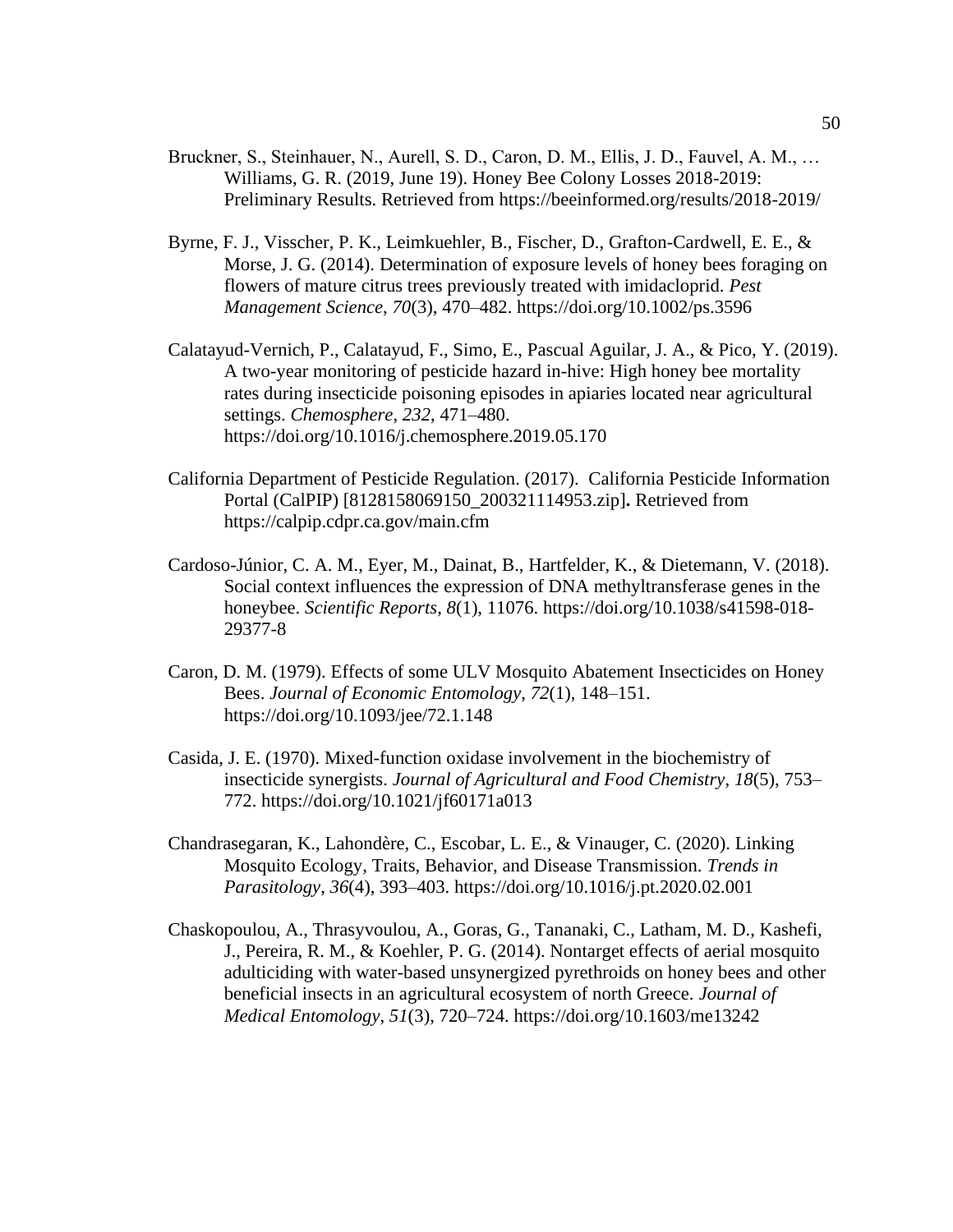- Chauzat, M.-P., & Faucon, J.-P. (2007). Pesticide residues in beeswax samples collected from honey bee colonies (Apis mellifera L.) in France. *Pest Management Science*, *63*(11), 1100–1106. https://doi.org/10.1002/ps.1451
- Claudianos, C., Ranson, H., Johnson, R. M., Biswas, S., Schuler, M. A., Berenbaum, M. R., Feyereisen, R., & Oakeshott, J. G. (2006). A deficit of detoxification enzymes: Pesticide sensitivity and environmental response in the honeybee. *Insect Molecular Biology*, *15*(5), 615–636. https://doi.org/10.1111/j.1365- 2583.2006.00672.x
- Connelly, D. (2012). *Honeybee Pesticide Poisoning – A risk management tool for Australian farmers and beekeepers*. Rural Industries Research and Development Corporation. https://agrifutures.com.au/product/honeybee-pesticide-poisoning-arisk-management-tool-for-australian-farmers-and-beekeepers/
- Costa, L. G. Toxic Effects of Pesticides. *Casarett & Doull's Toxicology: The Basic Science of Poisons*, 7th ed.; Klaassen, C. D., Ed.; McGraw- Hill Companies: New York, 2008; pp 883-930.
- Cox, Caroline (2003). "Insecticide Fact Sheet. Sumitherin (D-phenothrin). '' Journal *of Pesticide Reform*. 23 (2): 10–14. Archived from the original on 2012-07-04. Retrieved 2012-08-16.
- Cunha, S. C., Lehotay, S. J., Mastovska, K., Fernandes, J. O., Beatriz, M., & Oliveira, P. P. (2007). Evaluation of the QuEChERS sample preparation approach for the analysis of pesticide residues in olives. *Journal of Separation Science*, *30*(4), 620–632. https://doi.org/10.1002/jssc.200600410
- Dagnac, T., Garcia-Chao, M., Pulleiro, P., Garcia-Jares, C., & Llompart, M. (2009). Dispersive solid-phase extraction followed by liquid chromatography-tandem mass spectrometry for the multi-residue analysis of pesticides in raw bovine milk. *Journal of Chromatography. A*, *1216*(18), 3702–3709. https://doi.org/10.1016/j.chroma.2009.02.048
- Decourtye, A., Devillers, J., Aupinel, P., Brun, F., Bagnis, C., Fourrier, J., & Gauthier, M. (2011). Honeybee tracking with microchips: A new methodology to measure the effects of pesticides. *Ecotoxicology*. https://doi.org/10.1007/s10646-011-0594- 4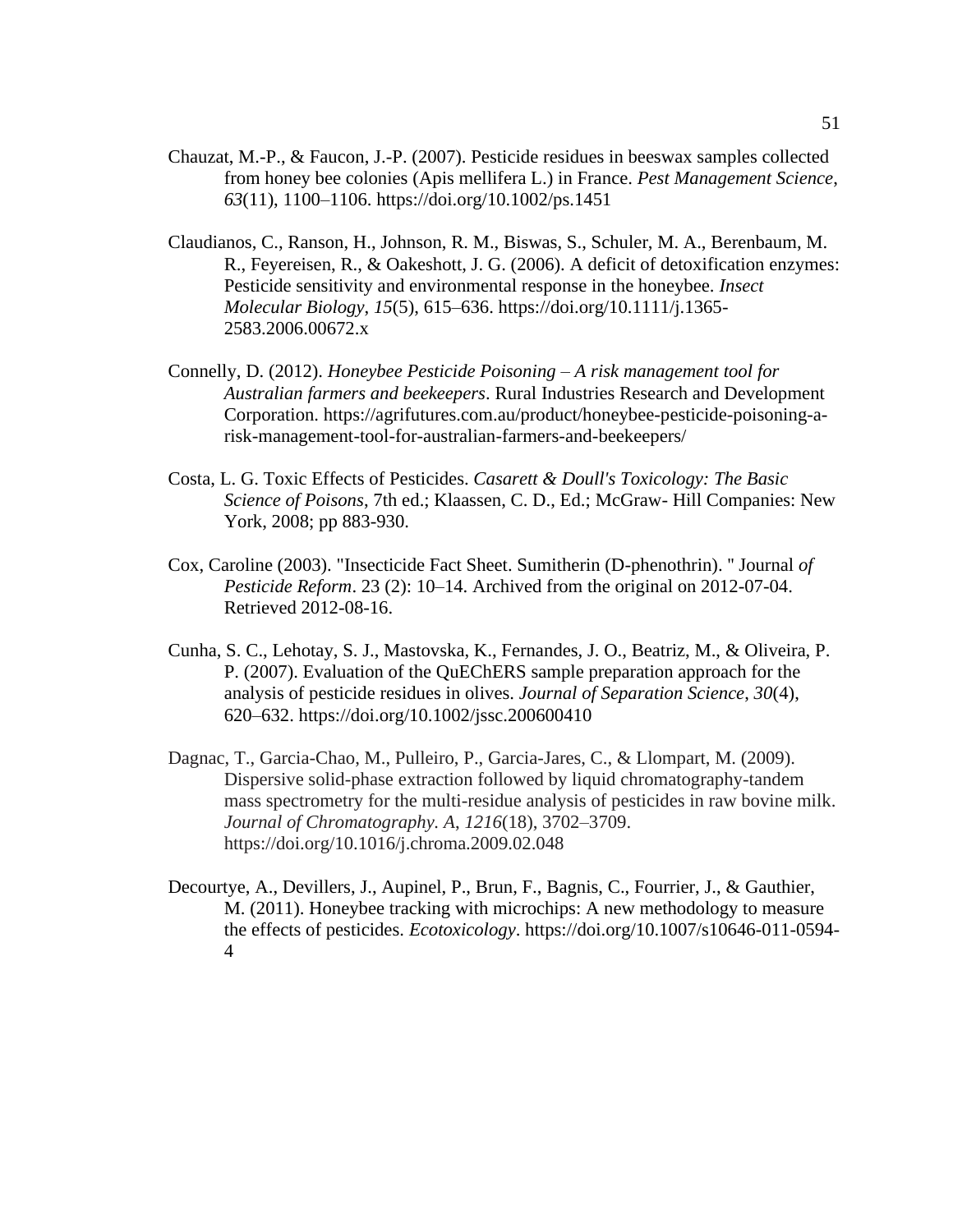- de Souza, P., Marendy, P., Barbosa, K., Budi, S., Hirsch, P., Nikolic, N., Gunthorpe, T., Pessin, G., & Davie, A. (2018). Low-Cost Electronic Tagging System for Bee Monitoring. *Sensors (Basel, Switzerland)*, *18*(7). https://doi.org/10.3390/s18072124
- Devine, G. J., & Denholm, I. (1998). An unconventional use of piperonyl butoxide for managing the cotton whitefly, Bemisia tabaci (Hemiptera: Aleyrodidae). *Bulletin of Entomological Research*, *88*(6), 601–610. https://doi.org/10.1017/S0007485300054262
- DiBartolomeis, M., Kegley, S., Mineau, P., Radford, R., & Klein, K. (2019). An assessment of acute insecticide toxicity loading (AITL) of chemical pesticides used on agricultural land in the United States. *PLOS ONE*, *14*(8), e0220029. https://doi.org/10.1371/journal.pone.0220029
- Dolezal, A. G. (2022). Carryover insecticide exposure reduces bee reproduction across years. *Proceedings of the National Academy of Sciences*, *119*(1), e2120128118. https://doi.org/10.1073/pnas.2120128118
- *d-Phenothrin (Sumithrin®) HED Risk Assessment for Reregistration Eligibility Document (RED)* (2008). U.S. Environmental Protection Agency, Office of Prevention, Pesticides and Toxic Substances, Office of Pesticide Programs, U.S. Government Printing Office: Washington, DC; pp 1-63.
- Edwards JW, Lee SG, Heath LM, Pisaniello DL (2007). *"Worker exposure and a risk assessment of malathion and fenthion used in the control of Mediterranean fruit fly in South Australia*". *Environmental Research*. **103** (1): 38–45. Bibcode:2007ER....103...38E. doi:10.1016/j.envres.2006.06.001. PMID 16914134.
- English, B. A., & Webster, A. A. (2012). Chapter 132—Acetylcholinesterase and its Inhibitors. In D. Robertson, I. Biaggioni, G. Burnstock, P. A. Low, & J. F. R. Paton (Eds.), *Primer on the Autonomic Nervous System (Third Edition)* (pp. 631– 633). Academic Press. https://doi.org/10.1016/B978-0-12-386525-0.00132-3
- *Fast, Simple Quechers Extraction And Cleanup Of Pesticide Residue Samples*. (2009). Bellefonte, PA: Restek Corporation, pp.1-4. Available at: <https://www.restek.com/Landing-Pages/QuEChERS-Solutions> [Accessed 20 March 2020].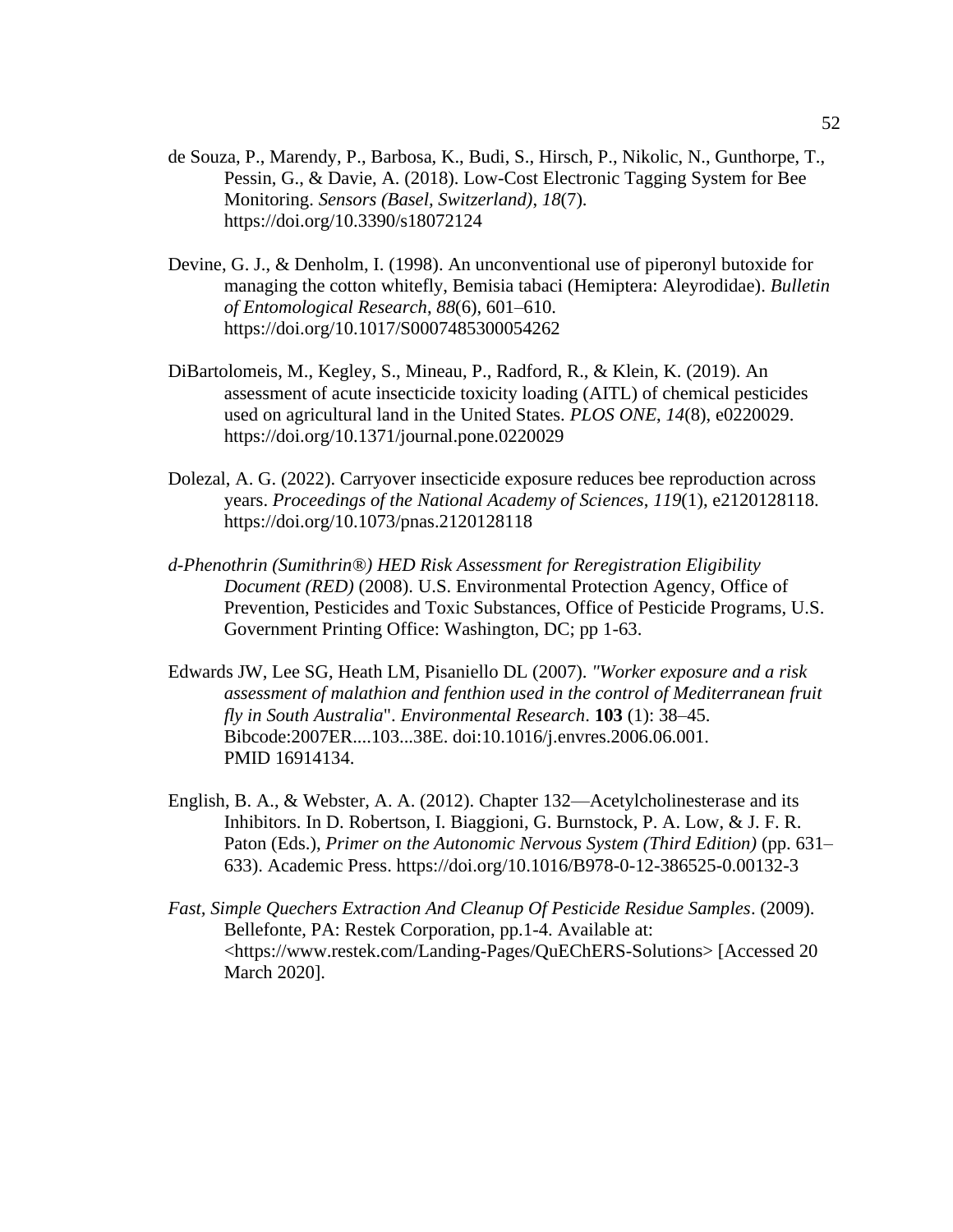- Favaro, R., Roved, J., Haase, A., & Angeli, S. (2022). Impact of Chronic Exposure to Two Neonicotinoids on Honey Bee Antennal Responses to Flower Volatiles and Pheromonal Compounds. *Frontiers in Insect Science*, *2*. https://www.frontiersin.org/article/10.3389/finsc.2022.821145
- Fent, K., Haltiner, T., Kunz, P., & Christen, V. (2020). Insecticides cause transcriptional alterations of endocrine related genes in the brain of honey bee foragers. *Chemosphere*, *260*, 127542. https://doi.org/10.1016/j.chemosphere.2020.127542
- Feuerbacher, E., Fewell, J. H., Roberts, S. P., Smith, E. F., & Harrison, J. F. (2003). Effects of load type (pollen or nectar) and load mass on hovering metabolic rate and mechanical power output in the honey bee Apis mellifera. *Journal of Experimental Biology*, *206*(11), 1855–1865. https://doi.org/10.1242/jeb.00347
- Feyereisen, R. (2018). Toxicology: Bee P450s Take the Sting out of Cyanoamidine Neonicotinoids. *Current Biology*, *28*(9), R560–R562. https://doi.org/10.1016/j.cub.2018.03.013
- Fouet, C., & Kamdem, C. (2019). Integrated Mosquito Management: Is Precision Control a Luxury or Necessity? *Trends in Parasitology*, *35*(1), 85–95. https://doi.org/10.1016/j.pt.2018.10.004
- Francisco Sanchez-Bayo and Koichi Goka (May 20th 2016). Impacts of Pesticides on Honey Bees, Beekeeping and Bee Conservation - Advances in Research, Emerson Dechechi Chambo, IntechOpen, DOI: 10.5772/62487. Available from: https://www.intechopen.com/books/beekeeping-and-bee-conservation-advancesin-research/impacts-of-pesticides-on-honey-bees
- Fukuto, T. R. (1990). Mechanism of action of organophosphorus and carbamate insecticides. *Environmental Health Perspectives*, *87*, 245–254.
- Gao, H., Cui, C., Wang, L., Jacobs-Lorena, M., & Wang, S. (2020). Mosquito Microbiota and Implications for Disease Control. *Trends in Parasitology*, *36*(2), 98–111. https://doi.org/10.1016/j.pt.2019.12.001
- Goodrich, B. K. (2019). Do more bees imply higher fees? Honey bee colony strength as a determinant of almond pollination fees. *Food Policy*, *83*, 150–160. https://doi.org/10.1016/j.foodpol.2018.12.008
- Gupta, R. C., & Milatovic, D. (2014). Chapter 23—Insecticides. In R. C. Gupta (Ed.), *Biomarkers in Toxicology* (pp. 389–407). Academic Press. https://doi.org/10.1016/B978-0-12-404630-6.00023-3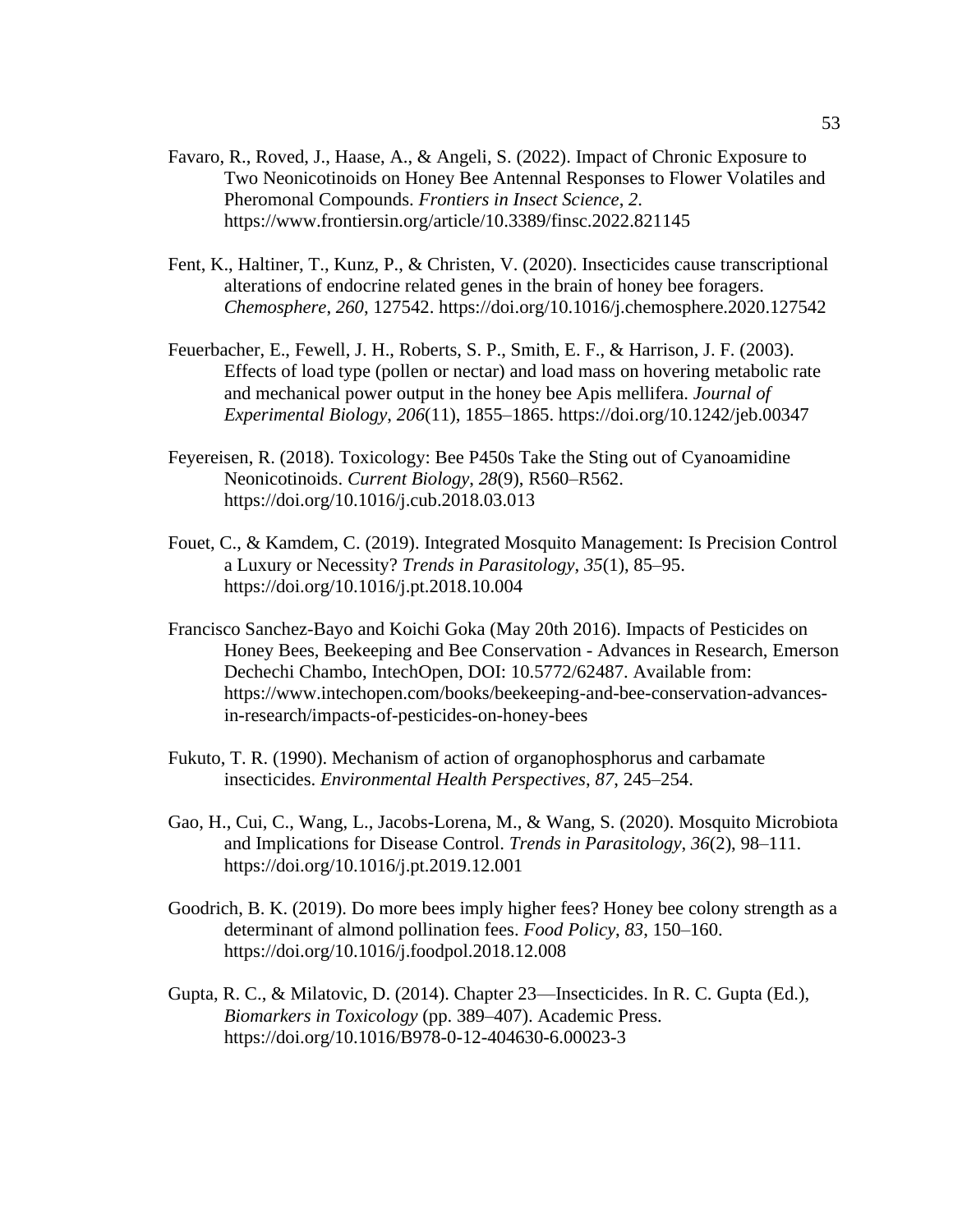- Van Hecke, Tanja. (2010). Power study of anova versus Kruskal-Wallis test. *Journal of Statistics and Management Systems*. 15. 10.1080/09720510.2012.10701623.
- Herb, B. R., Wolschin, F., Hansen, K. D., Aryee, M. J., Langmead, B., Irizarry, R., Amdam, G. V., & Feinberg, A. P. (2012). Reversible switching between epigenetic states in honeybee behavioral subcastes. *Nature Neuroscience*, *15*(10), 1371–1373. https://doi.org/10.1038/nn.3218
- Hristov, P., Shumkova, R., Palova, N., & Neov, B. (2020). Factors Associated with Honey Bee Colony Losses: A Mini-Review. *Veterinary Sciences*, *7*(4), 166. https://doi.org/10.3390/vetsci7040166
- Hénault-Ethier, L. (2016). *Health and environmental impacts of pyrethroid insecticides: What we know, what we don't know and what we should do about it - Executive summary and Scientific Literature Review*. https://doi.org/10.13140/RG.2.1.2304.8721
- Hotchkiss, M. Z., Poulain, A. J., & Forrest, J. R. K. (2022). Pesticide-induced disturbances of bee gut microbiotas. *FEMS Microbiology Reviews*, *46*(2), fuab056. https://doi.org/10.1093/femsre/fuab056
- Howard, A. F., Zhou, G., & Omlin, F. X. (2007). Malaria mosquito control using edible fish in western Kenya: Preliminary findings of a controlled study. *BMC Public Health*, *7*(1), 199. https://doi.org/10.1186/1471-2458-7-199
- *Information Sheet: Malathion And Mosquito Control*. (2019). Albany: New York State Department of Health, pp.1-2.
- Johnson, B. R., & Frost, E. (2012). *Individual-level patterns of division of labor in honeybees highlight flexibility in colony-level developmental mechanisms*. Undefined. /paper/Individual-level-patterns-of-division-of-labor-in-Johnson-Frost/dc0e4da3beb4e888a7a060475f0e4507a1e4d41b
- Jones, A.K., Raymond-Delpech, V., Thany, S.H., Gauthier, M. & Sattelle, D.B. (2006). The nicotinic acetylcholine receptor gene family of the honey bee, *Apis mellifera*. *Genome Research*, 16: 1422-1430. doi: 10.1101/gr.4549206
- Jones, Denys Glynne & Symposium on PBO (1996 : Florence, Italy) (1998). *Piperonyl butoxide : the insecticide synergist*. Academic Press, San Diego
- Kandel, E., Schwartz, J. and Jessell, T., 2000. *Principles Of Neural Science*. 4th ed. New York: McGraw-Hill, pp.187-206,674-693.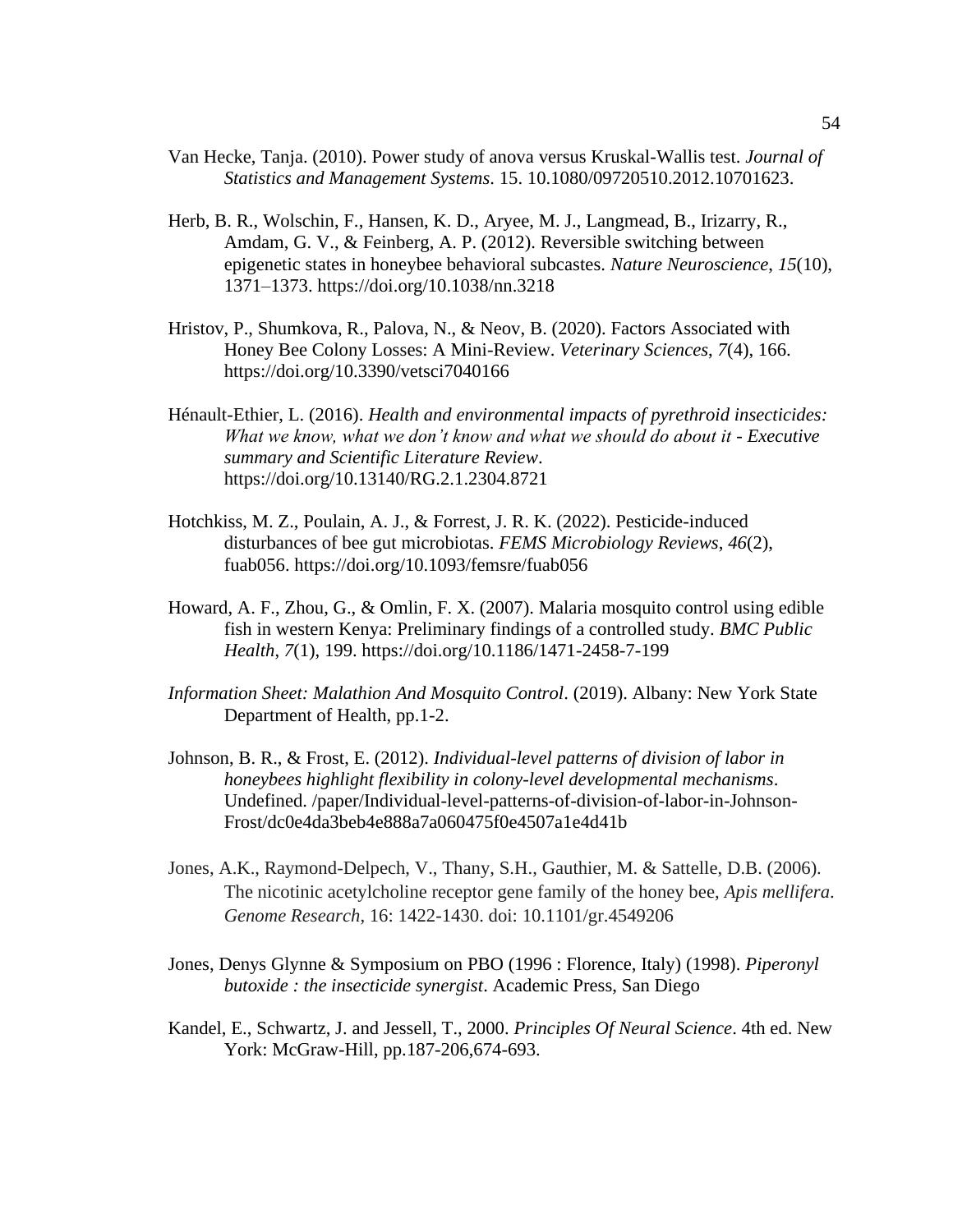- Kenna, D., Cooley, H., Pretelli, I., Rodrigues, A. R., Gill, S. D., & Gill, R. J. (2019). Pesticide exposure affects flight dynamics and reduces flight endurance in bumblebees. *Ecology and Evolution*, *9*(10), 5637–5650. https://doi.org/10.1002/ece3.5143
- Kiljanek, T., Niewiadowska, A., Gawel, M., Semeniuk, S., Borzecka, M., Posyniak, A., & Pohorecka, K. (2017). Multiple pesticide residues in live and poisoned honey bees Preliminary exposure assessment. *Chemosphere*, *175*, 36–44. https://doi.org/10.1016/j.chemosphere.2017.02.028
- Kiljanek, T., Niewiadowska, A., & Posyniak, A. (2016). Pesticide Poisoning of Honeybees: A Review of Symptoms, Incident Classification, and Causes of Poisoning. *Journal of Apicultural Science*, *60*(2), 5–24. https://doi.org/10.1515/jas-2016-0024
- Klein, A.-M., Vaissière, B. E., Cane, J. H., Steffan-Dewenter, I., Cunningham, S. A., Kremen, C., & Tscharntke, T. (2007). Importance of pollinators in changing landscapes for world crops. *Proceedings of the Royal Society B: Biological Sciences*, *274*(1608), 303–313. https://doi.org/10.1098/rspb.2006.3721
- Knopper, L. D., Dan, T., Reisig, D. D., Johnson, J. D., & Bowers, L. M. (2016). Sugar concentration in nectar: A quantitative metric of crop attractiveness for refined pollinator risk assessments. *Pest Management Science*, *72*(10), 1807–1812. https://doi.org/10.1002/ps.4321
- Koenraadt, C. J. M., Meiswinkel, R., Elbers, Arw, Koenraadt, C, & Meiswinkel, R. (2015). Mosquitoes and Culicoides biting midges: Vector range and the influence of climate change. *Revue Scientifique Et Technique Office International Des Epizooties, 34*(1), 123-137.
- Krejci, C. (2020, September 22). *Pyrethrins vs. Pyrethroids: What's the difference?* MGK. https://www.mgk.com/pyrethrins-vs-pyrethroids-whats-the-difference/
- Kumar, G., Singh, S., & Nagarajaiah, R. P. K. (2020). Detailed Review on Pesticidal Toxicity to Honey Bees and Its Management. In *Modern Beekeeping—Bases for Sustainable Production*. IntechOpen. https://doi.org/10.5772/intechopen.91196
- Laerd Statistics (2015). Kruskal-Wallis H test using SPSS Statistics. *Statistical tutorials and software guides*. Retrieved from https://statistics.laerd.com/
- Laerd Statistics (2015). *Statistical tutorials and software guides*. Retrieved from https://statistics.laerd.com/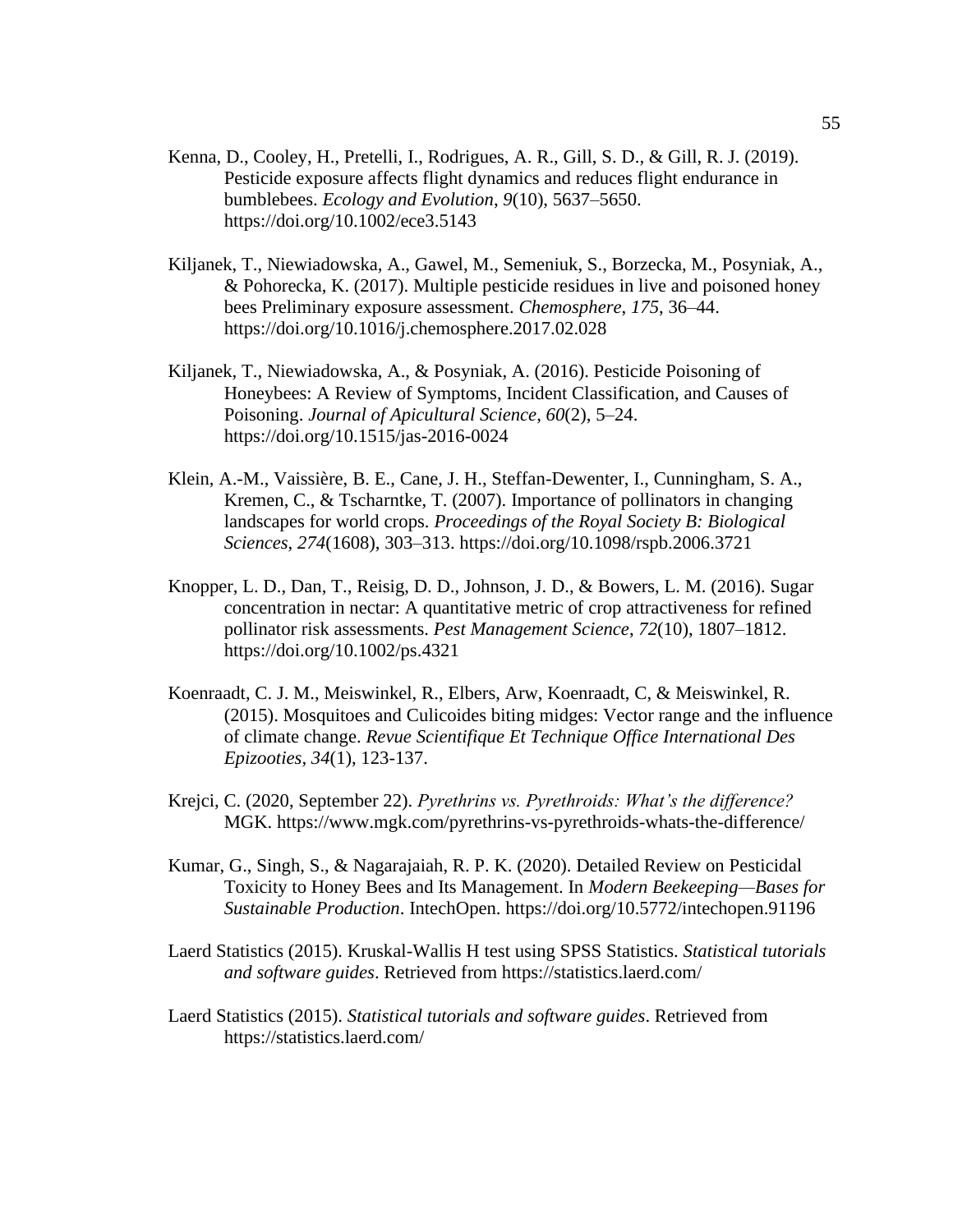- Liang, Z., Nguyen-Vu, T., Mattila, H., Rodriguez-Zas, S., Seeley, T., & Robinson, G. (2012). Molecular Determinants of Scouting Behavior in Honey Bees. *Science (New York, N.Y.)*, *335*, 1225–1228. https://doi.org/10.1126/science.1213962
- Li, Z., Li, M., Huang, J., Ma, C., Xiao, L., Huang, Q., Su, S. (2017). Effects of Sublethal Concentrations of Chlorpyrifos on Olfactory Learning and Memory Performances in Two Bee Species, Apis mellifera and Apis cerana. *Sociobiology*, *64*(2), 174– 181. https://doi.org/10.13102/sociobiology.v64i2.1385
- Li, L., Xu, Y., Pan, C., Zhou, Z., Jianc, S., & Liu, F. (2007). Simplified pesticide multiresidue analysis of soybean oil by low-temperature cleanup and dispersive solid-phase extraction coupled with gas chromatography/mass spectrometry. *Journal of AOAC International*, *90*(5), 1387–1394.
- Liu, Y., Liu, S., Zhang, Y., Qin, D., Zheng, Z., Zhu, G., Lv, Y., Liu, Z., Dong, Z., Liao, X., & Li, X. (2020). The degradation behaviour, residue distribution, and dietary risk assessment of malathion on vegetables and fruits in China by GC-FPD. *Food Control*, *107*, 106754. https://doi.org/10.1016/j.foodcont.2019.106754
- Long, E. Y., & Krupke, C. H. (2016). Non-cultivated plants present a season-long route of pesticide exposure for honey bees. *Nature Communications*, *7*(1), 1–12. https://doi.org/10.1038/ncomms11629
- Luo, X.-J., Zhao, J., Li, C.-X., Bai, Y.-P., Reetz, M. T., Yu, H.-L., & Xu, J.-H. (2016). Combinatorial evolution of phosphotriesterase toward a robust malathion degrader by hierarchical iteration mutagenesis. *Biotechnology and Bioengineering*, *113*(11), 2350–2357. https://doi.org/10.1002/bit.26012
- Lushchak, V. I., Matviishyn, T. M., Husak, V. V., Storey, J. M., & Storey, K. B. (2018). Pesticide toxicity: A mechanistic approach. *EXCLI Journal*, *17*, 1101–1136. https://doi.org/10.17179/excli2018-1710
- Maisonnasse, A., Alaux, C., Beslay, D., Crauser, D., Gines, C., Plettner, E., & Le Conte, Y. (2010). New insights into honey bee (Apis mellifera) pheromone communication. Is the queen mandibular pheromone alone in colony regulation? *Frontiers in Zoology*, *7*(1), 18. https://doi.org/10.1186/1742-9994-7-18
- Medicine, C. for V. (2020). Helping Agriculture's Helpful Honey Bees. *FDA*. https://www.fda.gov/animal-veterinary/animal-health-literacy/helpingagricultures-helpful-honey-bees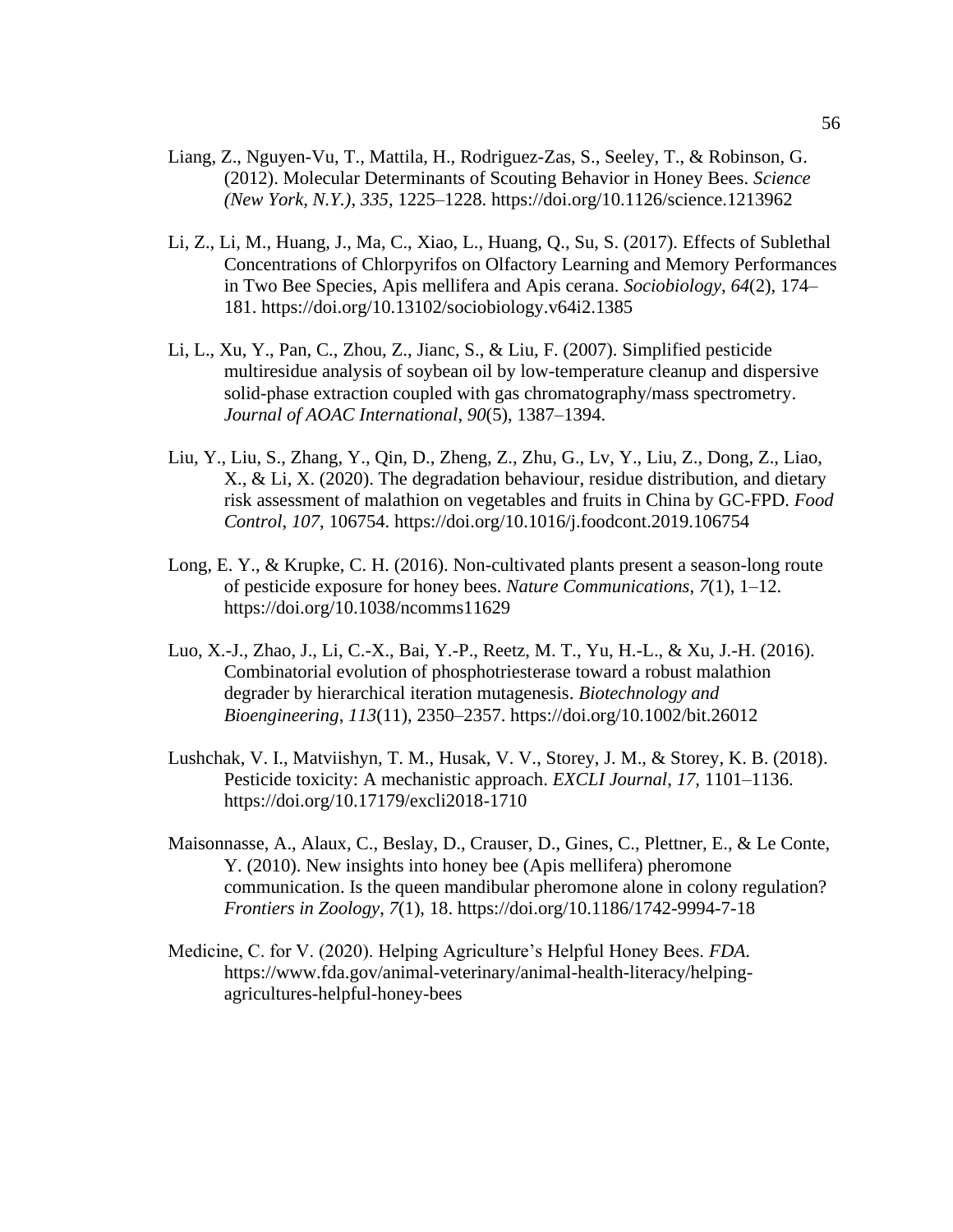- Medrzycki, P., Giffard, H., Aupinel, P., Belzunces, L. P., Chauzat, M.-P., Claßen, C., Colin, M. E., Dupont, T., Girolami, V., Johnson, R., Conte, Y. L., Lückmann, J., Marzaro, M., Pistorius, J., Porrini, C., Schur, A., Sgolastra, F., Delso, N. S., Steen, J. J. M. van der, … Vidau, C. (2013). Standard methods for toxicology research in Apis mellifera. *Journal of Apicultural Research*, *52*(4), 1–60. https://doi.org/10.3896/IBRA.1.52.4.14
- Melicher, D., Wilson, E. S., Bowsher, J. H., Peterson, S. S., Yocum, G. D., & Rinehart, J. P. (2019). Long-Distance Transportation Causes Temperature Stress in the Honey Bee, Apis mellifera (Hymenoptera: Apidae). *Environmental Entomology*, *48*(3), 691–701. https://doi.org/10.1093/ee/nvz027
- Moores, G. D., Philippou, D., Borzatta, V., Trincia, P., Jewess, P., Gunning, R., & Bingham, G. (2009). An analogue of piperonyl butoxide facilitates the characterisation of metabolic resistance. *Pest Management Science*, *65*(2), 150– 154. https://doi.org/10.1002/ps.1661
- Mullin C.A., Frazier M., Frazier J.L., Ashcraft S. , Simonds R. , vanEngelsdorp D. & Pettis J.S. (2010 ) High levels of miticides and agrochemicals in North American apiaries: implications for honey bee health . PLoS ONE 5, e9754 .10.1371/journal.pone.0009754
- Nauen, R. (2006) Insetcitice resisictance. *Bayer Environmental Science Journal* 18, 10- 15.
- Nguyen, T. D., Han, E. M., Seo, M. S., Kim, S. R., Yun, M. Y., Lee, D. M., & Lee, G.-H. (2008). A multi-residue method for the determination of 203 pesticides in rice paddies using gas chromatography/mass spectrometry. *Analytica Chimica Acta*, *619*(1), 67–74. https://doi.org/10.1016/j.aca.2008.03.031
- Oliver, C. J., Softley, S., Williamson, S. M., Stevenson, P. C., & Wright, G. A. (2015). Pyrethroids and Nectar Toxins Have Subtle Effects on the Motor Function, Grooming and Wing Fanning Behaviour of Honeybees (Apis mellifera). *PLoS One*, *10*(8), e0133733. https://doi.org/10.1371/journal.pone.0133733
- Ostiguy, N., Drummond, F. A., Aronstein, K., Eitzer, B., Ellis, J. D., Spivak, M., & Sheppard, W. S. (2019). Honey Bee Exposure to Pesticides: A Four-Year Nationwide Study. *Insects*, *10*(1), 13. https://doi.org/10.3390/insects10010013
- Palmquist, K., Salatas, J., & Fairbrother, A. (2012). Pyrethroid Insecticides: Use, Environmental Fate, and Ecotoxicology. *Insecticides - Advances in Integrated Pest Management*. https://doi.org/10.5772/29495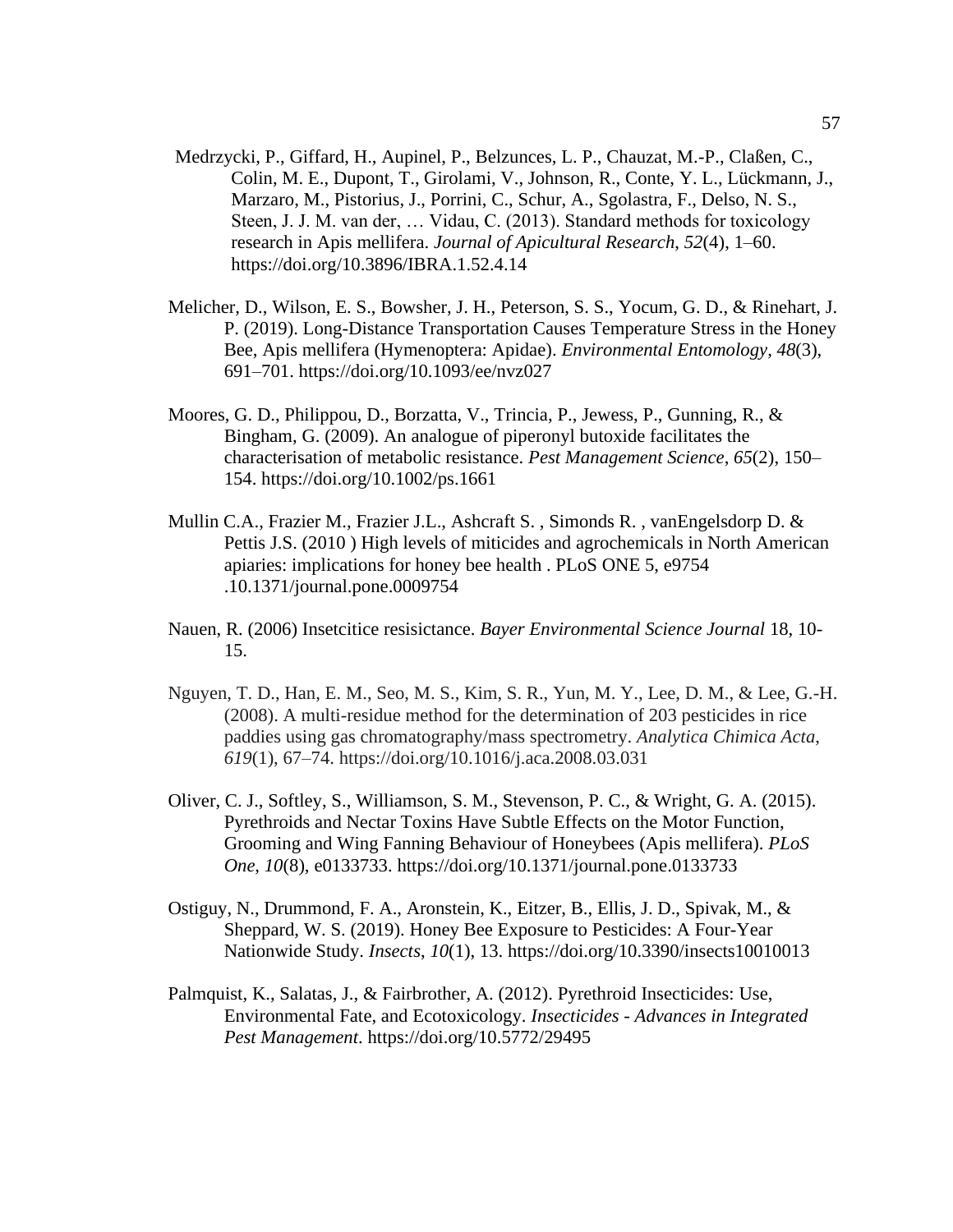- Pamminger, T., Becker, R., Himmelreich, S., Schneider, C. W., & Bergtold, M. (2019). The nectar report: Quantitative review of nectar sugar concentrations offered by bee visited flowers in agricultural and non-agricultural landscapes. *PeerJ*, *7*, e6329. https://doi.org/10.7717/peerj.6329
- Pankiw, T., & Jay, S. C. (1992). Aerially Applied Ultra-Low-Volume Malathion Effects on Caged Honey Bees (Hymenoptera: Apidae), Caged Mosquitoes (Diptera: Culicidae), and Malathion Residues. *Journal of Economic Entomology*, *85*(3), 687–691. https://doi.org/10.1093/jee/85.3.687
- Payne, Alexandria & Walsh, Elizabeth & Rangel, Juliana. (2019). Initial Exposure of Wax Foundation to Agrochemicals Causes Negligible Effects on the Growth and Winter Survival of Incipient Honey Bee (Apis mellifera) Colonies. *Insects.* 10. 19. 10.3390/insects10010019.
- Peng, L., Zhao, Y., Wang, H., Song, C., Shangguan, X., Ma, Y., Zhu, L., & He, G. (2017). Functional Study of Cytochrome P450 Enzymes from the Brown Planthopper (Nilaparvata lugens Stål) to Analyze Its Adaptation to BPH-Resistant Rice. *Frontiers in Physiology*, *8*, 972. https://doi.org/10.3389/fphys.2017.00972
- *Permethrin Facts (Reregistration Eligibility Decision (RED) Fact Sheet)*; U.S. Environmental Protection Agency, Office of Prevention, Pesticide and Toxic Substances, Office of Pesticide Programs, U.S. Government Printing Office: Washington, DC, 2006.
- Perry, C. J., Søvik, E., Myerscough, M. R., & Barron, A. B. (2015). Rapid behavioral maturation accelerates failure of stressed honey bee colonies. *Proceedings of the National Academy of Sciences*, *112*(11), 3427–3432. https://doi.org/10.1073/pnas.1422089112
- *Petroleum Distillates*. (2020). Retrieved March 29, 2022, from http://npic.orst.edu/ingred/petroleum-distillates.html
- Pfeil, R. (2014). Pesticide Residues: Pyrethroids. In Y. Motarjemi (Ed.), *Encyclopedia of Food Safety* (pp. 31–34). Academic Press. https://doi.org/10.1016/B978-0-12- 378612-8.00239-0
- Pokhrel, V., DeLisi, N. A., Danka, R. G., Walker, T. W., Ottea, J. A., & Healy, K. B. (2018). Effects of truck-mounted, ultra low volume mosquito adulticides on honey bees (Apis mellifera) in a suburban field setting. *PloS One*, *13*(3), e0193535. https://doi.org/10.1371/journal.pone.0193535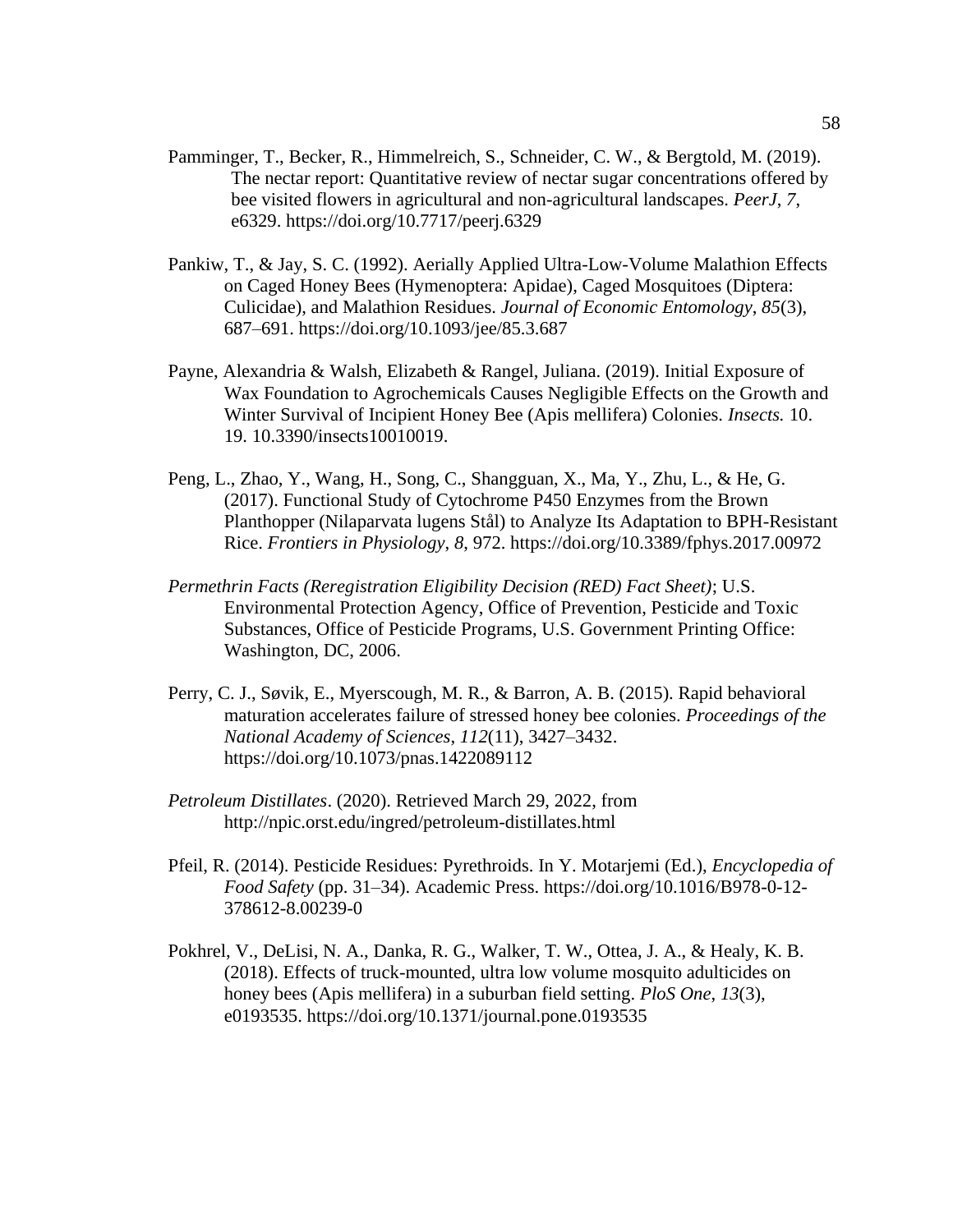- Pollinator protection requirements for Section 18 Emergency Exemptions and Section 24(c) special local need registration in Washington State; Registration Services Program Pesticide Management Division Washington State Dept. of Agriculture, Dec 2006; Hunt, G.J.; Using honey
- *Preliminary Environmental Fate and Effects Assessment Science Chapter for the Reregistration Eligibility Decision of D-Phenothrin (SUMITHRIN®)*; U.S. Environmental Protection Agency, Office of Prevention, Pesticides and Toxic Substances, Office of Pesticide Programs, Environmental Fate and Effects Division, U.S. Government Printing Office: Washington, D.C., 2008; pp 1-50, 97.
- *Public Health Journal 18 (2007)*. (n.d.). Issuu. Retrieved April 19, 2020, from https://issuu.com/bayervectorcontrol/docs/phj\_18
- *Pyrethrum Nature's Insecticide—Mode of Action of Pyrethrins*. (n.d.). Retrieved April 20, 2020, from https://pyrethrum.com/How\_It\_Works/Mode\_of\_Action.html
- *Reregistration Eligibility Decision (RED) d-Phenothrin*; EPA-HQ-OPP-2008-0140; U.S. Environmental Protection Agency, Office of Prevention, Pesticides and Toxic Substances, Office of Pesticide Programs, U.S. Government Printing Office: Washington, DC, 2008.
- *Reregistration Eligibility Decision (RED) – Malathion* (2006). EPA 738-R-06-030; U.S Environmental Protection Agency, Office of Prevention, Pesticides and Toxic Substances, Office of Pesticide Programs, U.S. Government Printing Office: Washington, DC
- Rinkevich F.D., Margotta J.W., Pittman J.M., Danka R.G. , Tarver M.R. , Ottea J.A. & Healy K.B. (2015 ) Genetics, synergists, and age affect insecticide sensitivity in the honey bee, Apis mellifera . *PLoS ONE* 10, e0139841 .10.1371/journal.pone.0139841
- Rinkevich, F. D., Danka, R. G., & Healy, K. B. (2017). Influence of Varroa Mite (Varroa destructor) Management Practices on Insecticide Sensitivity in the Honey Bee (Apis mellifera). *Insects*, *8*(1). https://doi.org/10.3390/insects8010009
- Rinkevich, F. D., Margotta, J. W., Pokhrel, V., Walker, T. W., Vaeth, R. H., Hoffman, W. C., Fritz, B. K., Danka, R. G., Rinderer, T. E., Aldridge, R. L., Linthicum, K. J., Ottea, J. A., & Healy, K. B. (2017). Limited impacts of truck-based ultra-lowvolume applications of mosquito adulticides on mortality in honey bees (Apis mellifera). *Bulletin of Entomological Research; Cambridge*, *107*(6), 724–733. http://dx.doi.org/10.1017/S0007485317000347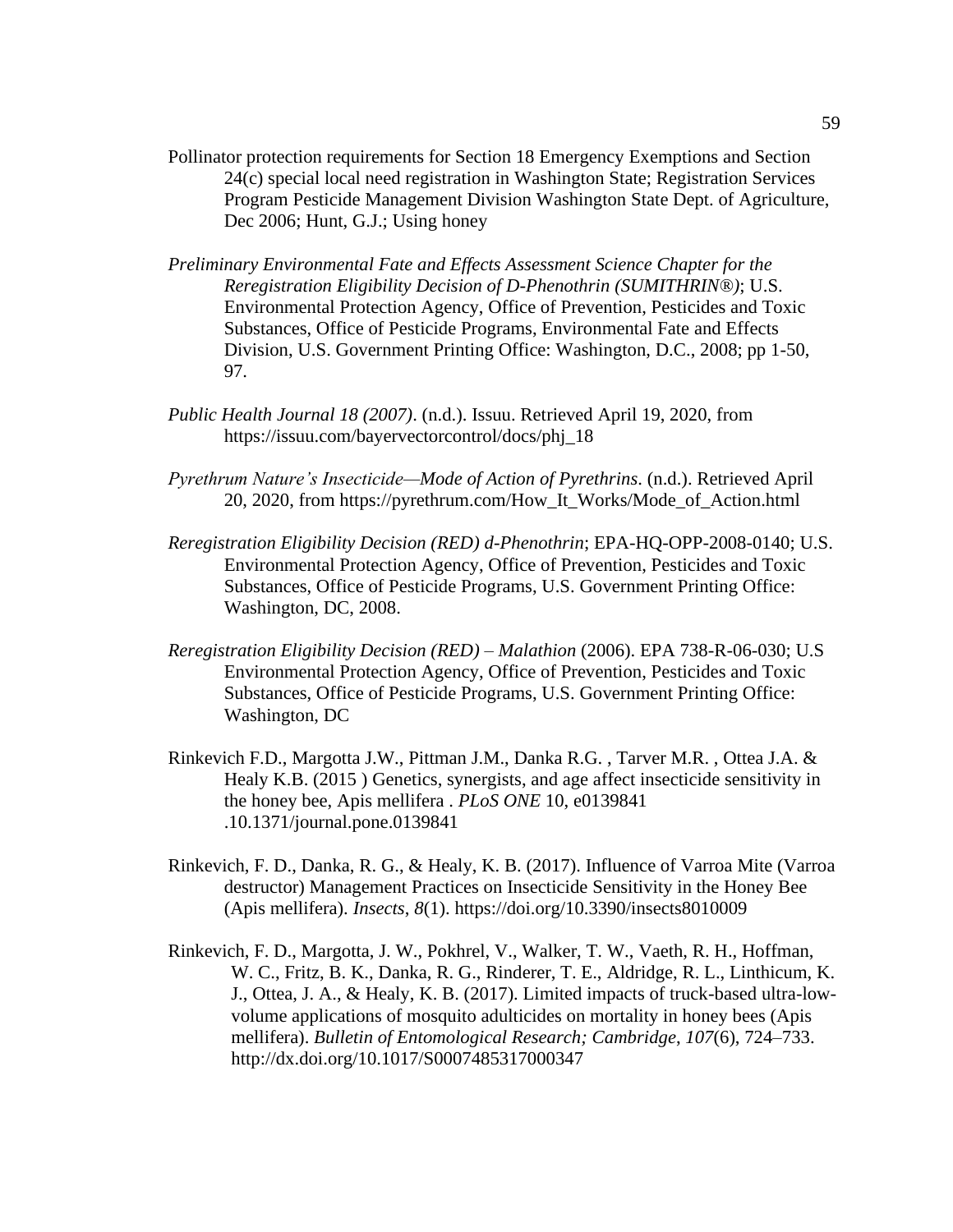- Rissato, S. R., Galhiane, M. S., de Almeida, M. V., Gerenutti, M., & Apon, B. M. (2007). Multiresidue determination of pesticides in honey samples by gas chromatography-mass spectrometry and application in environmental contamination. *Food Chemistry*, *101*(4), 1719–1726. https://doi.org/10.1016/j.foodchem.2005.10.034
- R.M. Johnson, M.D. Ellis, C.A. Mullin, M. Frazier Pesticides and honey bee toxicity USA Apidologie, 41 (2010), pp. 312-331
- Rodney, S., & Purdy, J. (2020). Dietary requirements of individual nectar foragers, and colony-level pollen and nectar consumption: A review to support pesticide exposure assessment for honey bees. *Apidologie*, *51*(2), 163–179. https://doi.org/10.1007/s13592-019-00694-9
- Sanchez-Bayo, F., & Goka, K. (2014). Pesticide Residues and Bees—A Risk Assessment. *PLoS One*, *9*(4), e94482. https://doi.org/10.1371/journal.pone.0094482
- *Search for Products by Chemical Application*. (2020.). Retrieved May 3, 2020, from https://apps.cdpr.ca.gov/docs/label/chemcode.cfm
- Schick, R. S., Greenwood, J. J. D., & Buckland, S. T. (2017). An experiment on the impact of a neonicotinoid pesticide on honeybees: The value of a formal analysis of the data. *Environmental Sciences Europe*, *29*(1), 4. https://doi.org/10.1186/s12302-016-0103-8
- Schneider, C. W., Tautz, J., Grünewald, B., & Fuchs, S. (2012). RFID Tracking of Sublethal Effects of Two Neonicotinoid Insecticides on the Foraging Behavior of Apis mellifera. *PLOS ONE*, *7*(1), e30023. https://doi.org/10.1371/journal.pone.0030023
- Slessor, K. N., Winston, M. L., & Le Conte, Y. (2005). Pheromone Communication in the Honeybee (Apis mellifera L.). *Journal of Chemical Ecology*, *31*(11), 2731– 2745. https://doi.org/10.1007/s10886-005-7623-9
- Soderlund, D. M., Clark, J. M., Sheets, L. P., Mullin, L. S., Piccirillo, V. J., Sargent, D., Stevens, J. T., & Weiner, M. L. (2002). Mechanisms of pyrethroid neurotoxicity: Implications for cumulative risk assessment. *Toxicology*, *171*(1), 3–59. https://doi.org/10.1016/S0300-483X(01)00569-8
- Song, J.; Narahashi, T. Modulation of Sodium Channels of Rat Cerebellar Purkinje Neurons by the Pyrethroid Tetramethrin. *J. Pharmacol. Exp. Ther.* 1996, 277 (1), 445-453.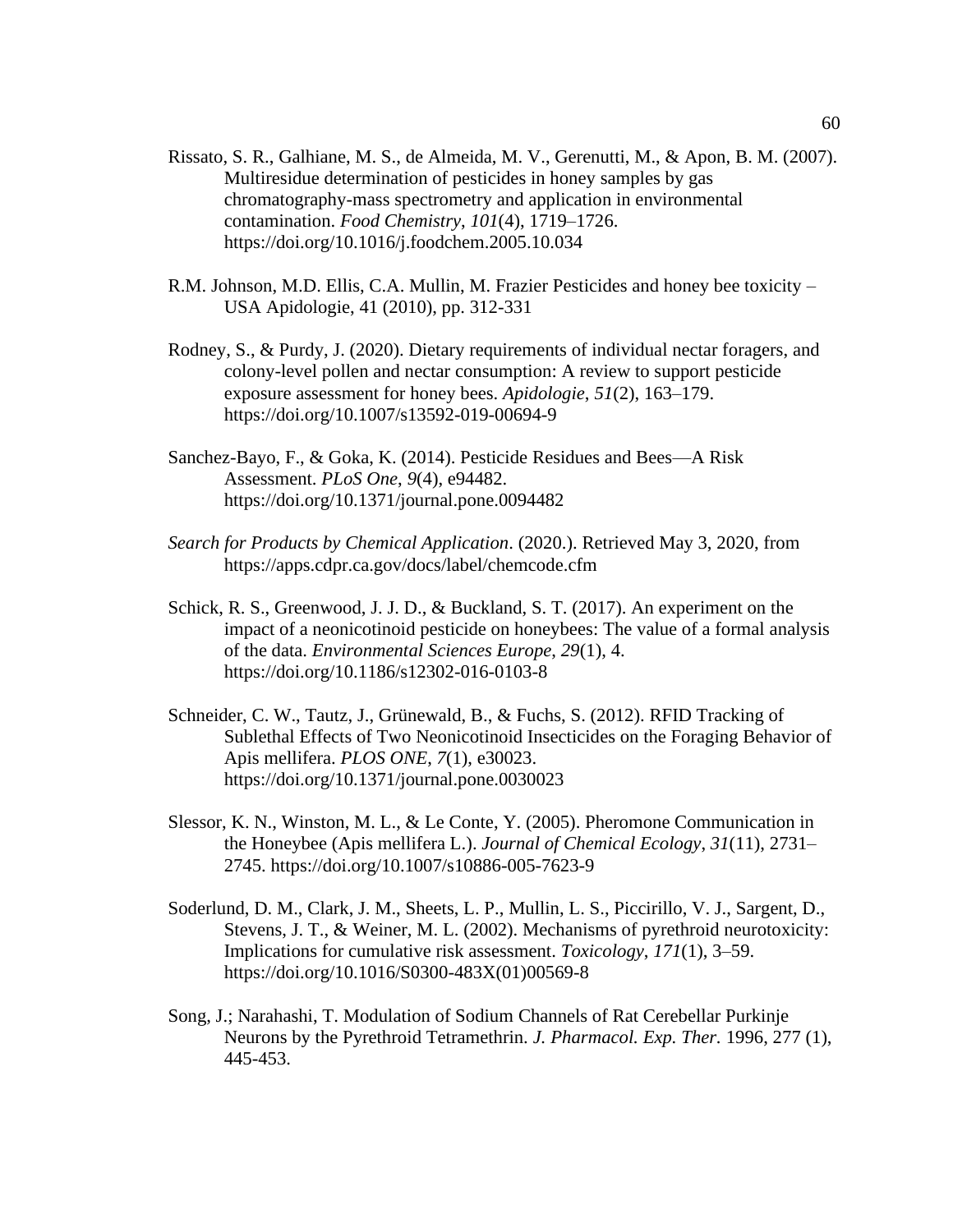- SPEX CertiPrep, 2020. *SPEX Certiprep's Guide To Solubility*. Organic Certified Reference Material. Metuchen, NJ: SPEX CertiPrep, pp.1-11
- *State Pesticide Regulatory Agencies.* (2020). Retrieved May 3, 2020, from http://npic.orst.edu/reg/state\_agencies.html
- Johansen, E., Hooven, L., & Sagili, R. (2013). *How to reduce bee poisoning from pesticides.*: [Corvallis, Or.] : Oregon State University Extension Service
- Steinhauer, N., Aurell, D. Bruckner, S., Wilson, M., Rennich, K., vanEngelsdorp, D., Williams, G. (2021). United States Honey Bee Colony Losses 2020-2021: Preliminary Results. Bee Informded Partnership (BIP), https://beeinformed.org/2021/06/21/united-states-honey-bee-colony-losses-2020- 2021-preliminary-results/
- Tautz, J., Maier, S., Groh, C., Rössler, W., & Brockmann, A. (2003). Behavioral performance in adult honey bees is influenced by the temperature experienced during their pupal development. *Proceedings of the National Academy of Sciences*, *100*(12), 7343–7347. https://doi.org/10.1073/pnas.1232346100
- Tchounwou, P. B., Patlolla, A. K., & Moore, C. G. Y. and P. D. (2015). Environmental Exposure and Health Effects Associated with Malathion Toxicity. *Toxicity and Hazard of Agrochemicals*. https://doi.org/10.5772/60911
- *The California Department of Public Health West Nile Virus Website*. (2020). Retrieved May 3, 2020, from http://westnile.ca.gov/resources.php
- Thompson, H., Coulson, M., Ruddle, N., Wilkins, S., & Harkin, S. (2016). Thiamethoxam: Assessing flight activity of honeybees foraging on treated oilseed rape using radio frequency identification technology. *Environmental Toxicology and Chemistry*, *35*(2), 385–393. https://doi.org/10.1002/etc.3183
- Tomlin, C. D. S. (2009). The pesticide manual: A World compendium. *The Pesticide Manual: A World Compendium.*, *Ed.15*. https://www.cabdirect.org/cabdirect/abstract/20103110198
- Tosi, S., Burgio, G., & Nieh, J. C. (2017). A common neonicotinoid pesticide, thiamethoxam, impairs honey bee flight ability. *Scientific Reports*, *7*(1), 1–8. https://doi.org/10.1038/s41598-017-01361-8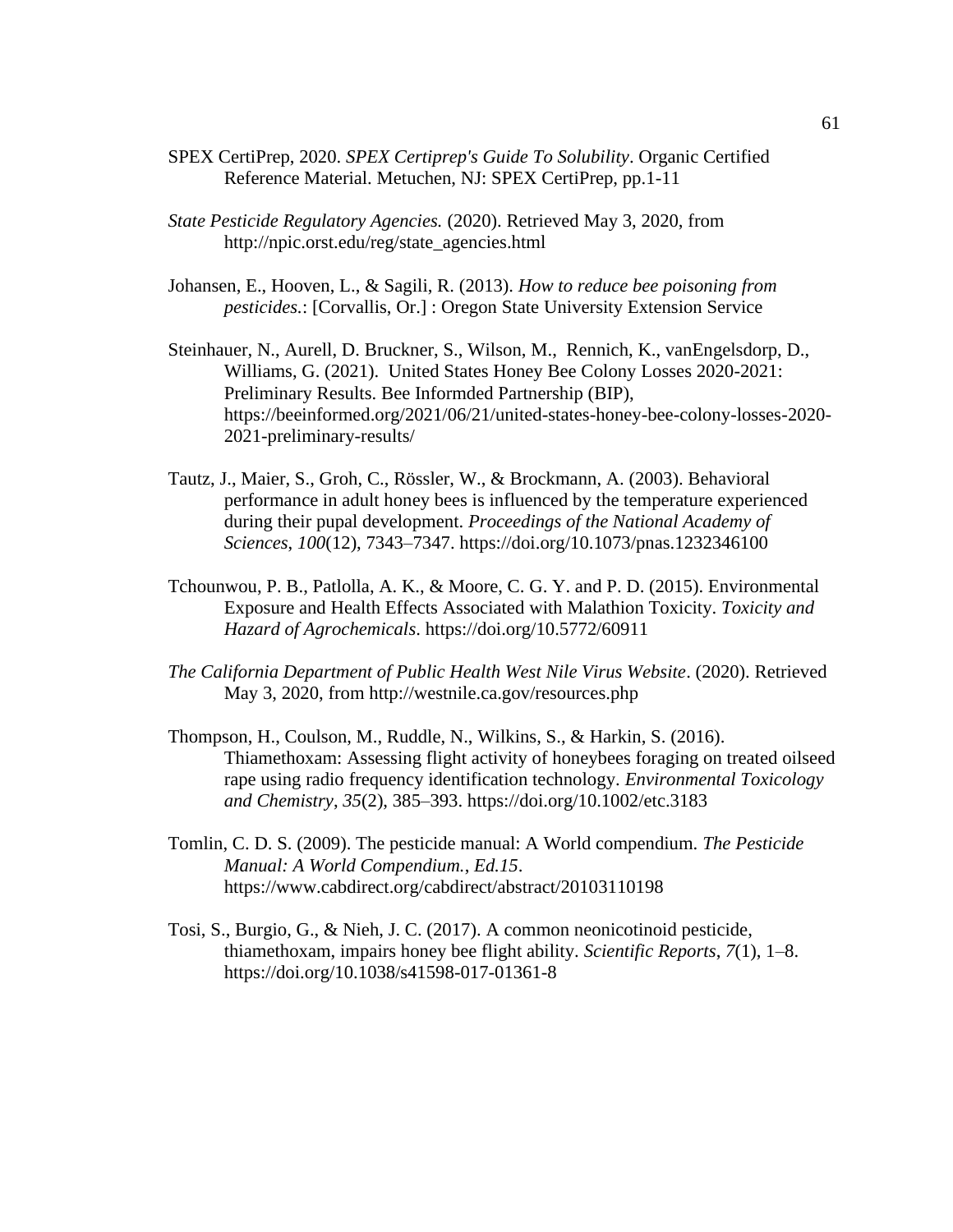- Traynor, K. S., Pettis, J. S., Tarpy, D. R., Mullin, C. A., Frazier, J. L., Frazier, M., & vanEngelsdorp, D. (2016). In-hive Pesticide Exposome: Assessing risks to migratory honey bees from in-hive pesticide contamination in the Eastern United States. *Scientific Reports*, *6*(1), 33207. https://doi.org/10.1038/srep33207
- Traynor, K. S., vanEngelsdorp, D., & Lamas, Z. S. (2021). Social disruption: Sublethal pesticides in pollen lead to Apis mellifera queen events and brood loss. *Ecotoxicology and Environmental Safety*, *214*, 112105. https://doi.org/10.1016/j.ecoenv.2021.112105
- Tutun, H., Sevin, S., & Cetintav, B. (2020). *Effects of different chilling procedures on honey bees (Apis mellifera) for anesthesia*. *67*, 289–294. https://doi.org/10.33988/auvfd.641831
- United States Environmental Protection Agency, O. (2013, August 29). *Colony Collapse Disorder* [Overviews and Factsheets]. https://www.epa.gov/pollinatorprotection/colony-collapse-disorder
- United States Environmental Protection Agency, O. (2013, February 21). *Controlling Adult Mosquitoes* [Overviews and Factsheets]. US EPA. https://www.epa.gov/mosquitocontrol/controlling-adult-mosquitoes
- United States Environmental Protection Agency, O. (2013, February 21). *Controlling Mosquitoes at the Larval Stage* [Overviews and Factsheets]. US EPA. https://www.epa.gov/mosquitocontrol/controlling-mosquitoes-larval-stage
- United States Environmental Protection Agency, O. (2013, February 21). *Malathion* [Overviews and Factsheets]. US EPA. https://www.epa.gov/mosquitocontrol/malathion
- United States Environmental Protection Agency, O. (2013, March 11). *Pesticides to Control Bed Bugs* [Overviews and Factsheets]. US EPA. https://www.epa.gov/bedbugs/pesticides-control-bed-bugs
- United States Environmental Protection Agency, O. (2015, August 5). *Pyrethrins and Pyrethroids* [Overviews and Factsheets]. US EPA. https://www.epa.gov/ingredients-used-pesticide-products/pyrethrins-andpyrethroids
- United States Environmental Protection Agency, O. (2016, July 5). *Success in Mosquito Control: An Integrated Approach* [Overviews and Factsheets]. US EPA. https://www.epa.gov/mosquitocontrol/success-mosquito-control-integratedapproach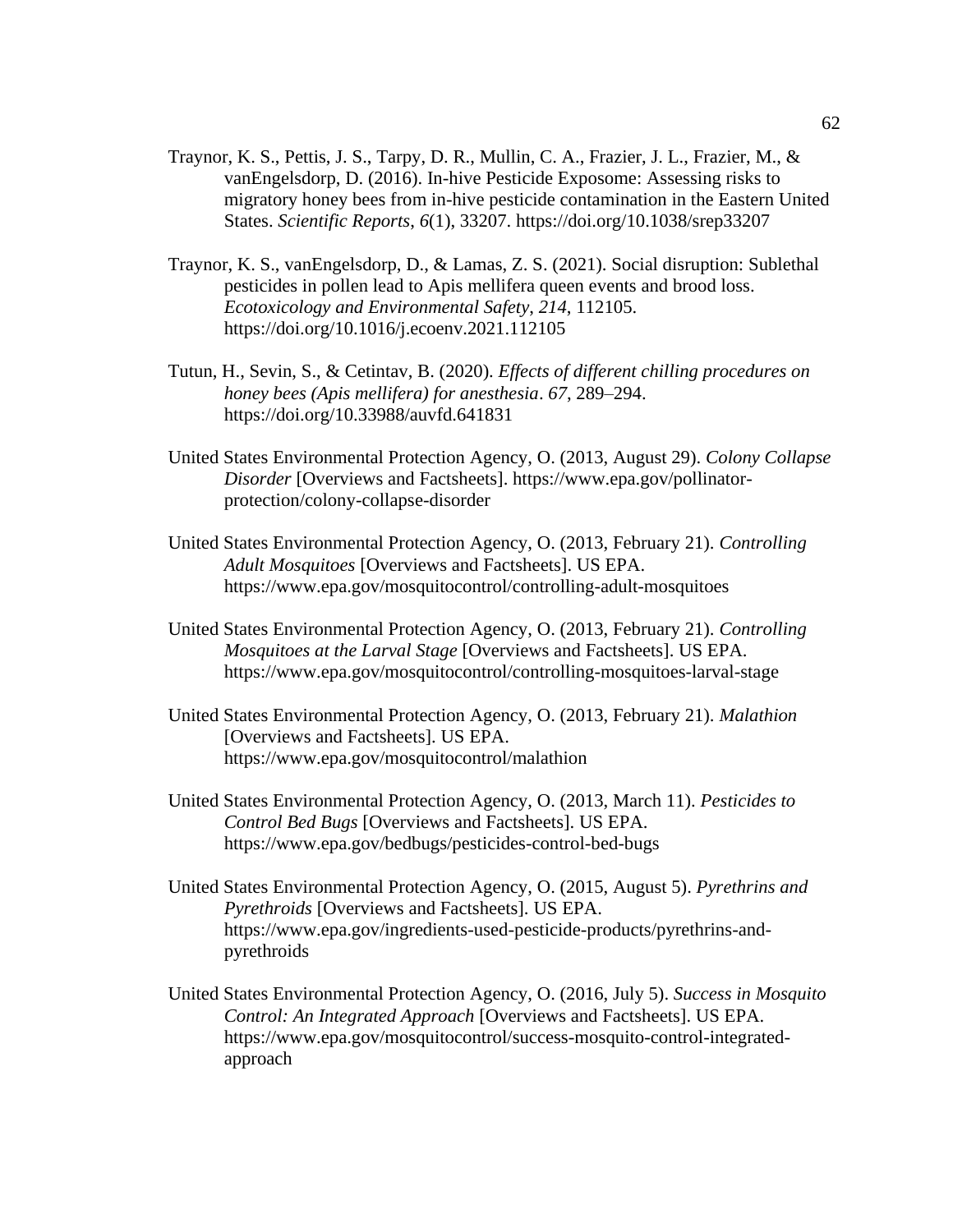- United States Environmental Protection Agency, 2014. *Guidance For Assessing Pesticide Risks To Bees*. Washington, DC: Office of Pesticide Programs, pp.1-59.
- United States Environmental Protection Agency, 2016. *Guidance On Exposure And Effects Testing For Assessing Risks To Bees*. Washington, DC: Office of Pesticide Programs, pp.1-44.
- United States Environmental Protection Agency, 2020. *OPP Pesticide Ecotoxicity Database*. Raleigh, NC: Southern Integrated Pest Management Center (SIPMC).
- United States Environmental Protection Agency, 2016. *Process For Requiring Exposure And Effects Testing For Assessing Risks To Bees During Registration And Registration Review*. Washington, DC: Office of Pesticide Programs, pp.1-26.
- Urlacher, E., Monchanin, C., Riviere, C., Richard, F.-J., Lombardi, C., Michelsen-Heath, S., … Mercer, A. R. (2016). Measurements of Chlorpyrifos Levels in Forager Bees and Comparison with Levels that Disrupt Honey Bee Odor-Mediated Learning Under Laboratory Conditions. *Journal of Chemical Ecology*, *42*(2), 127–138. https://doi.org/10.1007/s10886-016-0672-4
- Vance, J. T., Williams, J. B., Elekonich, M. M., & Roberts, S. P. (2009). The effects of age and behavioral development on honey bee (Apis mellifera) flight performance. *The Journal of Experimental Biology*, *212*(16), 2604–2611. https://doi.org/10.1242/jeb.028100
- Van Der Sluijs, J. P., Simon-Delso, N., Goulson, D., Maxim, L., Bonmatin, J.-M., & Belzunces, L. P. (2013). Neonicotinoids, bee disorders and the sustainability of pollinator services. *Current Opinion in Environmental Sustainability*, *5*(3), 293– 305. https://doi.org/10.1016/j.cosust.2013.05.007
- vanEngelsdorp, D., Traynor, K. S., Andree, M., Lichtenberg, E. M., Chen, Y., Saegerman, C., & Cox-Foster, D. L. (2017). Colony Collapse Disorder (CCD) and bee age impact honey bee pathophysiology. . *PLoS ONE*, *12*(7), e0179535. https://doi.org/10.1371/journal.pone.0179535
- vanEngelsdorp, D., Evans, J. D., Saegerman, C., Mullin, C., Haubruge, E., Nguyen, B. K., Frazier, M., Frazier, J., Cox-Foster, D., Chen, Y., Underwood, R., Tarpy, D. R., & Pettis, J. S. (2009). Colony Collapse Disorder: A Descriptive Study. *PLoS ONE*, *4*(8), e6481. https://doi.org/10.1371/journal.pone.0006481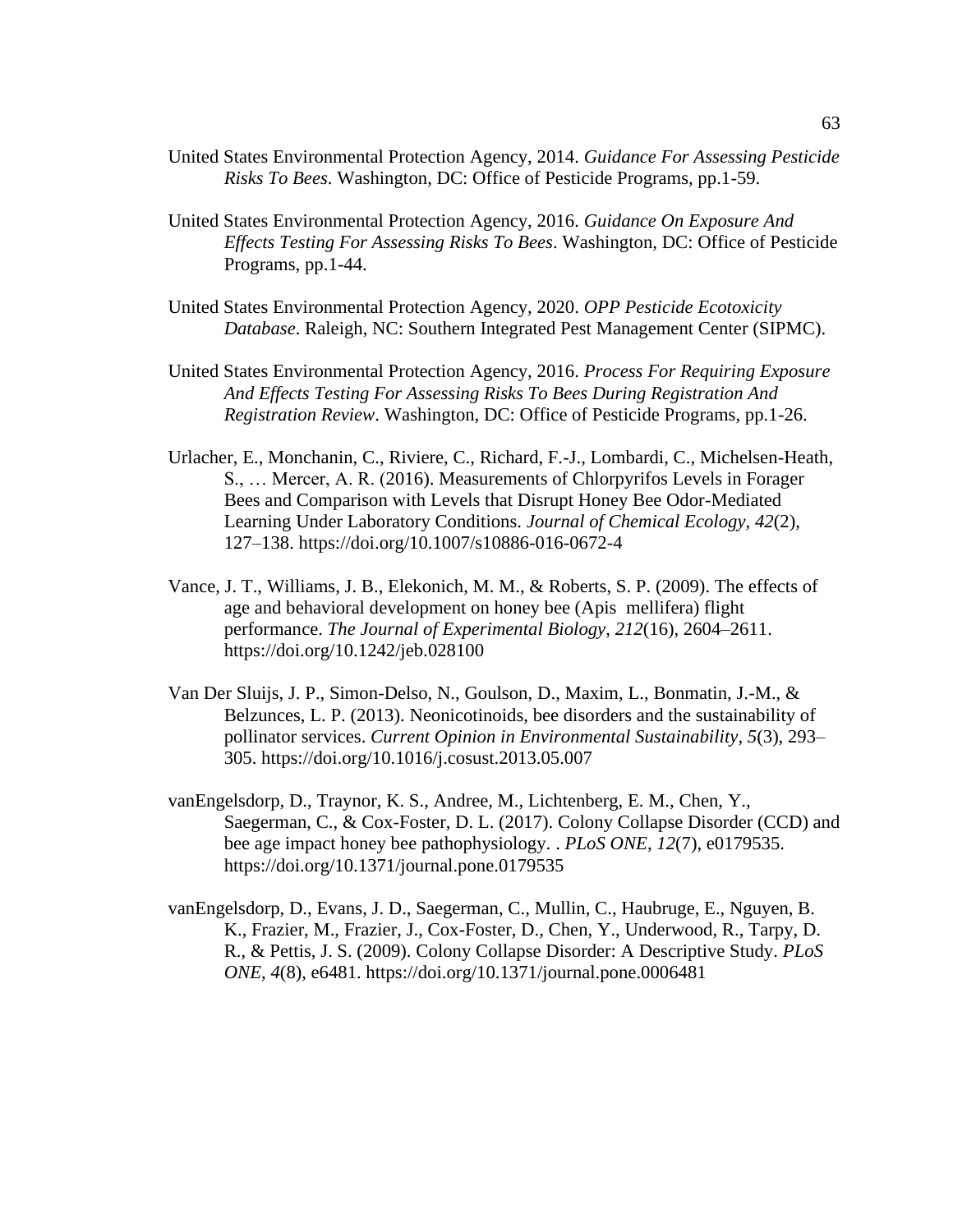- Walorczyk, S. (2008). Development of a multi-residue method for the determination of pesticides in cereals and dry animal feed using gas chromatography-tandem quadrupole mass spectrometry II. Improvement and extension to new analytes. *Journal of Chromatography. A*, *1208*(1–2), 202–214. https://doi.org/10.1016/j.chroma.2008.08.068
- Wang, Q., Diao, Q., Dai, P., Chu, Y., Wu, Y., Zhou, T., & Cai, Q. (2017). Exploring poisonous mechanism of honeybee, Apis mellifera ligustica Spinola, caused by pyrethroids. *Pesticide Biochemistry and Physiology*, *135*, 1–8. https://doi.org/10.1016/j.pestbp.2016.07.005
- Wang, W., Yang, L.-L., Luo, S.-M., Ma, J.-Y., Zhao, Y., Shen, W., & Yin, S. (2018). Toxic effects and possible mechanisms following malathion exposure in porcine granulosa cells. *Environmental Toxicology and Pharmacology*, *64*, 172–180. https://doi.org/10.1016/j.etap.2018.11.002
- Williams, G. R., Troxler, A., Retschnig, G., Roth, K., Yañez, O., Shutler, D., Neumann, P., & Gauthier, L. (2015). Neonicotinoid pesticides severely affect honey bee queens. *Scientific Reports*, *5*(1), 14621. https://doi.org/10.1038/srep14621
- Wu, J. Y., Anelli, C. M., & Sheppard, W. S. (2011). Sub-Lethal Effects of Pesticide Residues in Brood Comb on Worker Honey Bee (Apis mellifera) Development and Longevity. *PLOS ONE*, *6*(2), e14720. https://doi.org/10.1371/journal.pone.0014720
- Luo, X.-J., Zhao, J., Li, C.-X., Bai, Y.-P., Reetz, M. T., Yu, H.-L., & Xu, J.-H. (2016). Combinatorial evolution of phosphotriesterase toward a robust malathion degrader by hierarchical iteration mutagenesis. *Biotechnology and Bioengineering*, *113*(11), 2350–2357. https://doi.org/10.1002/bit.26012
- Zhang, Z. Y., Li, Z., Huang, Q., Zhang, X. W., Ke, L., Yan, W. Y., Zhang, L. Z., & Zeng, Z. J. (2020). Deltamethrin Impairs Honeybees (Apis mellifera) Dancing Communication. *Archives of Environmental Contamination and Toxicology*, *78*(1), 117–123. https://doi.org/10.1007/s00244-019-00680-3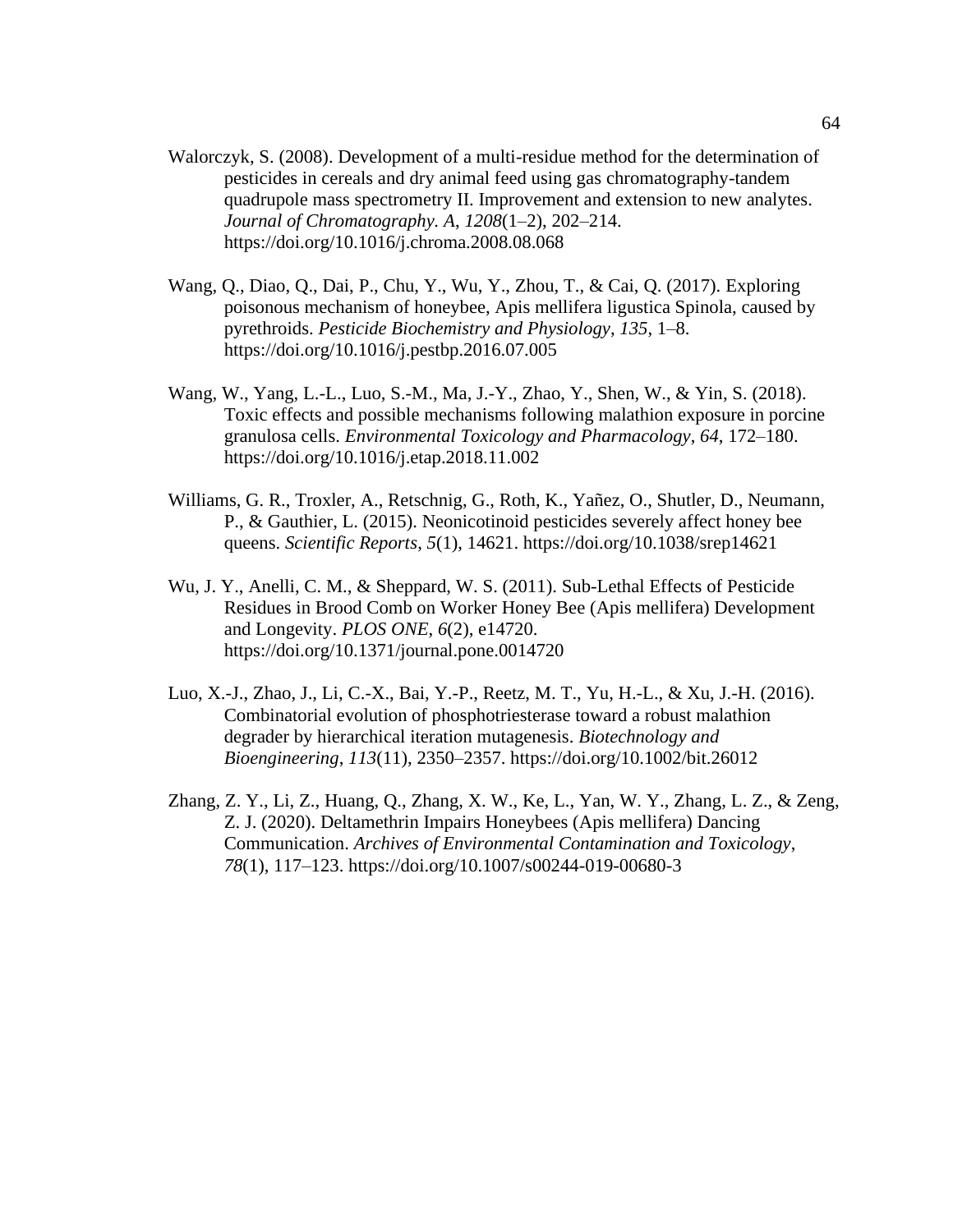## APPENDICES

## **Appendix A. Synthetic Insecticide Classes and Negatively Associated Changes in Behavior**

| <b>Insecticide Class</b>                            | <b>Pesticide Class Effects on Behavior</b>                                                                                                                                                                                                                                                                                                                                                                                                                                                                                                                                                                |  |  |
|-----------------------------------------------------|-----------------------------------------------------------------------------------------------------------------------------------------------------------------------------------------------------------------------------------------------------------------------------------------------------------------------------------------------------------------------------------------------------------------------------------------------------------------------------------------------------------------------------------------------------------------------------------------------------------|--|--|
| Most insecticides                                   | Stupefaction, paralysis, and tremors, salivation, convolutions, and loss of coordination.<br>$\bullet$<br>Increased defensiveness<br>$\bullet$<br>Navigation and Forager disorientation: less precise waggle dances, altered homing abilities, flight patterns and<br>$\bullet$<br>reduced foraging efficiency.<br>Immobile, lethargic bees unable to leave flowers, unable to right themselves, unable to fly.<br>Lack of foraging bees on a normally attractive blooming crop.<br>$\bullet$<br>Excessive grooming<br>$\bullet$<br>Excessive numbers of dead and dying honey bees in front of the hives. |  |  |
| Carbamates, Organophosphates, and<br>Neonicotinoids | Significant impairments to the memory and olfactory learning capabilities and taste sensitivity.<br>$\bullet$<br>Reduction in flight distance and duration & increase in velocity.<br>Poor queen development<br>$\bullet$<br>Reduction in reproductive fitness of queens and drones/increase sterile queens and drones.                                                                                                                                                                                                                                                                                   |  |  |
| Carbamates                                          | Bees slow down and behave as though they have been chilled.<br>$\bullet$<br>Dead newly emerged workers and dead brood.<br>$\bullet$<br>Abnormal/poor laying patterns from queen.<br>Queenless hive                                                                                                                                                                                                                                                                                                                                                                                                        |  |  |
| Organophosphates                                    | Fighting or confusion at the hive entrance.<br>$\bullet$<br>Queenless hive<br>$\bullet$                                                                                                                                                                                                                                                                                                                                                                                                                                                                                                                   |  |  |
| Organophosphate & Pyrethroids                       | Poor brood development, increase in brood loss and/or cannibalism.<br>$\bullet$<br>Regurgitation of honey stomach contents and Proboscis Extension.<br>$\bullet$                                                                                                                                                                                                                                                                                                                                                                                                                                          |  |  |
| Pyrethroids & Organochlorines                       | Significant impairments to the memory and olfactory learning capabilities and reduced learned orientation<br>$\bullet$<br>toward odor stimulus.<br>Changes in feeding $&$ reduction of giving food.<br>$\bullet$<br>Changes in communication: less time antennae touching and in hive communication.                                                                                                                                                                                                                                                                                                      |  |  |